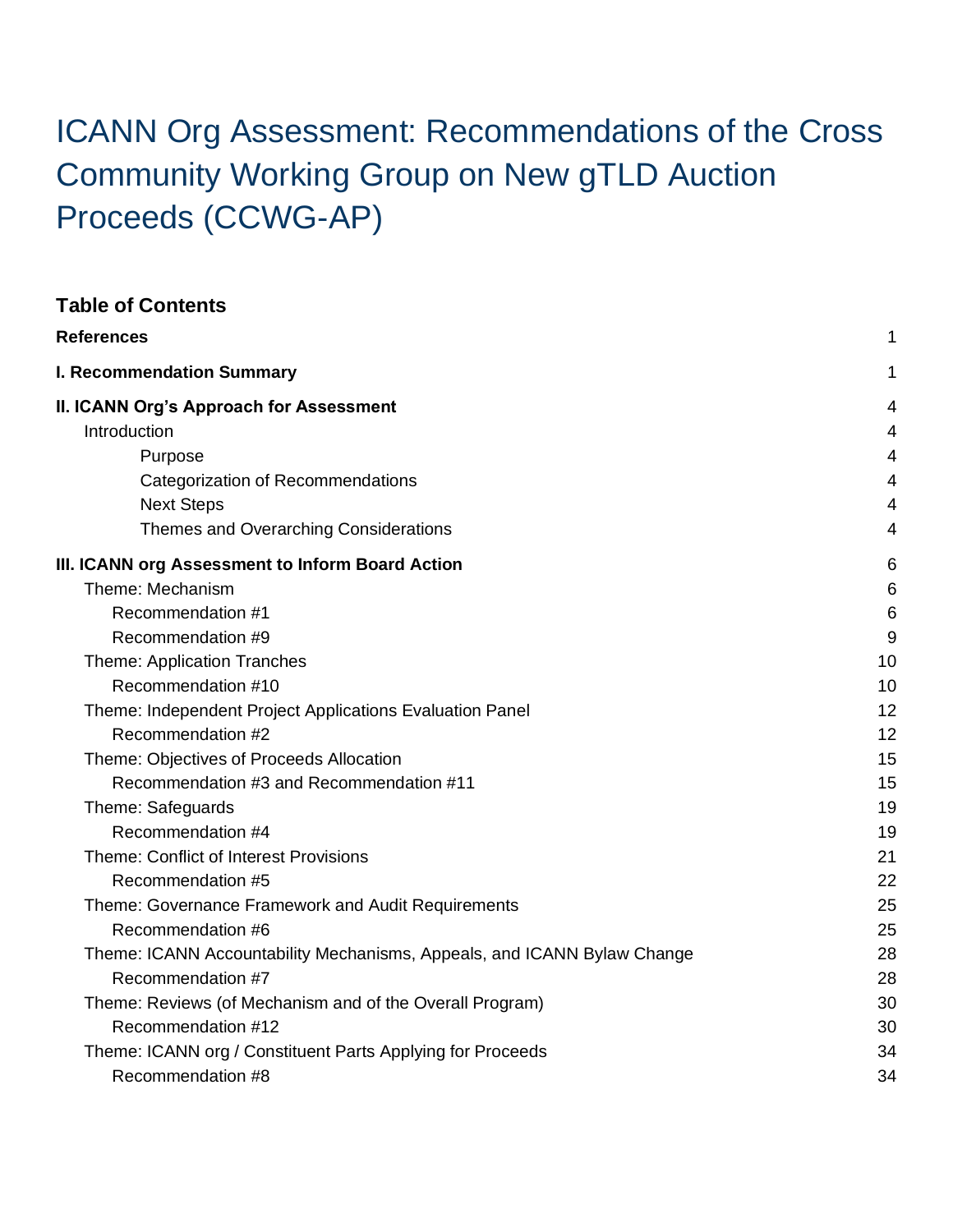## <span id="page-1-0"></span>References

- [Final Report o](https://community.icann.org/download/attachments/63149512/New%20gTLD%20AP%20CCWG%20Final%20Report_29%20May%202020.pdf?version=1&modificationDate=1590774896000&api=v2)f the Cross-Community Working Group on New gTLD Auction Proceeds (CCWG-AP)
- [Report of Public Comments on the Draft Final Report](https://itp.cdn.icann.org/en/files/auction-proceeds/report-comments-new-gtld-auction-proceeds-final-25feb20-en.pdf) (Public Comment Period 23 December 2019 14 February 2020)
- [Report of Public Comments on the Initial Report](https://community.icann.org/download/attachments/102138829/Report%20of%20Public%20Comments%20-%20new%20gTLD%20Auction%20Proceeds%20Initial%20Report%20-%2017%20December%202018.pdf?version=1&modificationDate=1545214464000&api=v2) (Public Comment Period 8 Oct 2018 11 December 2018)
- [Board Principles for Report Review](https://www.icann.org/en/system/files/correspondence/burr-botterman-to-mann-chiao-29sep19-en.pdf) (29 September 2019)
- [Financial and Audit Requirements presented by ICANN Finance to the CCWG-AP](https://community.icann.org/pages/viewpage.action?pageId=66085160) (15 June 2017)
- [Legal and Fiduciary Requirements note from ICANN org to CCWG-AP](https://community.icann.org/download/attachments/58730906/May%202016%20-%20Note%20to%20Auction%20Proceeds%20Charter%20DT%20re%20legal%20and%20fiduciary%20principles-UPDATED.doc?version=1&modificationDate=1466697425000&api=v2) (updated May 2016) and related [materials and presentations](https://community.icann.org/display/CWGONGAP/Legal+and+Fiduciary+Constraints+Related+Materials)

## <span id="page-1-1"></span>I. Recommendation Summary

The CCWG-AP [Final Report](https://community.icann.org/download/attachments/63149512/New%20gTLD%20AP%20CCWG%20Final%20Report_29%20May%202020.pdf?version=1&modificationDate=1590774896000&api=v2) includes a list of 12 recommendations along with implementation guidance and related materials for future parties involved in the process.

The Final Report recommends that the Board selects either Mechanism A or Mechanism B as the vehicle for the next stage of this work.

**Mechanism A:** An internal department dedicated to the allocation of Auction Proceeds is created within the ICANN organization

**Mechanism B**: An internal department dedicated to the allocation of Auction Proceeds is created within the ICANN organization which collaborates with an existing non-profit

The Report notes that there is a **preference for Mechanism A over Mechanism B** amongst the group.

Regardless of Mechanism chosen, the CCWG noted<sup>1</sup> that there are a number of characteristics that are universal for the grant-making:

- The **ICANN Board has legal and fiduciary oversight responsibility**.
- **Safeguards** are in place to ensure legal and fiduciary obligations are met.
- An **independent panel of experts** will evaluate the applications.
- Processes and procedures are in place to ensure that Auction Proceeds are used in a manner that **contributes directly to ICANN's mission**.
- The **directors and officers have an obligation to protect the organization through the use of available resources**. In such a case, while ICANN would not be required to apply for the proceeds, the directors and officers would have a fiduciary obligation to use the funds to meet the organization's obligations if it was necessary to do so.

Many of the recommendations and the included guidance from the CCWG are related. In order to ease review, the recommendations have been assigned a theme through which they will be explored in this assessment. For more on this approach, please see Section II of this document.

<sup>&</sup>lt;sup>1</sup> See [CCWG-AP Final Report,](https://community.icann.org/download/attachments/63149512/New%20gTLD%20AP%20CCWG%20Final%20Report_29%20May%202020.pdf?version=1&modificationDate=1590774896000&api=v2) page 12.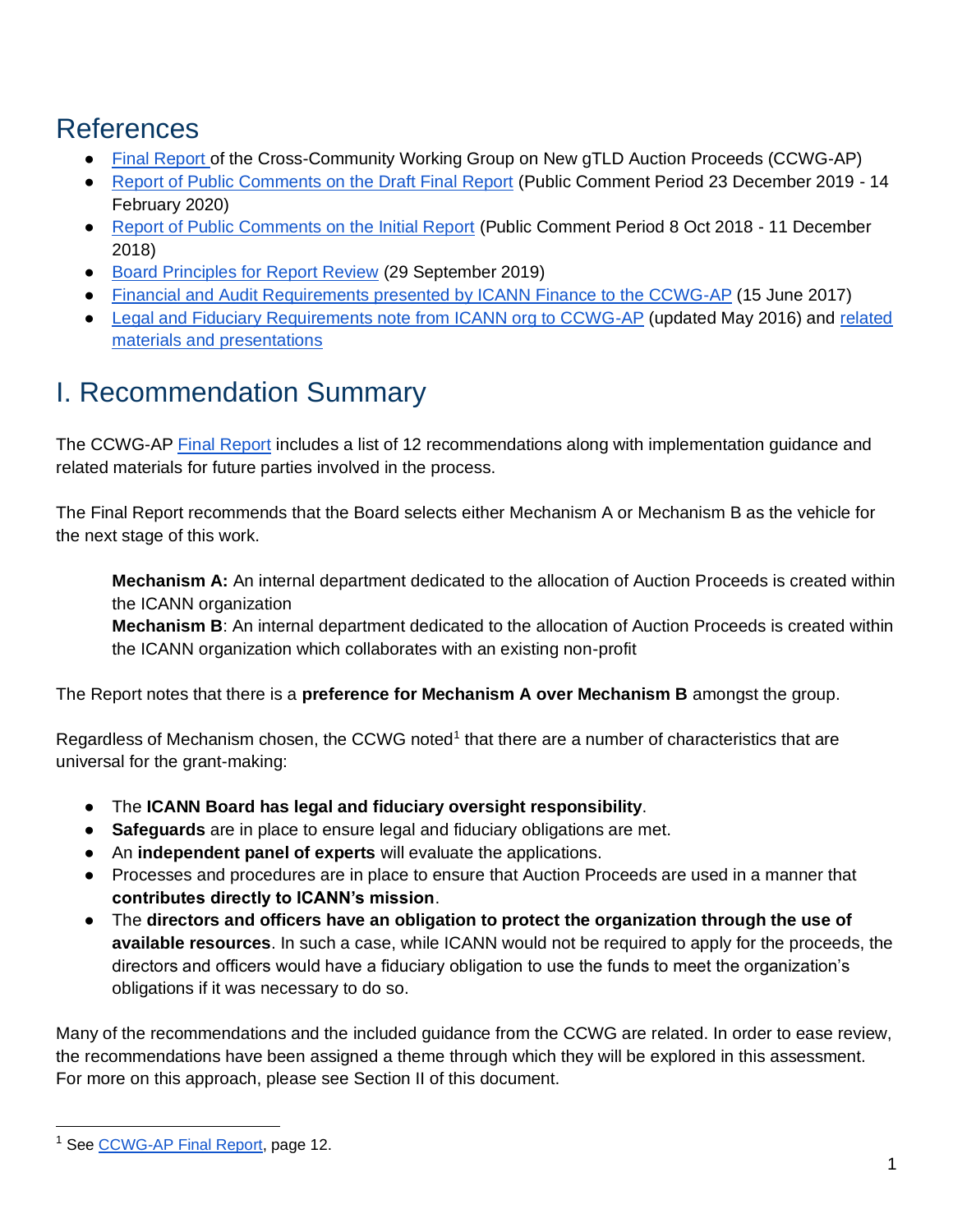#### *Recommendation Summary Table*

| <b>Rec</b> | <b>CCWG Recommendations</b>                                                                                                                                                                                                                                                                                                                                                                                                                                                                                                                                                                                                                                                                                                                                                                                      | <b>Theme</b>                                                                 |
|------------|------------------------------------------------------------------------------------------------------------------------------------------------------------------------------------------------------------------------------------------------------------------------------------------------------------------------------------------------------------------------------------------------------------------------------------------------------------------------------------------------------------------------------------------------------------------------------------------------------------------------------------------------------------------------------------------------------------------------------------------------------------------------------------------------------------------|------------------------------------------------------------------------------|
| #1         | The CCWG recommends that the Board select either mechanism A or mechanism B for Mechanism<br>the allocation of auction proceeds, taking into account the preference expressed by<br>CCWG members for mechanism A.                                                                                                                                                                                                                                                                                                                                                                                                                                                                                                                                                                                                |                                                                              |
|            | As part of its selection process, the ICANN Board is expected to apply the criteria<br>outlined by the CCWG in section 4.5 of this proposed Final Report for which additional<br>internal and/or external input may be required (such as providing a reliable cost<br>estimate). The ICANN Board is expected to share the outcome of its consideration with<br>the CCWG Chartering Organizations and, if deemed necessary, involve the Chartering<br>Organizations and/or CCWG implementation team in any deliberations that would<br>benefit from Chartering Organization and/or CCWG implementation team input.                                                                                                                                                                                                |                                                                              |
|            | The CCWG strongly encourages the ICANN Board to conduct a feasibility assessment<br>which provides further analysis of the recommended mechanisms, including costs<br>associated with each mechanism, so that the Board can take an informed decision<br>about supporting the most appropriate mechanism.                                                                                                                                                                                                                                                                                                                                                                                                                                                                                                        |                                                                              |
| #2         | The CCWG recommends that an Independent Project Applications Evaluation Panel<br>will be established. The Panel's responsibility is to evaluate and select project<br>applications. Neither the Board nor staff will be taking decisions on individual<br>applications but the Board will instead focus its oversight on whether the rules of the<br>process were followed by the Independent Project Applications Evaluation Panel.<br>Members of the Independent Project Applications Evaluation Panel will not be selected<br>based on their affiliation or representation, but will be selected based on their grant-<br>making expertise, ability to demonstrate independence over time, and relevant<br>knowledge. Diversity considerations should also be taken into account in the selection<br>process. | <b>Independent Project</b><br><b>Applications</b><br><b>Evaluation Panel</b> |
| #3         | The CCWG agreed that specific objectives of New gTLD Auction Proceeds fund<br>allocation are:<br>- Benefit the development, distribution, evolution and structures/projects that support<br>the Internet's unique identifier systems;<br>Benefit capacity building and underserved populations, or;<br>Benefit the open and interoperable Internet<br>New gTLD Auction Proceeds are expected to be allocated in a manner consistent with<br>ICANN's mission.                                                                                                                                                                                                                                                                                                                                                     | Objectives of<br><b>Proceeds Allocation</b>                                  |
| <u>#4</u>  | The implementation of the selected fund allocation mechanism should include<br>safeguards described in the response to charter question 2.                                                                                                                                                                                                                                                                                                                                                                                                                                                                                                                                                                                                                                                                       | Safeguards                                                                   |
| #5         | Robust conflict of interest provisions must be developed and put in place at every<br>phase of the process, regardless of which mechanism is ultimately selected.                                                                                                                                                                                                                                                                                                                                                                                                                                                                                                                                                                                                                                                | <b>Conflict of Interest</b><br><b>Provisions</b>                             |
| #6         | Audit requirements as described [in the report] do not only apply to the disbursement of<br>auction proceeds on a standalone basis but must be applied to all of ICANN's activities<br>in relation to auction proceeds, including the disbursement of auction proceeds if and<br>when this occurs.                                                                                                                                                                                                                                                                                                                                                                                                                                                                                                               | Governance<br><b>Framework and</b><br><b>Audit Requirements</b>              |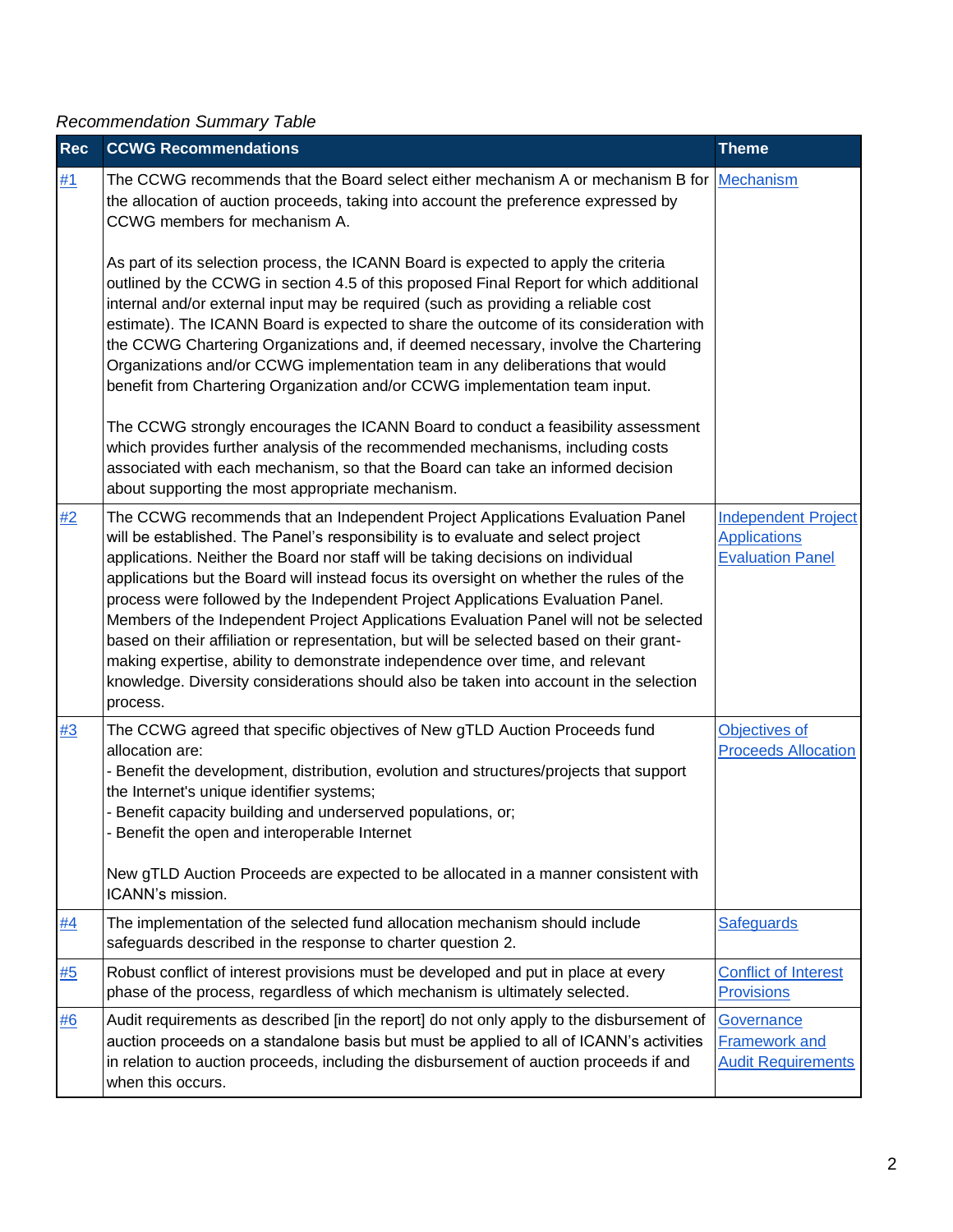| #7  | Existing ICANN accountability mechanisms such as IRP or other appeal mechanisms<br>cannot be used to challenge a decision from the Independent Project Applications<br>Evaluation Panel to approve or not approve an application. Applicants not selected<br>should receive further details about where information can be found about the next<br>round of applications as well as any educational materials that may be available to<br>assist applicants. The CCWG recognizes that there will need to be an amendment to<br>the Fundamental Bylaws to eliminate the opportunity to use the Request for<br>Reconsideration and Independent Review Panel to challenge grant decisions. For the<br>sake of clarity, the recommended Bylaws amendment is not intended to affect the<br>existing powers of the Empowered Community specified under the ICANN Bylaws,<br>including rejection powers on the five-year strategic plan, the five-year operating plan,<br>the annual operating plan, and the annual budget. | <b>ICANN</b><br><b>Accountability</b><br>Mechanisms,<br>Appeals, and<br><b>ICANN Bylaw</b><br>Change |
|-----|----------------------------------------------------------------------------------------------------------------------------------------------------------------------------------------------------------------------------------------------------------------------------------------------------------------------------------------------------------------------------------------------------------------------------------------------------------------------------------------------------------------------------------------------------------------------------------------------------------------------------------------------------------------------------------------------------------------------------------------------------------------------------------------------------------------------------------------------------------------------------------------------------------------------------------------------------------------------------------------------------------------------|------------------------------------------------------------------------------------------------------|
| #8  | The CCWG did not reach consensus to provide any specific recommendation on<br>whether or not ICANN org or its constituent parts could be a beneficiary of auction<br>proceeds, but it does recommend that for all applications the stipulated conditions and<br>requirements, including legal and fiduciary requirements, need to be met.                                                                                                                                                                                                                                                                                                                                                                                                                                                                                                                                                                                                                                                                            | ICANN org /<br><b>Constituent Parts</b><br><b>Applying for</b><br><b>Proceeds</b>                    |
| #9  | The selected mechanism must be implemented to enable the availability of funds for a<br>specific round as well as the disbursement of the funds for selected projects in an<br>effective and judicious manner without creating a perpetual mechanism (i.e. not being<br>focused on preservation of capital).                                                                                                                                                                                                                                                                                                                                                                                                                                                                                                                                                                                                                                                                                                         | Mechanism                                                                                            |
| #10 | Funds availability for disbursement should be staged in tranches over a period of years,<br>regardless of the mechanism implemented. Progressive disbursements may be used to<br>fund projects receiving large grants to be implemented over a period of years. Similarly,<br>progressive disbursements can support projects that could be implemented in shorter<br>periods.                                                                                                                                                                                                                                                                                                                                                                                                                                                                                                                                                                                                                                        | <b>Application</b><br><b>Tranches</b>                                                                |
| #11 | As one of the objectives for new gTLD Auction Proceeds fund allocation is to contribute<br>to projects that support capacity building and underserved populations, consideration<br>about how this objective can be achieved should be given further consideration during<br>the implementation phase. The CCWG does not have a particular preference about<br>how to achieve the objective but provided guidance for the implementation phase (see<br>hereunder). The CCWG notes that auction proceeds must be used in a manner that<br>supports ICANN's mission.                                                                                                                                                                                                                                                                                                                                                                                                                                                   | Objectives of<br><b>Proceeds Allocation</b>                                                          |
| #12 | The CCWG recommends that two types of review are implemented. First, an internal<br>review step will be part of the standard operation of the program. This review may take<br>place at the end of each granting cycle or at another logical interval, such as on an<br>annual basis. The purpose of this review is to have a lean "check-in" to ensure that the<br>program is operating as expected in terms of processes, procedures, and usage of<br>funds. The review may identify areas for improvement and allow for minor adjustments<br>in program management and operations.                                                                                                                                                                                                                                                                                                                                                                                                                                | <b>Reviews</b>                                                                                       |
|     | Second, a broader, strategic review may be an appropriate element of program<br>implementation. This broader review could be used to examine whether the mechanism<br>is effectively serving overall goals of the program and whether allocation of funds is<br>having the intended impact. This strategic review is expected to occur less frequently<br>and may involve an external evaluator.                                                                                                                                                                                                                                                                                                                                                                                                                                                                                                                                                                                                                     |                                                                                                      |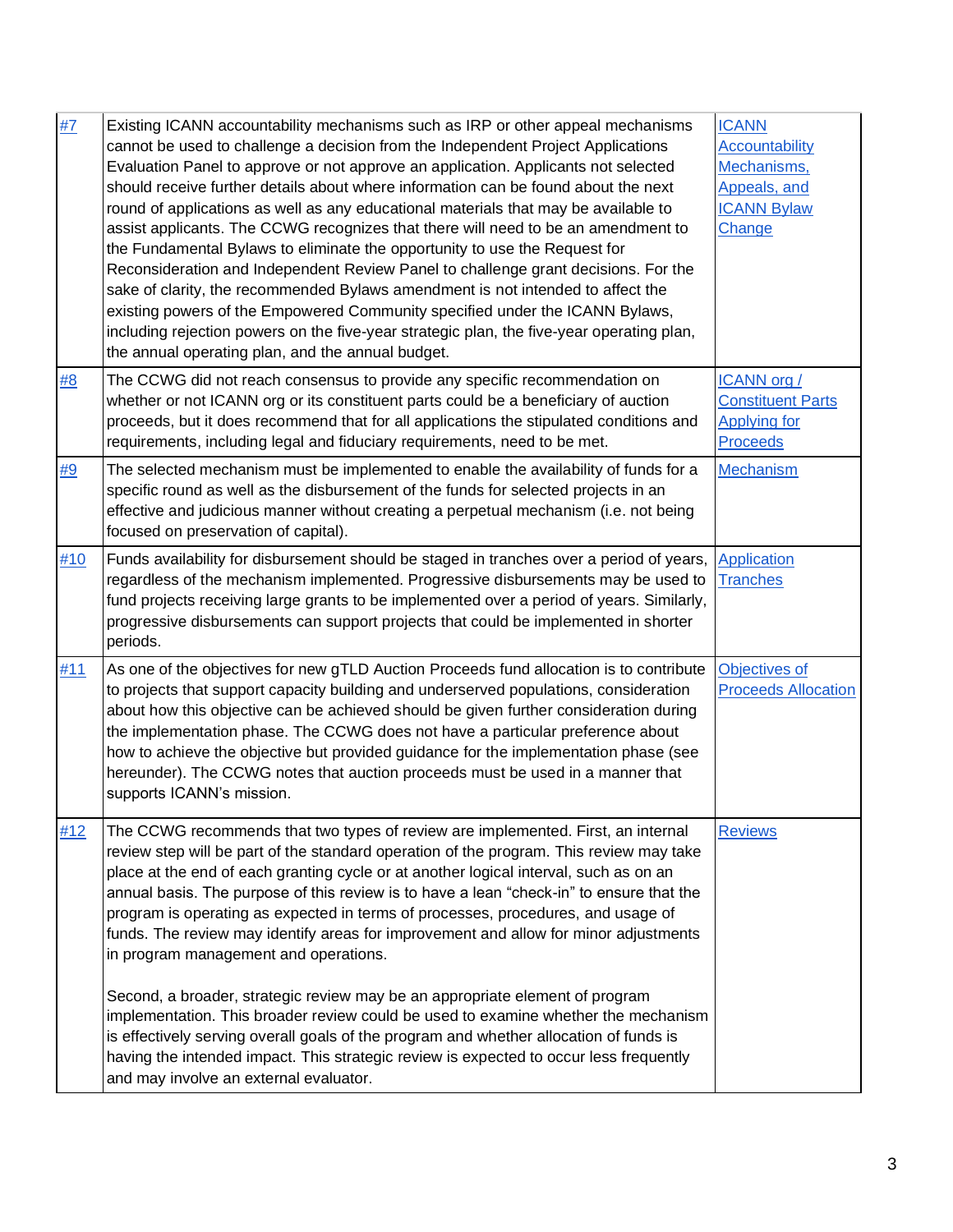## <span id="page-4-0"></span>II. ICANN Org's Approach for Assessment

### <span id="page-4-1"></span>Introduction

#### <span id="page-4-2"></span>Purpose

The purpose of this document is to aggregate ICANN org's assessments and considerations to inform Board action on recommendations in the Final Report of the Cross-Community Working Group on New gTLD Auction Proceeds (CCWG-AP). This assessment includes explanation of the approach and the detailed information pertaining to each recommendation that the Board reviewed and considered in arriving at their decision. Key considerations from this assessment are summarized in the Scorecard, and serve as the basis for the proposed rationale supporting the Board's decision.

#### <span id="page-4-3"></span>Categorization of Recommendations

ICANN org has drafted potential Board action on CCWG-AP recommendations in this assessment. As a result of the assessment, it is recommended that the Board move all recommendations to final action. Approved recommendations are consistent with ICANN's Mission, serve the public interest, and fall within the Board's remit. Further, approved recommendations are clear, have community support, and a clear path to implementation. Implementation of the overall grant-making program will be subject to prioritization, risk assessment and mitigation, costing, and implementation considerations.

#### <span id="page-4-4"></span>Next Steps

The Final Report recommendations (and related implementation guidance) together form the basis of an eventual grant-making program which will be called the **ICANN Grant Giving Program**. As such, prioritization for the establishment of the program will mean prioritizing all approved recommendations. Subject to prioritization, risk assessment and mitigation, costing, and implementation considerations an implementation plan will be developed for the approved recommendations and the establishment of the ICANN Grant Giving Program, including resource needs and scheduling considerations, to inform the timing of implementation. ICANN org will engage with representatives from the CCWG-AP should implementation planning require clarification. ICANN org will provide periodic status updates on the progress of implementation work to the Board and the community.

#### <span id="page-4-5"></span>Themes and Overarching Considerations

Many of the recommendations in the Final Report are interrelated. Additionally, the CCWG included text outlining the reasoning behind its decisions as well as guidance it intended for review as part of implementation. Some of this reasoning and additional content is applicable or related to more than one recommendation. So that the Report can be easily reviewed to address these nuances, ICANN org divided related recommendations, additional descriptions, and implementation guidance into 10 main themes:

- Mechanism (Recommendations #1, #9)
- Application Tranches (Recommendation #10)
- Independent Project Applications Evaluation Panel (Recommendation #2)
- Objectives of Proceeds Allocation (Recommendation #3, #11)
- Safeguards (Recommendation #4)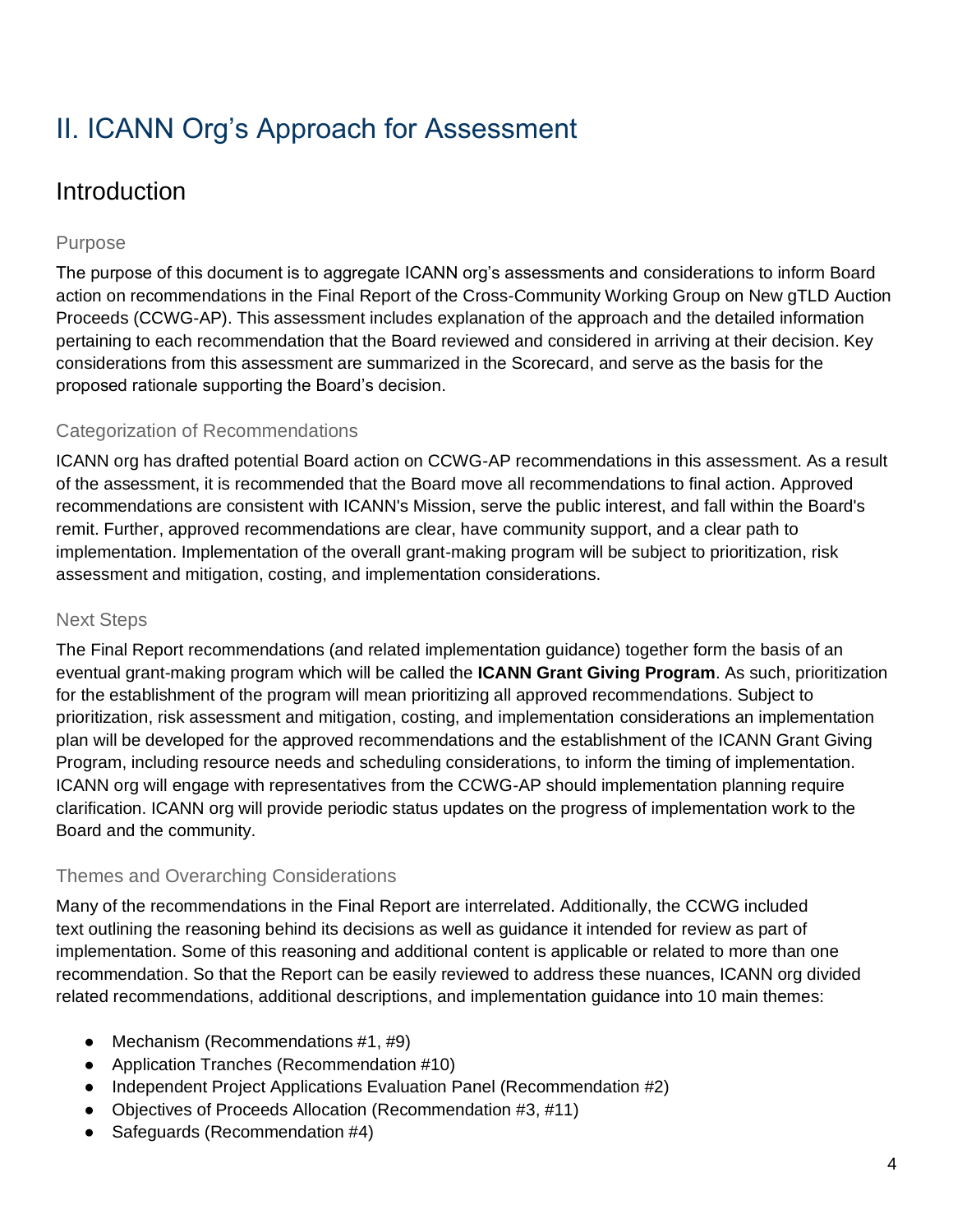- Conflict of Interest Provisions (Recommendation #5)
- Governance Framework and Audit Requirements (Recommendation #6)
- ICANN Accountability Mechanisms, Appeals, and ICANN Bylaw Change (Recommendation #7)
- Reviews (Mechanisms and Overall Program) (Recommendation #12)
- ICANN org / Constituent Parts Applying for Proceeds (Recommendation #8)

The following section breaks down the report theme by theme and outlines:

- 1. From the CCWG Report
	- a. What the recommendation(s) states
	- b. What information in the report is related to this recommendation in the form of additional descriptions from the CCWG-AP or the CCWG's implementation guidance on this theme
- 2. For the ICANN org Assessment:
	- a. Dependencies
	- b. Possible clarifying questions that need to be addressed
	- c. Proposed recommended Board action for the related recommendation(s)
	- d. Proposed rationale for Board action
	- e. An assessment of the recommendation(s) against the Board Principles
	- f. Additional notes

#### **Board Principles**

The CCWG-AP was tasked with developing a proposal on the mechanism to allocate the proceeds generated from auctions of last resort used to resolve string contention in the New gTLD Program. At the CCWG's request, the ICANN Board provided [a list of principles](https://www.icann.org/en/system/files/correspondence/burr-botterman-to-mann-chiao-29sep19-en.pdf) ("Board Principles") for reviewing the recommendations. Section III also includes org's assessment of the recommendations against the Board Principles.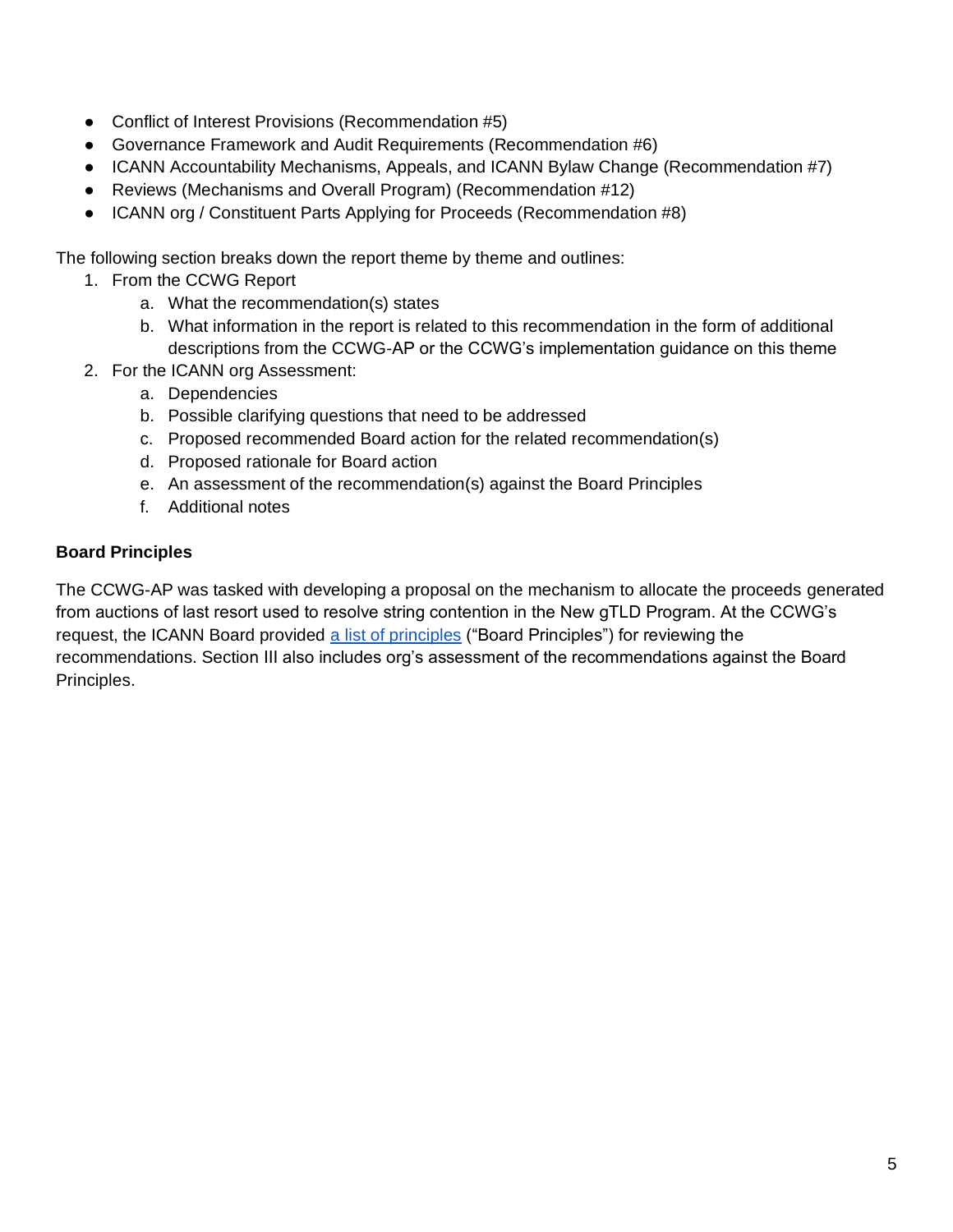## <span id="page-6-0"></span>III. ICANN org Assessment to Inform Board Action

### <span id="page-6-3"></span><span id="page-6-1"></span>Theme: Mechanism

<span id="page-6-2"></span>

| Recommendation #1                                                                                    |                                                                                                                                                                                                                                                                                                                                                                                                                                                                                                                                                                                                                      |
|------------------------------------------------------------------------------------------------------|----------------------------------------------------------------------------------------------------------------------------------------------------------------------------------------------------------------------------------------------------------------------------------------------------------------------------------------------------------------------------------------------------------------------------------------------------------------------------------------------------------------------------------------------------------------------------------------------------------------------|
| Recommendation<br>Text <sup>2</sup>                                                                  | The CCWG recommends that the Board select either mechanism A or mechanism<br>B for the allocation of auction proceeds, taking into account the preference<br>expressed by CCWG members for mechanism A.                                                                                                                                                                                                                                                                                                                                                                                                              |
|                                                                                                      | As part of its selection process, the ICANN Board is expected to apply the criteria<br>outlined by the CCWG in section 4.5 of this proposed Final Report for which<br>additional internal and/or external input may be required (such as providing a<br>reliable cost estimate). The ICANN Board is expected to share the outcome of its<br>consideration with the CCWG Chartering Organizations and, if deemed necessary,<br>involve the Chartering Organizations and/or CCWG implementation team in any<br>deliberations that would benefit from Chartering Organization and/or CCWG<br>implementation team input. |
|                                                                                                      | The CCWG strongly encourages the ICANN Board to conduct a feasibility<br>assessment which provides further analysis of the recommended mechanisms,<br>including costs associated with each mechanism, so that the Board can take an<br>informed decision about supporting the most appropriate mechanism.                                                                                                                                                                                                                                                                                                            |
| <b>Minority Statement</b>                                                                            | The preference for Mechanism A is contested by some in the CCWG and – in a<br>minority statement <sup>3</sup> – the Commercial Stakeholder Group questions this<br>designation and "urges the Board to examine the final polling results closely since<br>the Working Group Consensus is based on this poll." Additionally, the Intellectual<br>Property Constituency "strongly objects to the adoption of mechanism A by the<br><b>ICANN Board."</b>                                                                                                                                                                |
| <b>Related Additional</b><br><b>Descriptions or</b><br><b>Guidance from</b><br><b>CCWG-AP Report</b> | The CCWG outlined Mechanism A as an "internal department dedicated to the<br>allocation of auction proceeds is created within the ICANN organization" and<br>Mechanism B as an "internal department dedicated to the allocation of auction<br>proceeds is created within the ICANN organization which collaborates with an<br>existing non-profit."                                                                                                                                                                                                                                                                  |
|                                                                                                      | The CCWG outlined <sup>4</sup> that the universal characteristics of the program, regardless<br>of mechanism choice would be:<br>"The ICANN Board has legal and fiduciary oversight responsibility.                                                                                                                                                                                                                                                                                                                                                                                                                  |

<sup>&</sup>lt;sup>2</sup> See [CCWG-AP Final Report,](https://community.icann.org/download/attachments/63149512/New%20gTLD%20AP%20CCWG%20Final%20Report_29%20May%202020.pdf?version=1&modificationDate=1590774896000&api=v2) pages 4 and 21.

<sup>&</sup>lt;sup>3</sup> See [CCWG-AP Final Report,](https://community.icann.org/download/attachments/63149512/New%20gTLD%20AP%20CCWG%20Final%20Report_29%20May%202020.pdf?version=1&modificationDate=1590774896000&api=v2) Annex F - Minority Statement, pages 54 and 55.

<sup>4</sup> See [CCWG-AP Final Report,](https://community.icann.org/download/attachments/63149512/New%20gTLD%20AP%20CCWG%20Final%20Report_29%20May%202020.pdf?version=1&modificationDate=1590774896000&api=v2) page 12.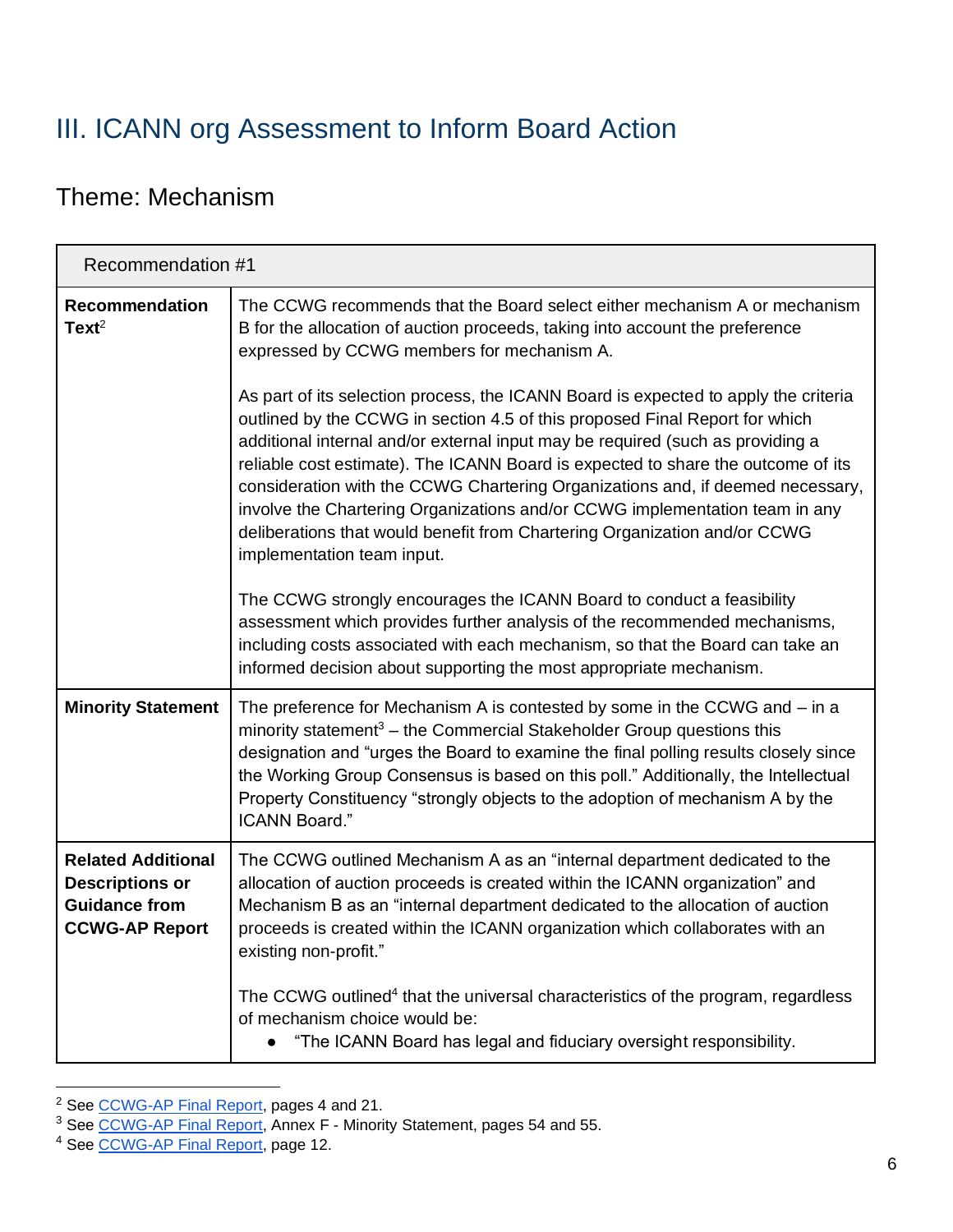|                                                                | Safeguards are in place to ensure legal and fiduciary obligations are met<br>$\bullet$<br>An independent panel of experts will evaluate the applications.<br>Processes and procedures are in place to ensure that auction proceeds are<br>$\bullet$<br>used in a manner that contributes directly to ICANN's mission.<br>The directors and officers have an obligation to protect the organization<br>$\bullet$<br>through the use of available resources. In such a case, while ICANN would<br>not be required to apply for the proceeds, the directors and officers would<br>have a fiduciary obligation to use the funds to meet the organization's<br>obligations if it was necessary to do so."                                                                                                                                                                                                                                                                                                                                                                                                                                                                                                                                                                                                                                                                                |
|----------------------------------------------------------------|-------------------------------------------------------------------------------------------------------------------------------------------------------------------------------------------------------------------------------------------------------------------------------------------------------------------------------------------------------------------------------------------------------------------------------------------------------------------------------------------------------------------------------------------------------------------------------------------------------------------------------------------------------------------------------------------------------------------------------------------------------------------------------------------------------------------------------------------------------------------------------------------------------------------------------------------------------------------------------------------------------------------------------------------------------------------------------------------------------------------------------------------------------------------------------------------------------------------------------------------------------------------------------------------------------------------------------------------------------------------------------------|
| <b>ICANN Org Assessment</b>                                    |                                                                                                                                                                                                                                                                                                                                                                                                                                                                                                                                                                                                                                                                                                                                                                                                                                                                                                                                                                                                                                                                                                                                                                                                                                                                                                                                                                                     |
| <b>Dependencies</b>                                            | The remaining recommendations express characteristics of the proposed<br>mechanism or eventual ICANN Grants Giving Program.                                                                                                                                                                                                                                                                                                                                                                                                                                                                                                                                                                                                                                                                                                                                                                                                                                                                                                                                                                                                                                                                                                                                                                                                                                                         |
| <b>Proposed</b><br>Recommended<br><b>Board Action</b>          | Approve recommendation and direct the ICANN President and CEO, or his<br>designees, to focus on designing implementation of Mechanism A, through which<br>ICANN will have responsibility for the full lifecycle of grant management, applying<br>the universal characteristics outlined by the CCWG.<br>Direct the ICANN President and CEO, or his designees, to take all actions<br>necessary, including utilizing external expertise or service providers in the design<br>and implementation of the ICANN Grant Giving Program, in line with the Board<br>Principles, to develop a Program that is "simple, effective and efficient, with<br>appropriate skills, expertise, and scale to minimize overhead, minimize risks, and<br>maximize the impact of grants issued."                                                                                                                                                                                                                                                                                                                                                                                                                                                                                                                                                                                                        |
| <b>Proposed</b><br><b>Rationale for</b><br><b>Board Action</b> | The CCWG-AP's Mechanism A specifies that the ICANN Grant Giving Program<br>will be run internally by ICANN, while relying on consultants and partners as<br>needed. Mechanism A is the only proposed mechanism that maintains ICANN as<br>the entity with direct responsibility and accountability for the Grant Giving Program<br>and that allows ICANN to maintain the fiduciary and governance controls<br>necessary to remain legally responsible for the grant-making process.<br>Operating the ICANN Grant Giving Program internally provides significant benefits<br>to ICANN and the ICANN community. It will provide better transparency to the<br>community through ICANN's direct responsibility for reporting of grant recipients on<br>ICANN's own tax filings.<br>The internally run process provides flexibility for ICANN to contract for appropriate<br>support across all aspects of the program, which allows ICANN to build a program<br>that is right-sized to the organization and incorporates external service providers.<br>As ICANN org does not currently perform grant-making work, ICANN org will need<br>to bring in appropriate resources and expertise to support the proper design and<br>implementation of the Grant Giving Program. ICANN org must conduct careful<br>diligence over any service provider brought in to support the Grant Giving |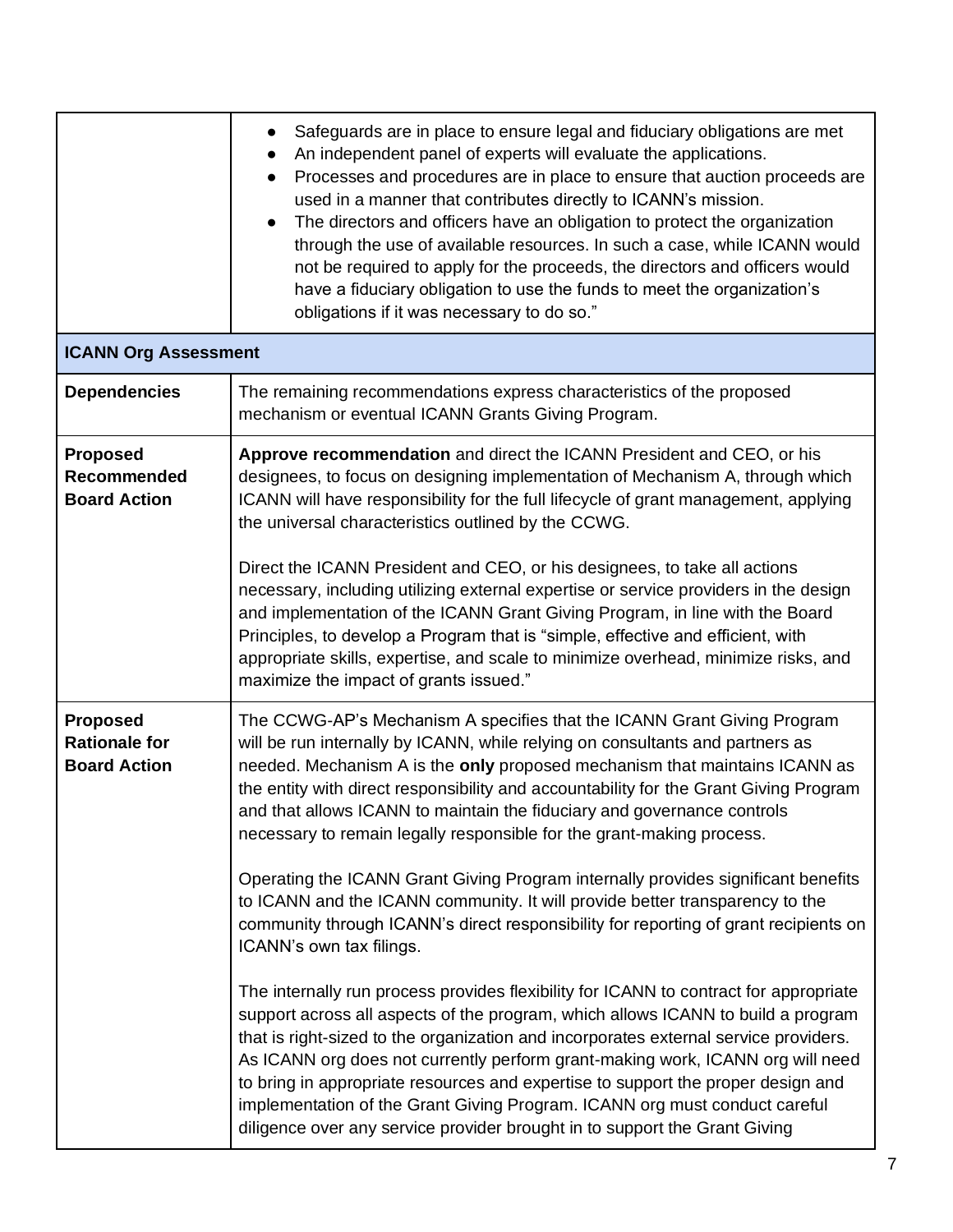|                                                         | Program.                                                                                                                                                                                                                                                                                                                                                                                                                                                                                                                                                                                            |
|---------------------------------------------------------|-----------------------------------------------------------------------------------------------------------------------------------------------------------------------------------------------------------------------------------------------------------------------------------------------------------------------------------------------------------------------------------------------------------------------------------------------------------------------------------------------------------------------------------------------------------------------------------------------------|
|                                                         | Developing the ICANN Grant Giving Program internally - as opposed to relying on<br>a single, long-term nonprofit partner for most areas of program design and<br>administration - assures that the ICANN Grant Giving Program will always be run<br>in accordance with ICANN's mission.                                                                                                                                                                                                                                                                                                             |
|                                                         | The Board notes the CCWG's preference for Mechanism A.                                                                                                                                                                                                                                                                                                                                                                                                                                                                                                                                              |
|                                                         | While Mechanism A specifies that ICANN will have an "internal department" to<br>operate the ICANN Grant Giving Program, ICANN understands this to require<br>ICANN to be the responsible entity, and the ICANN President & CEO to be<br>responsible for determining the internal structure and allocation of resources to<br>implement the Program. This is a key aspect of the implementation design, taking<br>into account the other principles embodied in the CCWG Final Report, such as<br>clear definition of roles and responsibilities and maintaining appropriate separation<br>of roles. |
| <b>Assessment</b><br>against Board<br><b>Principles</b> | The choice of Mechanism A supports the Board Principles of: Overarching<br>Fiduciary Obligations and Responsibility for Funds; Board Due Diligence; ICANN's<br>Mission; Effective and Efficient Process of Selection and Proposed Mechanism;<br>Preservation of Resources and Use of Existing Expertise; Accountability; ICANN<br>Monitoring and Evaluation; and Transparency.                                                                                                                                                                                                                      |
|                                                         | The remaining Principles of Global and Diversity Values, Evidenced-Based<br>Processes and Procedures for Evaluation can be met through this mechanism<br>through careful implementation planning.                                                                                                                                                                                                                                                                                                                                                                                                   |
| <b>Additional Notes</b>                                 | Next Steps and Potential Board Decisions: The selection of the mechanism and<br>directing further work on the design and implementation of the mechanism is a first<br>step. There is still a significant amount of work to be performed, and there may be<br>a need for additional Board decisions throughout the implementation path in order<br>to maintain the Board's key governance and oversight roles.                                                                                                                                                                                      |
|                                                         | Additional Considerations: The CCWG included input in sections 4.1 and 4.3 of<br>the Final Report to help inform the implementation of the mechanism selected. <sup>5</sup><br>During the Public Comment period on the Draft Final Report, it was noted that it "is<br>really important that during the implementation, this report, the deliberations of the<br>CCWG and its recommendations are followed and the implementation<br>team/process does not modify the objectives and follows all guidelines and<br>recommendations." 6                                                              |

<sup>&</sup>lt;sup>5</sup> See [CCWG-AP Final Report,](https://community.icann.org/download/attachments/63149512/New%20gTLD%20AP%20CCWG%20Final%20Report_29%20May%202020.pdf?version=1&modificationDate=1590774896000&api=v2) page 22.

<sup>&</sup>lt;sup>6</sup> See [Report of Public Comments on the Draft Final Report](https://itp.cdn.icann.org/en/files/auction-proceeds/report-comments-new-gtld-auction-proceeds-final-25feb20-en.pdf) (Public Comment Period 23 December 2019 - 14 February 2020), Question #3, Comment #1, page15.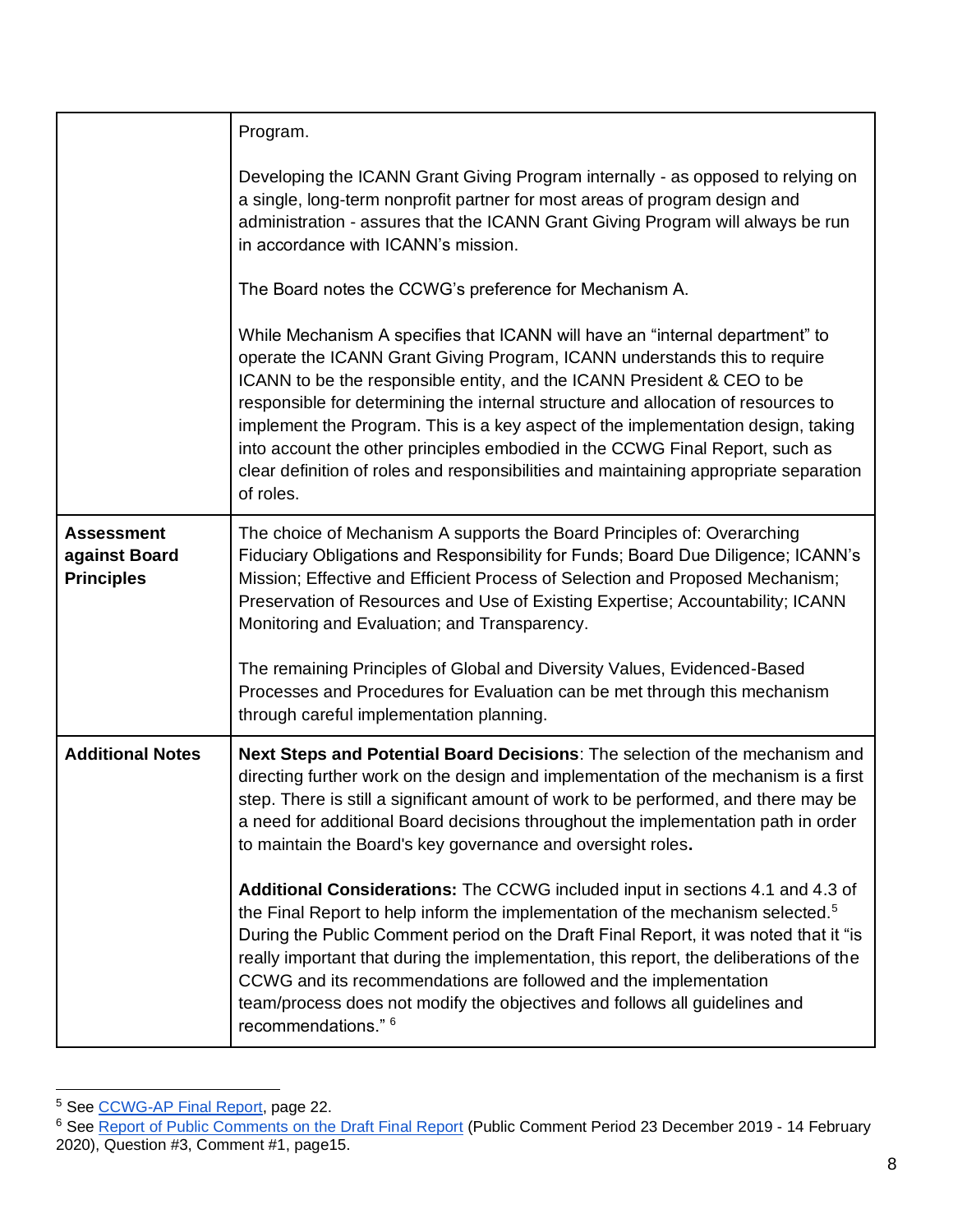<span id="page-9-0"></span>

| Recommendation #9                                                                                    |                                                                                                                                                                                                                                                                                                                                                                                                                                                                                                                                                                                                                                                                                                                                                                                                                                                                                                                                                     |
|------------------------------------------------------------------------------------------------------|-----------------------------------------------------------------------------------------------------------------------------------------------------------------------------------------------------------------------------------------------------------------------------------------------------------------------------------------------------------------------------------------------------------------------------------------------------------------------------------------------------------------------------------------------------------------------------------------------------------------------------------------------------------------------------------------------------------------------------------------------------------------------------------------------------------------------------------------------------------------------------------------------------------------------------------------------------|
| <b>Recommendation</b><br>$Text^7$                                                                    | The selected mechanism must be implemented to enable the availability of funds<br>for a specific round as well as the disbursement of the funds for selected projects<br>in an effective and judicious manner without creating a perpetual mechanism (i.e.<br>not being focused on preservation of capital).                                                                                                                                                                                                                                                                                                                                                                                                                                                                                                                                                                                                                                        |
| <b>Related Additional</b><br><b>Descriptions or</b><br><b>Guidance from</b><br><b>CCWG-AP Report</b> | The Final Report noted: <sup>8</sup> "The CCWG's focus is on the auction proceeds that are<br>currently available without any assumption that additional proceeds will become<br>available in the future. The role of this CCWG is to identify and to evaluate<br>possible mechanisms to disburse proceeds received through auctions from the<br>2012 gTLD application round."                                                                                                                                                                                                                                                                                                                                                                                                                                                                                                                                                                      |
| <b>ICANN Org Assessment</b>                                                                          |                                                                                                                                                                                                                                                                                                                                                                                                                                                                                                                                                                                                                                                                                                                                                                                                                                                                                                                                                     |
| <b>Dependencies</b>                                                                                  | Recommendation #1                                                                                                                                                                                                                                                                                                                                                                                                                                                                                                                                                                                                                                                                                                                                                                                                                                                                                                                                   |
| <b>Proposed</b><br><b>Recommended</b><br><b>Board Action</b>                                         | Approve recommendation directing the application of the ICANN Grant Giving<br>Program for the proceeds from auctions of last resort within the 2012 New gTLD<br>Program application round.<br>Direct the ICANN President and CEO, or his designees, to provide a<br>recommendation to the Board, when appropriate, regarding the potential of using<br>the ICANN Grant Giving Program for proceeds stemming from future auctions of<br>last resort if such auctions are utilized for future gTLD application processes such<br>as the ones contemplated within the policy recommendations on New gTLD<br>subsequent procedures.                                                                                                                                                                                                                                                                                                                     |
| <b>Proposed</b><br><b>Rationale for</b><br><b>Board Action</b>                                       | The task of the CCWG-AP was to develop a set of recommendations for the<br>distribution of funds collected from auctions of last resort within the 2012 New<br>gTLD round. The Board acknowledges and accepts the CCWG's recommendation<br>that ICANN should not focus on preservation of capital, and that there is<br>community consensus that the ICANN Grant Giving Program should not be<br>managed in a way that it exists in perpetuity.<br>The Board also acknowledges that the resources devoted by the ICANN<br>Community in the careful deliberation to achieve the CCWG-AP Final Report, as<br>well as the extensive resources that will be used to implement the ICANN Grant<br>Giving Program in alignment with that report, should be used effectively. As a<br>result, the Board preserves the ability to consider if there are appropriate times in<br>the future to leverage the ICANN Grant Giving Program in similar instances. |

<sup>&</sup>lt;sup>7</sup> See [CCWG-AP Final Report,](https://community.icann.org/download/attachments/63149512/New%20gTLD%20AP%20CCWG%20Final%20Report_29%20May%202020.pdf?version=1&modificationDate=1590774896000&api=v2) pages 13 and 31.

<sup>&</sup>lt;sup>8</sup> See [CCWG-AP Final Report,](https://community.icann.org/download/attachments/63149512/New%20gTLD%20AP%20CCWG%20Final%20Report_29%20May%202020.pdf?version=1&modificationDate=1590774896000&api=v2) page 30 under Charter Question #4.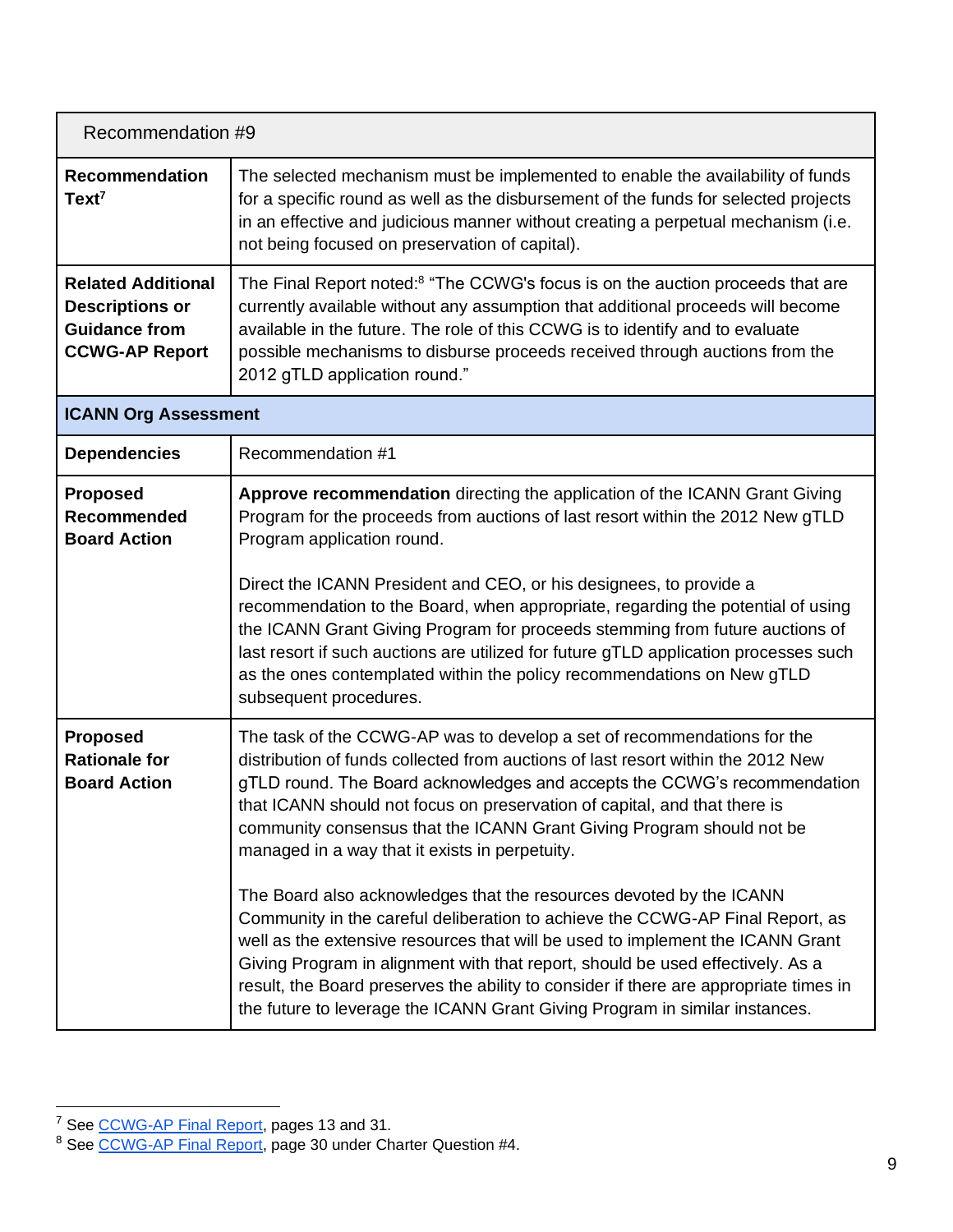| <b>Assessment</b><br>against Board<br><b>Principles</b> | The effective and judicious distribution of proceeds without a focus on creating a<br>perpetual mechanism is consistent with Board Principles of: Effective and Efficient<br>Process of Selection and Proposed Mechanism; Preservation of Resources and<br>Use of Existing Expertise. |
|---------------------------------------------------------|---------------------------------------------------------------------------------------------------------------------------------------------------------------------------------------------------------------------------------------------------------------------------------------|
| <b>Additional Notes</b>                                 | None.                                                                                                                                                                                                                                                                                 |

## <span id="page-10-0"></span>Theme: Application Tranches

<span id="page-10-1"></span>

| Recommendation #10                                                                                   |                                                                                                                                                                                                                                                                                                                                                                                                                                                               |  |
|------------------------------------------------------------------------------------------------------|---------------------------------------------------------------------------------------------------------------------------------------------------------------------------------------------------------------------------------------------------------------------------------------------------------------------------------------------------------------------------------------------------------------------------------------------------------------|--|
| <b>Recommendation</b><br>Text <sup>9</sup>                                                           | Funds availability for disbursement should be staged in tranches over a period of<br>years, regardless of the mechanism implemented. Progressive disbursements may<br>be used to fund projects receiving large grants to be implemented over a period of<br>years. Similarly, progressive disbursements can support projects that could be<br>implemented in shorter periods.                                                                                 |  |
| <b>Related Additional</b><br><b>Descriptions or</b><br><b>Guidance from</b><br><b>CCWG-AP Report</b> | Included as part of the CCWG's description of this recommendation is that it can<br>help refine the objectives, leaves space for reviews to take place, and can help<br>with identifying how to improve diversity of applications and impact following each<br>tranche. This is therefore related to Recommendation #3, Recommendation #12,<br>and Recommendation #11.10                                                                                      |  |
| <b>ICANN Org Assessment</b>                                                                          |                                                                                                                                                                                                                                                                                                                                                                                                                                                               |  |
| <b>Dependencies</b>                                                                                  | Recommendation #1 and impacts implementation and operation of<br>Recommendations #3, #11, and #12.                                                                                                                                                                                                                                                                                                                                                            |  |
| <b>Proposed</b><br><b>Recommended</b><br><b>Board Action</b>                                         | Approve recommendation and direct the ICANN President and CEO to<br>implement tranches as part of the implementation of the ICANN Grant Giving<br>Program. The Board further directs the President and CEO, or his designee, to<br>consider the ability to support grants of differing amounts and for projects of<br>differing duration, to maintain the flexibility of the ICANN Grant Giving Program as<br>implemented.                                    |  |
| <b>Proposed</b><br><b>Rationale for</b><br><b>Board Action</b>                                       | As part of its Board Principles, the Board identified the use of tranches as a key<br>tool in helping the Board maintain appropriate oversight and meet its fiduciary<br>obligations. This recommendation is fully aligned with the Board's earlier<br>positioning. Further, this approach will support the continuous improvement of the<br>ICANN Grants Giving Program by providing opportunities to review and optimize<br>the program after each tranche. |  |

<sup>&</sup>lt;sup>9</sup> See [CCWG-AP Final Report,](https://community.icann.org/download/attachments/63149512/New%20gTLD%20AP%20CCWG%20Final%20Report_29%20May%202020.pdf?version=1&modificationDate=1590774896000&api=v2) pages 6 and 31.

<sup>&</sup>lt;sup>10</sup> See [CCWG-AP Final Report,](https://community.icann.org/download/attachments/63149512/New%20gTLD%20AP%20CCWG%20Final%20Report_29%20May%202020.pdf?version=1&modificationDate=1590774896000&api=v2) page 32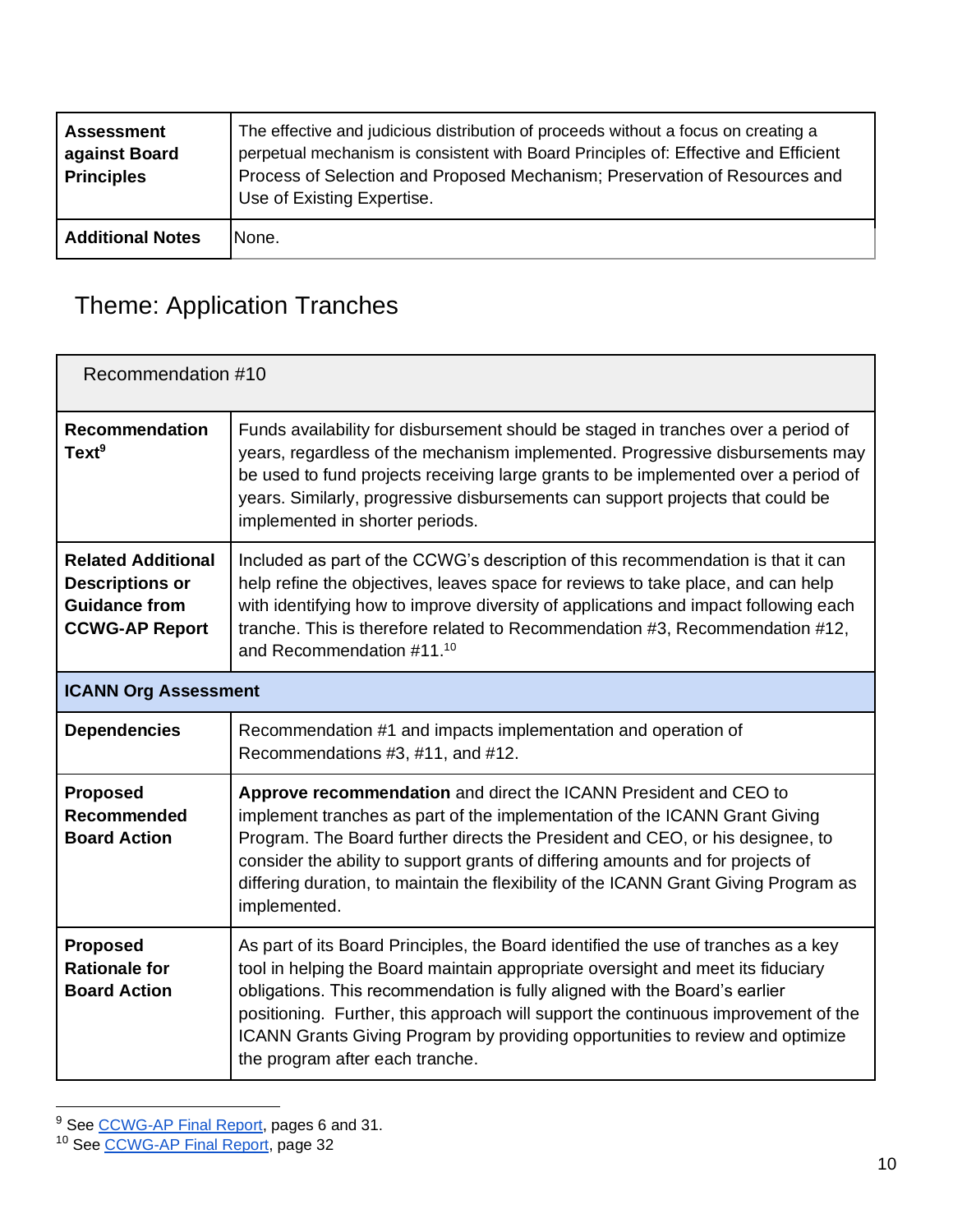|                                                         | The Board appreciates the flexibility expressed by the CCWG-AP that the size of a<br>tranche does not limit the potential for funding larger projects over a longer<br>duration of time. The Board also notes that as expressed by the CCWG-AP, within<br>a tranche there is neither a requirement or limitation that each grant be of the<br>same size or duration. This too provides significant flexibility. The Board<br>acknowledges that there may be need for the Board to take additional actions to<br>support the recommended design, and awaits further inputs from ICANN org. |
|---------------------------------------------------------|-------------------------------------------------------------------------------------------------------------------------------------------------------------------------------------------------------------------------------------------------------------------------------------------------------------------------------------------------------------------------------------------------------------------------------------------------------------------------------------------------------------------------------------------------------------------------------------------|
| <b>Assessment</b><br>against Board<br><b>Principles</b> | The tranches approach can support the Board Principles of: Overarching Fiduciary<br>Obligations and Responsibility for Funds; Board Due Diligence; ICANN's Mission;<br>Effective and Efficient Process of Selection and Proposed Mechanism; Global and<br>Diversity Values; Accountability; ICANN Monitoring and Evaluation; and<br>Transparency.                                                                                                                                                                                                                                         |
|                                                         | The remaining Principles of Global and Diversity Values, Evidenced-Based<br>Processes and Procedures for Evaluation can be met through this mechanism<br>through careful implementation planning.                                                                                                                                                                                                                                                                                                                                                                                         |
|                                                         | The universal characteristics of the program outlined by the CCWG add further<br>alignment with the Board Principles.                                                                                                                                                                                                                                                                                                                                                                                                                                                                     |
| <b>Additional Notes</b>                                 | Best Practices: ICANN org's implementation team may need to review best<br>practices in relation to size of grants and funding available for each tranche.<br>Implementation may also explore the proposed process for determining the annual<br>budget for the ICANN Grant Giving Program.                                                                                                                                                                                                                                                                                               |
|                                                         | <b>Timeframes for Tranches:</b> The CCWG notes that the "timeframe should be<br>established in line with and guided by strategic objectives for allocation of the<br>auction proceeds. Once it is determined how 'success' is defined for allocation of<br>the auction proceeds, the timeframe could be set to support a successful<br>outcome."11                                                                                                                                                                                                                                        |
|                                                         | Size of Grants: ICANN org's implementation team, ICANN org may consider<br>issues related grants of differing sizes, including but not limited to: identification of<br>minimum amounts for grants commensurate with the diligence, reporting and<br>auditing requirements attendant to all grants; identification of conditions under<br>which larger grants may be awarded and the ability or need to stage disbursement<br>over time; and whether there are any grant amounts for which the Board should<br>have specific disbursement approval.                                       |

Г

٦

<span id="page-11-0"></span><sup>&</sup>lt;sup>11</sup> See [CCWG-AP Final Report,](https://community.icann.org/download/attachments/63149512/New%20gTLD%20AP%20CCWG%20Final%20Report_29%20May%202020.pdf?version=1&modificationDate=1590774896000&api=v2) Section 5.3 Operations, page 30.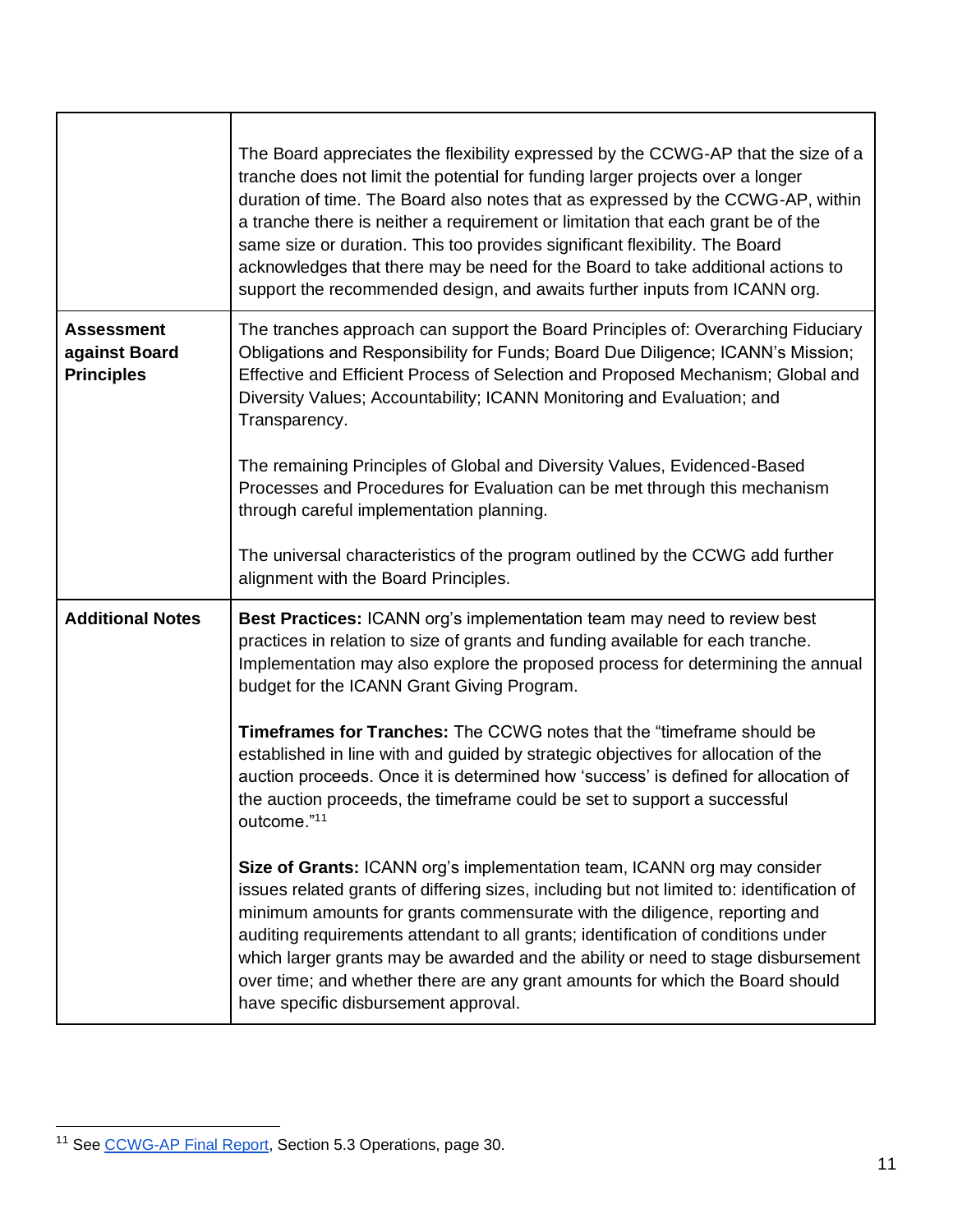### <span id="page-12-0"></span>Theme: Independent Project Applications Evaluation Panel

<span id="page-12-1"></span>

| Recommendation #2                                                                                    |                                                                                                                                                                                                                                                                                                                                                                                                                                                                                                                                                                                                                                                                                                                                                                                                                                                                                                                                                                                                                                                                                                                                                                                                                                                                                                                                                                                                                                                                                                                                                                             |
|------------------------------------------------------------------------------------------------------|-----------------------------------------------------------------------------------------------------------------------------------------------------------------------------------------------------------------------------------------------------------------------------------------------------------------------------------------------------------------------------------------------------------------------------------------------------------------------------------------------------------------------------------------------------------------------------------------------------------------------------------------------------------------------------------------------------------------------------------------------------------------------------------------------------------------------------------------------------------------------------------------------------------------------------------------------------------------------------------------------------------------------------------------------------------------------------------------------------------------------------------------------------------------------------------------------------------------------------------------------------------------------------------------------------------------------------------------------------------------------------------------------------------------------------------------------------------------------------------------------------------------------------------------------------------------------------|
| <b>Recommendation</b><br>Text <sup>12</sup>                                                          | The CCWG recommends that an Independent Project Applications Evaluation<br>Panel will be established. The Panel's responsibility is to evaluate and select<br>project applications. Neither the Board nor staff will be taking decisions on<br>individual applications but the Board will instead focus its oversight on whether the<br>rules of the process were followed by the Independent Project Applications<br>Evaluation Panel. Members of the Independent Project Applications Evaluation<br>Panel will not be selected based on their affiliation or representation, but will be<br>selected based on their grant-making expertise, ability to demonstrate<br>independence over time, and relevant knowledge. Diversity considerations should<br>also be taken into account in the selection process.                                                                                                                                                                                                                                                                                                                                                                                                                                                                                                                                                                                                                                                                                                                                                             |
| <b>Related Additional</b><br><b>Descriptions or</b><br><b>Guidance from</b><br><b>CCWG-AP Report</b> | The CCWG notes:<br>"The Independent Project Evaluations Panel should be independent of<br>$\bullet$<br>ICANN and its constituent parts, which include the Board, ICANN org, and<br>the Supporting Organizations and Advisory Committees. No SO or AC, nor<br>the ICANN Board should have representatives - directly or indirectly - on<br>the Evaluation Panel itself." <sup>13</sup><br>"ICANN participants are not excluded from applying to serve, but only<br>selected if they have required expertise and demonstrate that they have no<br>conflict of interest that could influence or be perceived to influence their<br>independence."14<br>"The mechanism, and therefore the selected panelists, must be free from<br>$\bullet$<br>not only actual conflicts of interest but also potential or even perceived<br>conflicts of interest. Due care will need to be given during the<br>implementation phase that safeguards are in place to ensure the<br>independence of the members of the [panel]." <sup>15</sup><br>"The selected mechanism will be responsible for the process of selecting<br>$\bullet$<br>and appointing independent experts to the Independent Project<br>Applications Evaluation Panel, informed by the work done by the CCWG<br>and the criteria / skills identified in the implementation phase."16<br>"Additional details about the operation of the [panel], including the length of<br>the term that its members will serve, will be established during the<br>implementation phase. Industry best practices should be observed, while |

<sup>12</sup> See [CCWG-AP Final Report,](https://community.icann.org/download/attachments/63149512/New%20gTLD%20AP%20CCWG%20Final%20Report_29%20May%202020.pdf?version=1&modificationDate=1590774896000&api=v2) pages 5 and 6.

<sup>13</sup> See [CCWG-AP Final Report,](https://community.icann.org/download/attachments/63149512/New%20gTLD%20AP%20CCWG%20Final%20Report_29%20May%202020.pdf?version=1&modificationDate=1590774896000&api=v2) page 22 under Charter Question #7.

<sup>&</sup>lt;sup>14</sup> See [CCWG-AP Final Report,](https://community.icann.org/download/attachments/63149512/New%20gTLD%20AP%20CCWG%20Final%20Report_29%20May%202020.pdf?version=1&modificationDate=1590774896000&api=v2) Guidance for the Implementation Phase in relation to the Independent (Project) Applications Evaluation Panel, pages 6 and 7.

<sup>&</sup>lt;sup>15</sup> See [CCWG-AP Final Report,](https://community.icann.org/download/attachments/63149512/New%20gTLD%20AP%20CCWG%20Final%20Report_29%20May%202020.pdf?version=1&modificationDate=1590774896000&api=v2) Guidance for the Implementation Phase in relation to the Independent (Project) Applications Evaluation Panel, pages 6 and 7.

<sup>&</sup>lt;sup>16</sup> See [CCWG-AP Final Report,](https://community.icann.org/download/attachments/63149512/New%20gTLD%20AP%20CCWG%20Final%20Report_29%20May%202020.pdf?version=1&modificationDate=1590774896000&api=v2) Guidance for the Implementation Phase in relation to the Independent (Project) Applications Evaluation Panel, pages 6 and 7.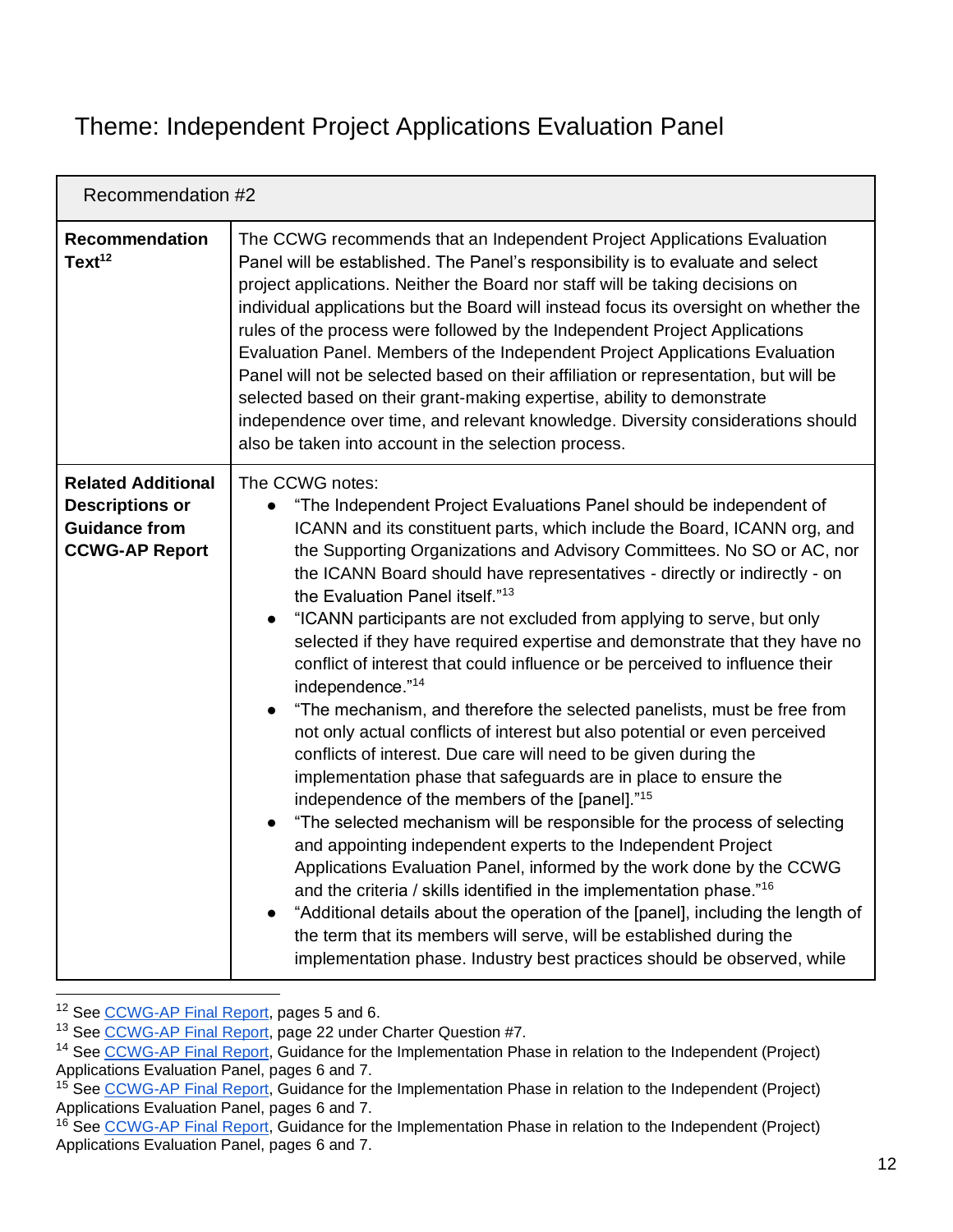| <b>ICANN Org Assessment</b>                                    | also taking into account goals and risks that may be specific to the<br>allocation of new gTLD auction proceeds."17<br>Additionally, "the provisions outlined in response to [charter question #5] should at<br>a minimum be considered for inclusion in the conflict of interest requirements that<br>will apply to all the parties involved (e.g. the Independent Project Applications<br>Evaluation Panel, the Auction Proceeds Program Review Panel as well as staff<br>supporting the mechanism)." <sup>18</sup>                                                                                                                                                                                                                                                                                                                                                                                                                                                                                                                                                                                                                                                                                                                                                                                                                                                                                                                                                                                                                                                                     |
|----------------------------------------------------------------|-------------------------------------------------------------------------------------------------------------------------------------------------------------------------------------------------------------------------------------------------------------------------------------------------------------------------------------------------------------------------------------------------------------------------------------------------------------------------------------------------------------------------------------------------------------------------------------------------------------------------------------------------------------------------------------------------------------------------------------------------------------------------------------------------------------------------------------------------------------------------------------------------------------------------------------------------------------------------------------------------------------------------------------------------------------------------------------------------------------------------------------------------------------------------------------------------------------------------------------------------------------------------------------------------------------------------------------------------------------------------------------------------------------------------------------------------------------------------------------------------------------------------------------------------------------------------------------------|
| <b>Dependencies</b>                                            | Recommendation #1, #4, #5                                                                                                                                                                                                                                                                                                                                                                                                                                                                                                                                                                                                                                                                                                                                                                                                                                                                                                                                                                                                                                                                                                                                                                                                                                                                                                                                                                                                                                                                                                                                                                 |
| <b>Proposed</b><br>Recommended<br><b>Board Action</b>          | Approve recommendation and direct the ICANN President and CEO, or his<br>designees, to ensure that an Independent Selection Panel is part of the resulting<br>implementation of the ICANN Grant Giving Program.                                                                                                                                                                                                                                                                                                                                                                                                                                                                                                                                                                                                                                                                                                                                                                                                                                                                                                                                                                                                                                                                                                                                                                                                                                                                                                                                                                           |
| <b>Proposed</b><br><b>Rationale for</b><br><b>Board Action</b> | This recommendation confirms that an Independent Evaluation Panel will be<br>convened and will be responsible for the evaluation of applications against the<br>goals and objectives of the ICANN Grant Giving Program, and will be responsible<br>for regularly recommending to the ICANN Board the applicants that should be<br>funded through that cycle's tranche. The need for an Independent Evaluation<br>Panel originated from the ICANN Board, and approval of this recommendation<br>supports best practices in grant making.<br>The use of an Independent Panel to review applications for grants was requested <sup>19</sup><br>by the ICANN Board. The Board concurs that the panel should be independent<br>and should have appropriate conflict of interest protections built in. This supports<br>the legitimacy of the ICANN Grant Giving Program and helps ICANN's directors<br>and officers meet their fiduciary duties in the oversight and management of the<br>program. The Independent Panel will assess applications according to the goals<br>and guidelines defined with the ICANN Grant Giving Program, and will recommend<br>to the ICANN Board which applications should be funded through that year's<br>tranche.<br>The Board acknowledges that the Board will not be taking decisions on individual<br>applications. The Board will decide whether it will approve the group of<br>applications recommended for funding, and in taking that decision, the Board will<br>consider whether the rules of the process were followed by the Independent Panel. |
|                                                                | The Board notes <sup>20</sup> that the CCWG-AP provides guidance suggesting that while all                                                                                                                                                                                                                                                                                                                                                                                                                                                                                                                                                                                                                                                                                                                                                                                                                                                                                                                                                                                                                                                                                                                                                                                                                                                                                                                                                                                                                                                                                                |

<sup>&</sup>lt;sup>17</sup> See [CCWG-AP Final Report,](https://community.icann.org/download/attachments/63149512/New%20gTLD%20AP%20CCWG%20Final%20Report_29%20May%202020.pdf?version=1&modificationDate=1590774896000&api=v2) Guidance for the Implementation Phase in relation to the Independent (Project) Applications Evaluation Panel, pages 6 and 7.

<sup>&</sup>lt;sup>18</sup> See [CCWG-AP Final Report,](https://community.icann.org/download/attachments/63149512/New%20gTLD%20AP%20CCWG%20Final%20Report_29%20May%202020.pdf?version=1&modificationDate=1590774896000&api=v2) Guidance for the Implementation Phase in relation to charter question #5, page 7.

<sup>&</sup>lt;sup>19</sup> See 5 October 2018 [letter](https://www.icann.org/en/system/files/correspondence/burr-botterman-to-mann-chiao-05oct18-en.pdf) from Becky Burr and Maarten Botterman to Erika Mann and Ching Chiao.

<sup>&</sup>lt;sup>20</sup> See 29 September 2019 [letter](https://www.icann.org/en/system/files/correspondence/burr-botterman-to-mann-chiao-29sep19-en.pdf) from Becky Burr and Maarten Botterman to Erika Mann and Ching Chiao.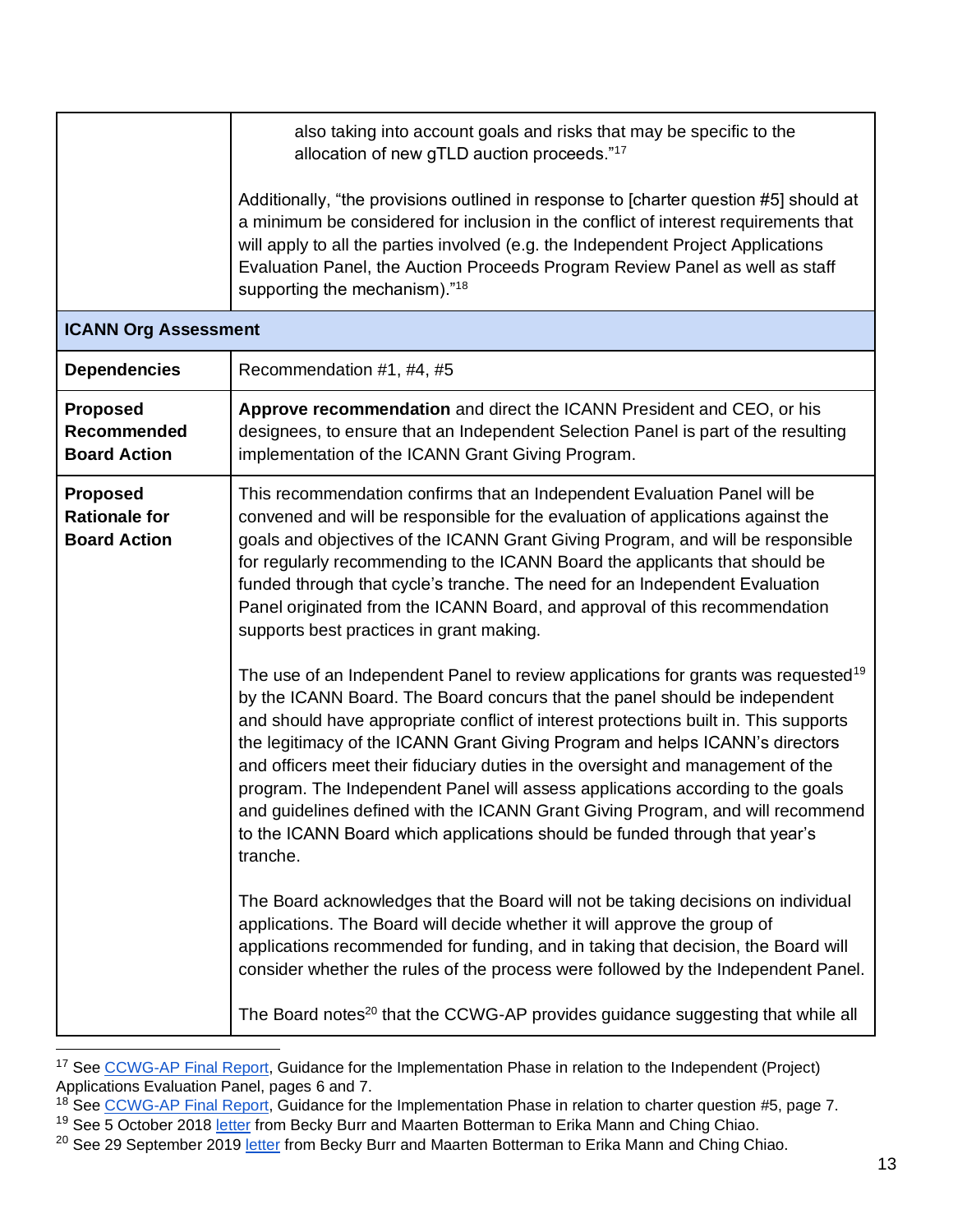|                                                         | selected panelists "must be free from not only actual conflicts of interest but also<br>potential or even perceived conflicts of interest," ICANN participants may be<br>selected as panelists if they have the required expertise.                                                                                                                                                                                                                                                                                                                                                                                                                                                                                 |
|---------------------------------------------------------|---------------------------------------------------------------------------------------------------------------------------------------------------------------------------------------------------------------------------------------------------------------------------------------------------------------------------------------------------------------------------------------------------------------------------------------------------------------------------------------------------------------------------------------------------------------------------------------------------------------------------------------------------------------------------------------------------------------------|
|                                                         | The Board also supports the CCWG-AP's focus on expertise and diversity in the<br>panel composition. In the implementation phase, ICANN org is expected to design<br>the panel - relying on external expertise as appropriate - with proper safeguards<br>and controls, as well as proper expertise to evaluate grant applications in support<br>of ICANN's mission, and mindful of the breadth and diversity of the expected pool<br>of applicants. ICANN org must also be mindful that the Independent Panel will<br>require sufficient guidance on the principles they are expected to uphold, training<br>on the procedures they are expected to adhere to, and support for the<br>administration of their work. |
|                                                         | As part of implementation design, ICANN org should also consider a clear<br>definition of roles and responsibilities for ICANN org as it relates to the<br>Independent Panel's work to avoid improper involvement of ICANN org in the<br>Independent Panel's processes. The Board also notes <sup>21</sup> that the Independent<br>Panel could benefit from consistency over time (i.e., the composition of each year's<br>panel should always include some overlap from the previous year to build on<br>experience); and cost-effectiveness (i.e., to focus on the use of auction proceeds<br>to support desired activities and goals, as opposed to administrative costs)."                                      |
|                                                         | The Board's acceptance of this Recommendation 2 does not indicate any Board<br>position on the viability of ICANN participants as panelists. The Board stresses the<br>importance of avoiding the potential appearance of conflict of interest at any point<br>in the ICANN Grant Giving Program application process, including among<br>panelists and those applying for funds. The Board expects that clear rules and<br>practices will be defined to mitigate against that risk, and all mitigation strategies<br>should remain available.                                                                                                                                                                       |
| <b>Assessment</b><br>against Board<br><b>Principles</b> | The use of an independent panel to evaluate applications for grants, while also<br>having the Board review each slate of selected successful applications to ensure<br>the rules of the process were followed by the Panel supports the Board Principles<br>of: Overarching Fiduciary Obligations and Responsibility for Funds; Board Due<br>Diligence; ICANN's Mission; ICANN Monitoring and Evaluation.                                                                                                                                                                                                                                                                                                           |
|                                                         | Next steps for implementation should ensure that planning for the Independent<br>Panel supports the remaining Board Principles of: Effective and Efficient Process<br>of Selection and Proposed Mechanisms; Preservation of Resource and Use of<br>Existing Expertise; Global and Diversity Values; Evidence-Based Processes and<br>Procedures for Evaluation; Accountability; and Transparency.                                                                                                                                                                                                                                                                                                                    |

<sup>&</sup>lt;sup>21</sup> See 5 October 2018 [letter](https://www.icann.org/en/system/files/correspondence/burr-botterman-to-mann-chiao-05oct18-en.pdf) from Becky Burr and Maarten Botterman to Erika Mann and Ching Chiao.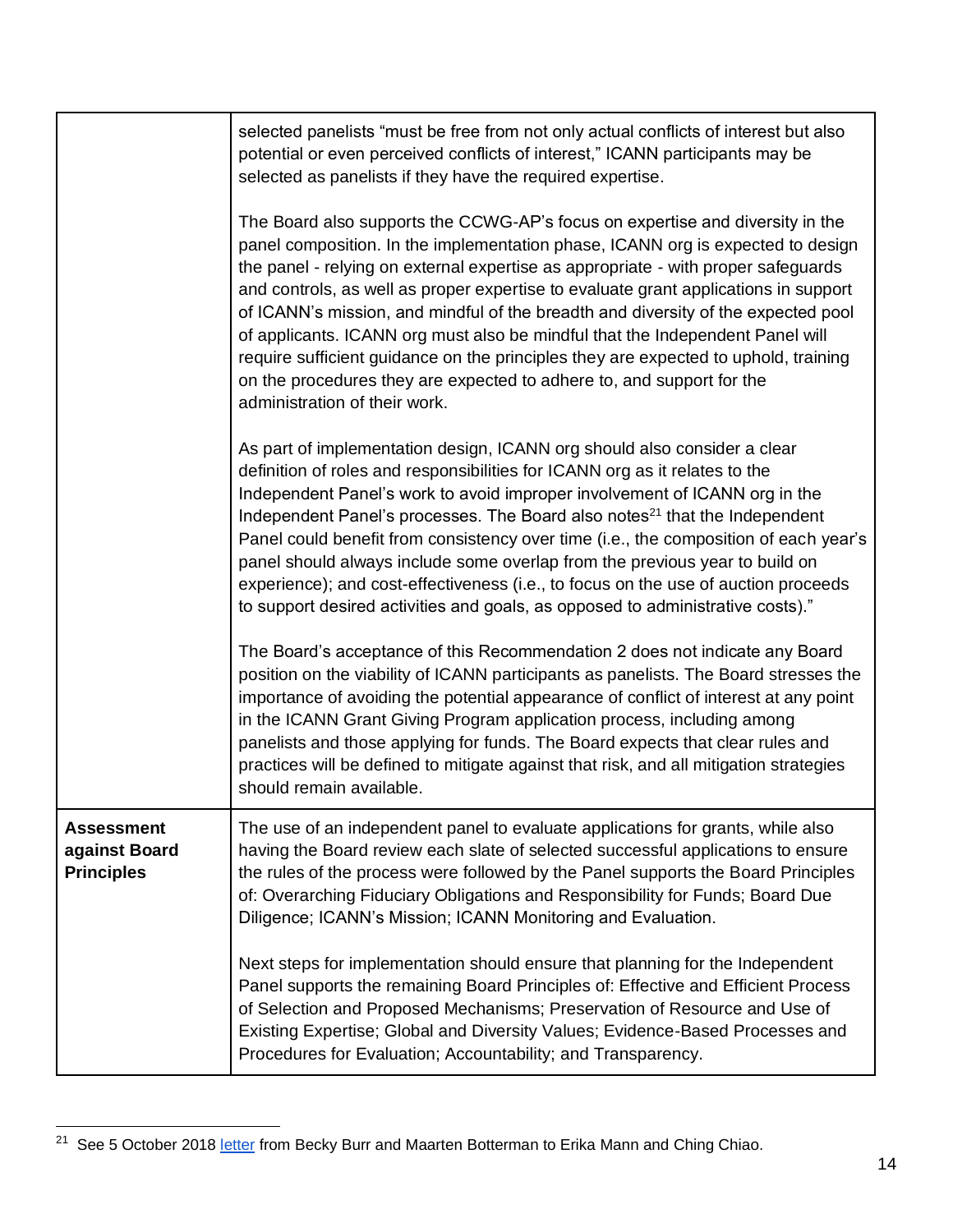| <b>Additional Notes</b> | Many aspects of panel design would need to be addressed in implementation, and<br>ICANN org expects to utilize expertise to support the design and proper<br>implementation of the Independent Panel as a cornerstone of the ICANN Grant<br>Giving Program. Implementation considerations could include: panel size and<br>composition (including expertise and diversity); panelist selection; contracting;<br>compensation; panel member rotation; panel administration processes; training;<br>panel procedures for evaluation and selection; conflict of interest considerations,<br>and others. ICANN org will take into account previous Board statements on these |
|-------------------------|--------------------------------------------------------------------------------------------------------------------------------------------------------------------------------------------------------------------------------------------------------------------------------------------------------------------------------------------------------------------------------------------------------------------------------------------------------------------------------------------------------------------------------------------------------------------------------------------------------------------------------------------------------------------------|
|                         | topics. $22$                                                                                                                                                                                                                                                                                                                                                                                                                                                                                                                                                                                                                                                             |

### <span id="page-15-0"></span>Theme: Objectives of Proceeds Allocation

<span id="page-15-1"></span>

| Recommendation #3 and Recommendation #11                                                             |                                                                                                                                                                                                                                                                                                                                                                                                                                                                                                                                                                                                                                                                                                                                                                                                                                                                                                                                                                                                                                                                                              |
|------------------------------------------------------------------------------------------------------|----------------------------------------------------------------------------------------------------------------------------------------------------------------------------------------------------------------------------------------------------------------------------------------------------------------------------------------------------------------------------------------------------------------------------------------------------------------------------------------------------------------------------------------------------------------------------------------------------------------------------------------------------------------------------------------------------------------------------------------------------------------------------------------------------------------------------------------------------------------------------------------------------------------------------------------------------------------------------------------------------------------------------------------------------------------------------------------------|
| <b>Recommendation</b><br>$Text^{23}$                                                                 | <b>Recommendation 3: The CCWG agreed that specific objectives of New gTLD</b><br>Auction Proceeds fund allocation are:<br>- Benefit the development, distribution, evolution and structures/projects that<br>support the Internet's unique identifier systems;<br>- Benefit capacity building and underserved populations, or;<br>- Benefit the open and interoperable Internet<br>New gTLD Auction Proceeds are expected to be allocated in a manner consistent<br>with ICANN's mission.<br><b>Recommendation 11:</b> As one of the objectives for new gTLD Auction Proceeds<br>fund allocation is to contribute to projects that support capacity building and<br>underserved populations, consideration about how this objective can be achieved<br>should be given further consideration during the implementation phase. The<br>CCWG does not have a particular preference about how to achieve the objective<br>but provided guidance for the implementation phase (see hereunder). The CCWG<br>notes that auction proceeds must be used in a manner that supports ICANN's<br>mission. |
| <b>Related Additional</b><br><b>Descriptions or</b><br><b>Guidance from</b><br><b>CCWG-AP Report</b> | "Other than ensuring that all three goals must support ICANN's mission, the<br>CCWG does not have specific guidance on how these three objectives should be<br>prioritized or translated into specific program elements, such as selection criteria<br>for funding applicants, although the CCWG states that further consideration could<br>be given to weighing certain criteria to indicate priority." <sup>24</sup>                                                                                                                                                                                                                                                                                                                                                                                                                                                                                                                                                                                                                                                                       |

<sup>&</sup>lt;sup>22</sup> See 29 September 2019 [letter](https://www.icann.org/en/system/files/correspondence/burr-botterman-to-mann-chiao-29sep19-en.pdf) from Becky Burr and Maarten Botterman to Erika Mann and Ching Chiao.

<sup>&</sup>lt;sup>23</sup> See [CCWG-AP Final Report,](https://community.icann.org/download/attachments/63149512/New%20gTLD%20AP%20CCWG%20Final%20Report_29%20May%202020.pdf?version=1&modificationDate=1590774896000&api=v2) pages 5 and 6.

<sup>&</sup>lt;sup>24</sup> See [CCWG-AP Final Report,](https://community.icann.org/download/attachments/63149512/New%20gTLD%20AP%20CCWG%20Final%20Report_29%20May%202020.pdf?version=1&modificationDate=1590774896000&api=v2) page 31 under Charter Question #6.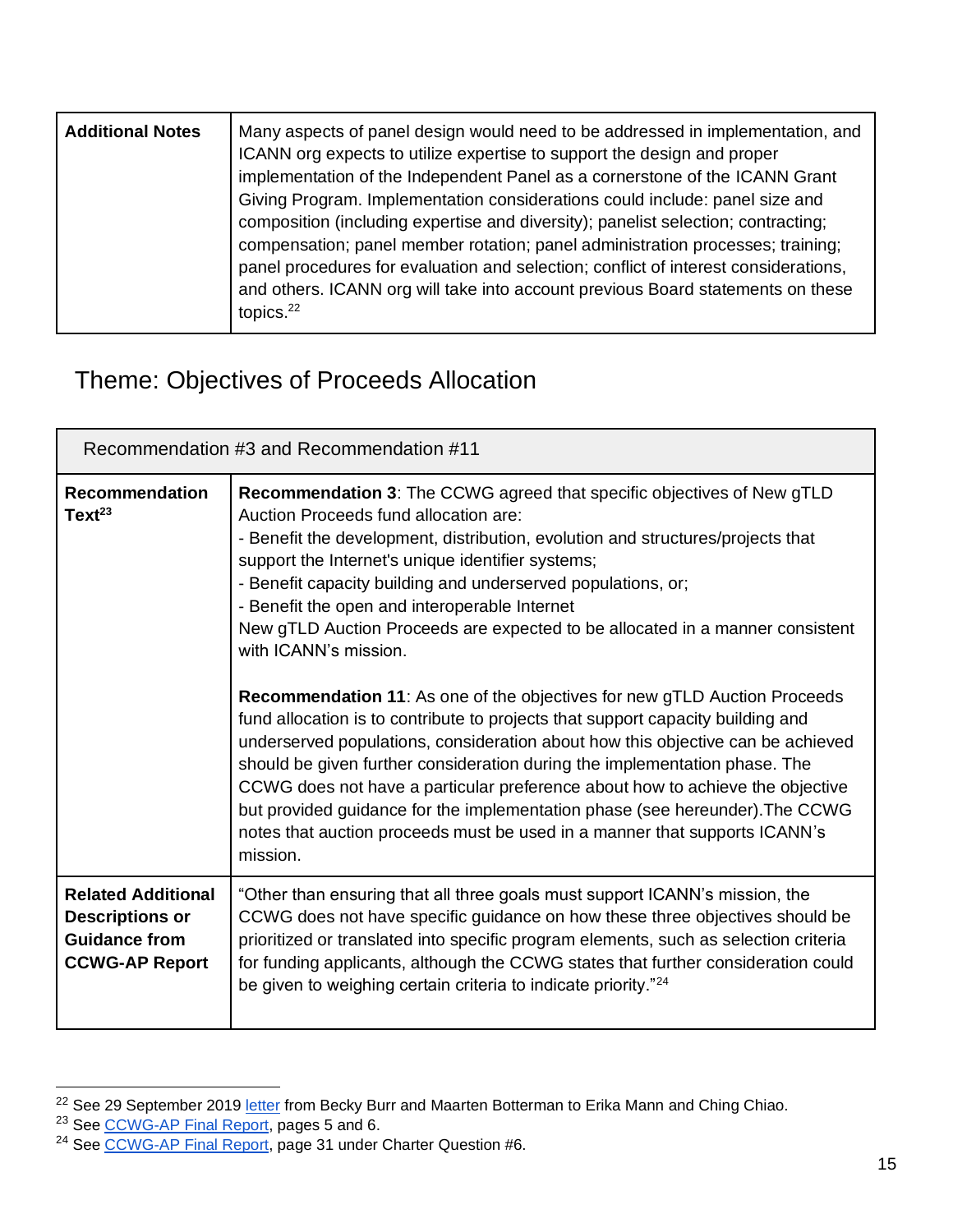| In relation to "open and interoperable Internet, the CCWG also developed<br>overarching guidance for proposal review and selection of projects to which<br>auction proceeds may be allocated. This guidance includes the following<br>guidelines for the review and selection of applications seeking auction proceeds<br>funding:"25<br>1. "The purpose of a grant/application must be in service of ICANN's mission<br>and core principles.<br>2. The objectives and outcomes of the projects funded should be in<br>agreement with ICANN's efforts for an Internet that is stable, secure,<br>resilient, scalable, and standards-based.<br>3. Projects advancing work related to any of the following topics are<br>encouraged: open access, future oriented developments, innovation and<br>open standards, for the benefit of the Internet community.<br>4. Projects addressing diversity, participation and inclusion should strive to<br>deepen informed engagement and participation from developing countries,<br>under-represented communities and all stakeholders.<br>5. Projects supportive of ICANN's communities' activities are encouraged, in<br>so far as these activities are different than those funded currently by<br>ICANN's operational budget." |
|---------------------------------------------------------------------------------------------------------------------------------------------------------------------------------------------------------------------------------------------------------------------------------------------------------------------------------------------------------------------------------------------------------------------------------------------------------------------------------------------------------------------------------------------------------------------------------------------------------------------------------------------------------------------------------------------------------------------------------------------------------------------------------------------------------------------------------------------------------------------------------------------------------------------------------------------------------------------------------------------------------------------------------------------------------------------------------------------------------------------------------------------------------------------------------------------------------------------------------------------------------------------------|
| Additional evaluation guidance for the Independent Panel is included in the full<br>report.                                                                                                                                                                                                                                                                                                                                                                                                                                                                                                                                                                                                                                                                                                                                                                                                                                                                                                                                                                                                                                                                                                                                                                               |
| The CCWG does not have a particular preference about how to achieve the<br>objectives but provided guidance for the implementation phase in the report. The<br>CCWG recommends additional work during the implementation stage to determine<br>how to prioritize or translate the three goals into specific program elements and<br>urges further consideration to weighing certain criteria for priority. One such<br>approach is basketing (see below). The CCWG notes that priorities may need to<br>be adjusted over time and this can be done in review cycles. <sup>26</sup>                                                                                                                                                                                                                                                                                                                                                                                                                                                                                                                                                                                                                                                                                        |
| One of the suggested approaches from the CCWG to address targeted<br>populations and projects is "divide funds into segments and distribute funds to<br>grant recipients in a series of 'baskets,' each with a different programmatic<br>focus."27                                                                                                                                                                                                                                                                                                                                                                                                                                                                                                                                                                                                                                                                                                                                                                                                                                                                                                                                                                                                                        |
| Additionally, the CCWG produced guidance for proposal review and selection (see<br>Annex $C^{28}$ and list of example projects (see Annex D) <sup>29</sup> which the CCWG<br>expected to be used as guidance during the implementation process                                                                                                                                                                                                                                                                                                                                                                                                                                                                                                                                                                                                                                                                                                                                                                                                                                                                                                                                                                                                                            |

<sup>&</sup>lt;sup>25</sup> See [CCWG-AP Final Report,](https://community.icann.org/download/attachments/63149512/New%20gTLD%20AP%20CCWG%20Final%20Report_29%20May%202020.pdf?version=1&modificationDate=1590774896000&api=v2) page 16 under Section 4.4 Objectives of Fund Allocation, and page 45.

<sup>&</sup>lt;sup>26</sup> See [CCWG-AP Final Report,](https://community.icann.org/download/attachments/63149512/New%20gTLD%20AP%20CCWG%20Final%20Report_29%20May%202020.pdf?version=1&modificationDate=1590774896000&api=v2) pages 31 and 32 under Charter Question #6.

<sup>&</sup>lt;sup>27</sup> See [CCWG-AP Final Report,](https://community.icann.org/download/attachments/63149512/New%20gTLD%20AP%20CCWG%20Final%20Report_29%20May%202020.pdf?version=1&modificationDate=1590774896000&api=v2) pages 31 and 32 under Charter Question #6.

<sup>&</sup>lt;sup>28</sup> See [CCWG-AP Final Report,](https://community.icann.org/download/attachments/63149512/New%20gTLD%20AP%20CCWG%20Final%20Report_29%20May%202020.pdf?version=1&modificationDate=1590774896000&api=v2) Annex C - Guidance for Proposal Review and Selection, pages 44-45.

<sup>&</sup>lt;sup>29</sup> See [CCWG-AP Final Report,](https://community.icann.org/download/attachments/63149512/New%20gTLD%20AP%20CCWG%20Final%20Report_29%20May%202020.pdf?version=1&modificationDate=1590774896000&api=v2) Annex D - Example of Projects, pages 46-52.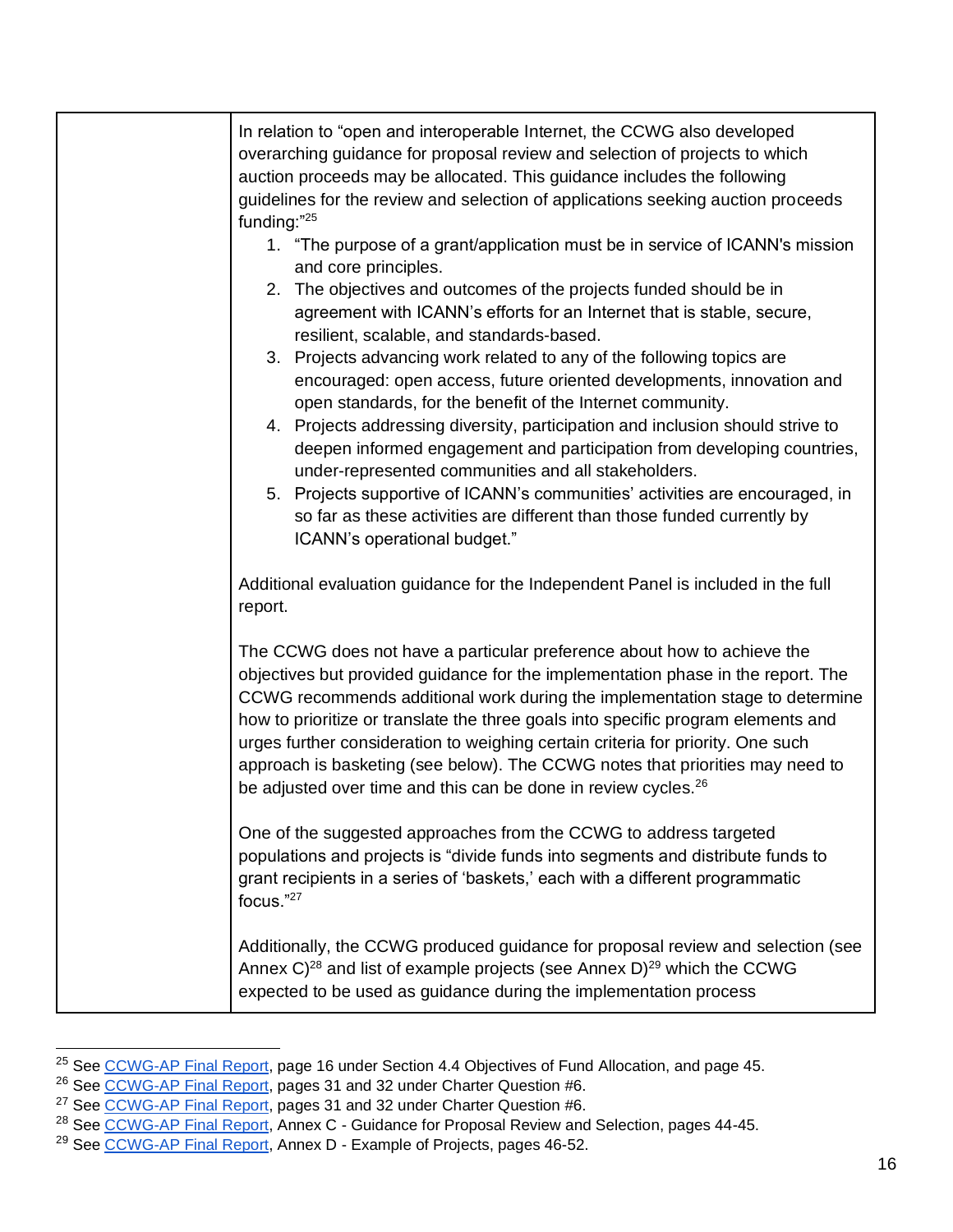| <b>ICANN Org Assessment</b>                                    |                                                                                                                                                                                                                                                                                                                                                                                                                                                                                                                                                                                                                                                                                                                                                                                                                                                                                                                                                                                                                                                                                                                                                                                                                                                                                                 |
|----------------------------------------------------------------|-------------------------------------------------------------------------------------------------------------------------------------------------------------------------------------------------------------------------------------------------------------------------------------------------------------------------------------------------------------------------------------------------------------------------------------------------------------------------------------------------------------------------------------------------------------------------------------------------------------------------------------------------------------------------------------------------------------------------------------------------------------------------------------------------------------------------------------------------------------------------------------------------------------------------------------------------------------------------------------------------------------------------------------------------------------------------------------------------------------------------------------------------------------------------------------------------------------------------------------------------------------------------------------------------|
| <b>Dependencies</b>                                            | Recommendations #1, #2, #10. Also related to Recommendation #12 on reviews<br>as these objectives will be reviewed as part of this work.                                                                                                                                                                                                                                                                                                                                                                                                                                                                                                                                                                                                                                                                                                                                                                                                                                                                                                                                                                                                                                                                                                                                                        |
| <b>Proposed</b><br>Recommended<br><b>Board Action</b>          | Approve recommendations and direct the ICANN President and CEO, or his<br>designees, to develop the stated objectives into clear principles and guidance for<br>use within the ICANN Grant Giving Program. The Board affirms the requirement<br>that the ICANN Grant Giving Program is limited to grants that are consistent with<br>ICANN's mission and notes that this is a key governance limitation.                                                                                                                                                                                                                                                                                                                                                                                                                                                                                                                                                                                                                                                                                                                                                                                                                                                                                        |
| <b>Proposed</b><br><b>Rationale for</b><br><b>Board Action</b> | Recommendation #3 defines that "New gTLD Auction Proceeds are expected to be<br>allocated in a manner consistent with ICANN's mission." Proceeds must be<br>allocated in a manner consistent with ICANN's mission. This is a key governance<br>principle for the ICANN Grant Giving Program that must be in place or ICANN<br>could lose its 501(c)(3) tax exempt public charity status. This limitation has been<br>recognized before, including within the 2012 New gTLD Program Applicant<br>Guidebook, <sup>30</sup> which states that Auction Proceeds "must be used in a manner that<br>supports directly ICANN's Mission and Core Values and also allows ICANN to<br>maintain its not for profit status." ICANN org previously advised, "due to its<br>501(c)(3) tax exempt, public charity status, ICANN must act exclusively in service<br>to its charitable purpose, and as limited by its Mission. Maintaining adherence to<br>Mission is important from source (ICANN) to destination (end recipient) [].<br>Requiring alignment to ICANN's Mission also protects the community's resources<br>from being used to defend against independent reviews or other challenges that<br>could come if ICANN were to authorize expenditures of funds or resources outside<br>of Mission."31 |
|                                                                | The Board notes that significant work remains to translate the CCWG-AP's broad<br>objectives into clear principles and guidance to help potential applicants<br>understand whether they can qualify for the ICANN Grant Giving Program, and to<br>help the Independent Panel consistently apply the objectives across applicants<br>and cycles. The Board notes the CCWG-AP's specific focus on underserved<br>populations, and expects that implementation will include defining this objective as<br>well as, where appropriate, considering the best practices of other grantmakers in<br>reaching diverse stakeholders and supporting capacity development.<br>The Board notes that the CCWG-AP's Final Report includes Annexes C and D,<br>where they offered proposals for review and selection and examples of projects<br>that might achieve the CCWG-AP's stated objectives. The Board previously<br>communicated concerns <sup>32</sup> to the CCWG-AP regarding the inclusion of these                                                                                                                                                                                                                                                                                               |

<sup>&</sup>lt;sup>30</sup> See <u>qTLD Applicant Guidebook</u>, Version 2012-06-04, Module 4, page 19

<sup>&</sup>lt;sup>31</sup>See June 2016 "<u>Memo: To DT for Auction Funds Proceeds CCWG Charter</u>" from Xavier Calvez and Samantha Eisner. <sup>32</sup> See 31 January 2018 [letter](https://www.icann.org/en/system/files/correspondence/botterman-burr-to-mann-chiao-31jan18-en.pdf) from Becky Burr and Maarten Botterman to Erika Mann and Ching Chiao.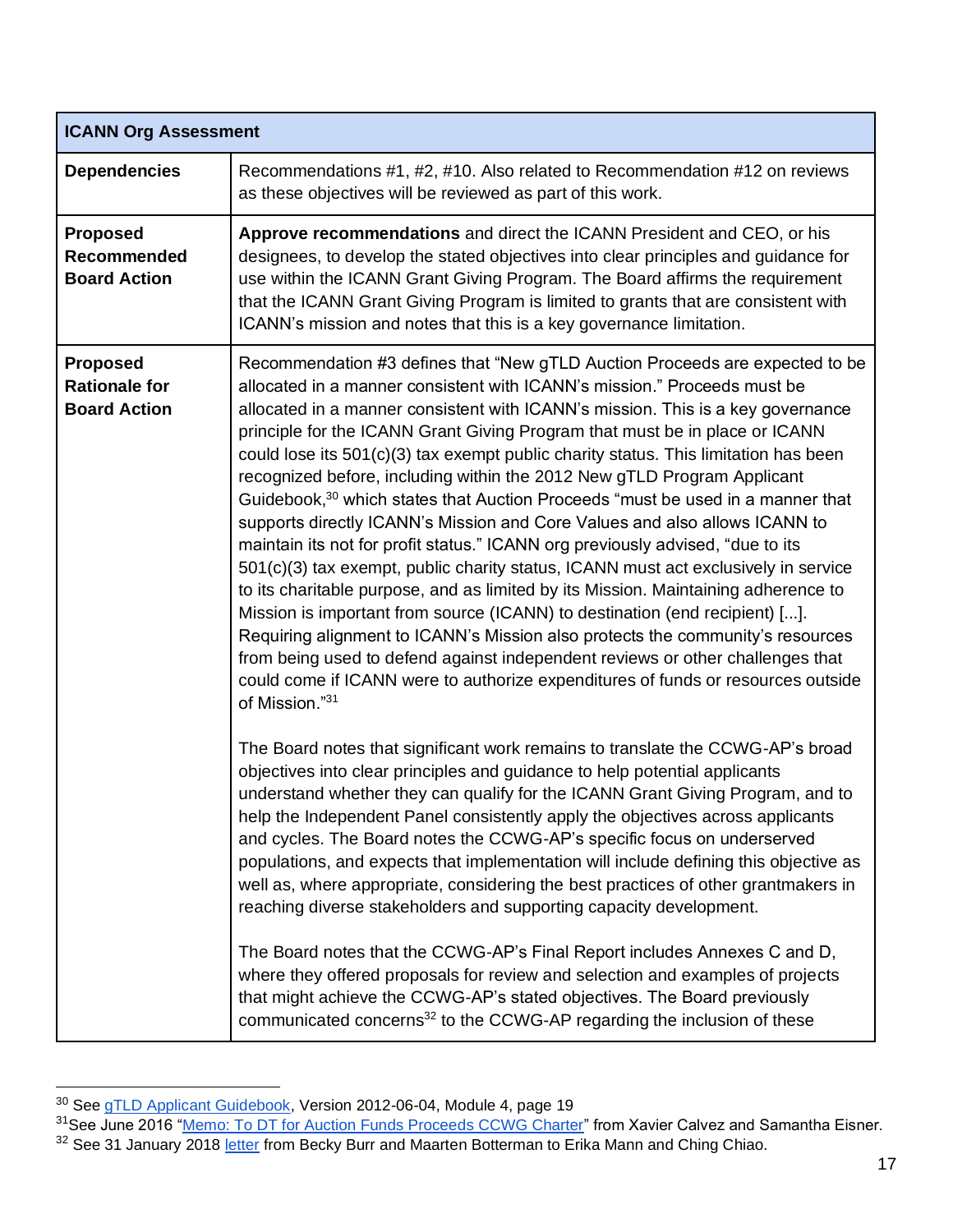|                                                         | annexes. The Board stated <sup>33</sup> that while the example project list was a tool for<br>CCWG deliberations, it is in no way indicative of potential future approvals. For<br>clarity, the Board reiterates that it is not adopting Annexes C or D and the<br>examples stated within those annexes should not be relied upon by future<br>applicants or evaluators. There is a clear possibility that actual decisions within the<br>ICANN Grant Giving Program will differ from the outcomes set forth in the<br>Annexes, and no person or entity should rely on the Annexes for any purpose<br>within the actual ICANN Grant Giving Program.                                                                                                                                                                                                                                                |
|---------------------------------------------------------|----------------------------------------------------------------------------------------------------------------------------------------------------------------------------------------------------------------------------------------------------------------------------------------------------------------------------------------------------------------------------------------------------------------------------------------------------------------------------------------------------------------------------------------------------------------------------------------------------------------------------------------------------------------------------------------------------------------------------------------------------------------------------------------------------------------------------------------------------------------------------------------------------|
|                                                         | The Board notes that during the CCWG deliberations, there was a suggestion of<br>"basketing", a tool to address targeted populations and projects through the<br>"divi[ision of] funds into segments and distribute funds to grant recipients in a<br>series of "baskets," each with a different programmatic focus." <sup>34</sup> The Board<br>deferred the issue of "basketing", stating:<br>While 'basketing' could be worthwhile as a tool to achieve specific goals<br>and objectives that appear to be underrepresented within the program, this<br>should be considered in a review of the program, rather than as a limiting<br>factor upon the first launch of applications. Seeing the initial range of<br>applications and interest that comes in without the limitations of basketing<br>will help identify and refine communications and outreach needs for future<br>tranches. $35$ |
|                                                         | The Board encourages ICANN org to consider whether the concept of "basketing"<br>should be added as an element for a future review of the ICANN Grant Giving<br>Program.                                                                                                                                                                                                                                                                                                                                                                                                                                                                                                                                                                                                                                                                                                                           |
| <b>Assessment</b><br>against Board<br><b>Principles</b> | The stated objectives meet the Board Principle of ICANN's Mission.<br>Recommendation #11 addressed the Board Principle of "Global and Diversity<br>Values."<br>The implementation planning should examine how best to address these<br>recommendations in light of the remaining Board Principles.                                                                                                                                                                                                                                                                                                                                                                                                                                                                                                                                                                                                 |
| <b>Additional Notes</b>                                 | <b>Capacity Development and Serving Diverse Stakeholders and Regions:</b><br>During the implementation phase, the CCWG states <sup>36</sup> that "further consideration<br>needs to be given to how to contribute to projects that support capacity building<br>and underserved populations, also in conjunction with the other objectives that<br>have been recommended by the CCWG. In addition to enabling projects that<br>support capacity building and underserved populations, attention should also be                                                                                                                                                                                                                                                                                                                                                                                     |

<sup>&</sup>lt;sup>33</sup> See 31 January 2018 [letter](https://www.icann.org/en/system/files/correspondence/botterman-burr-to-mann-chiao-31jan18-en.pdf) from Becky Burr and Maarten Botterman to Erika Mann and Ching Chiao.

<sup>&</sup>lt;sup>34</sup> See [CCWG-AP Final Report,](https://community.icann.org/download/attachments/63149512/New%20gTLD%20AP%20CCWG%20Final%20Report_29%20May%202020.pdf?version=1&modificationDate=1590774896000&api=v2) pages 31 and 32 under Charter Question #6.

<sup>&</sup>lt;sup>35</sup> See 29 September 2019 [letter](https://www.icann.org/en/system/files/correspondence/burr-botterman-to-mann-chiao-29sep19-en.pdf) from Becky Burr and Maarten Botterman to Erika Mann and Ching Chiao.

<sup>&</sup>lt;sup>36</sup> See [CCWG-AP Final Report,](https://community.icann.org/download/attachments/63149512/New%20gTLD%20AP%20CCWG%20Final%20Report_29%20May%202020.pdf?version=1&modificationDate=1590774896000&api=v2) Guidance for Implementation Phase in relation to charter question #6, page 7.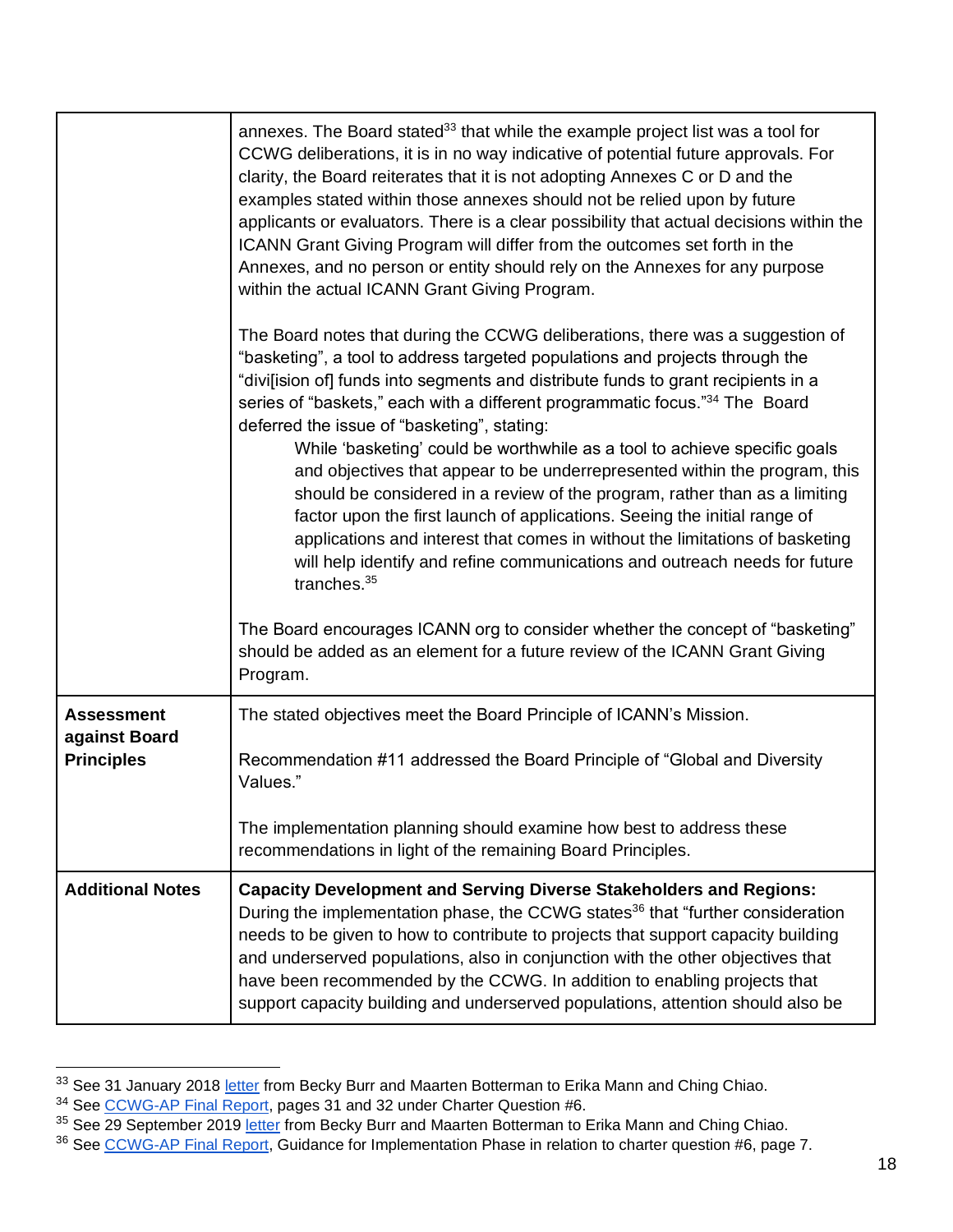| given to facilitating receipt of applications from diverse geographic regions and<br>communities as well as how to support applications from diverse backgrounds."                           |
|----------------------------------------------------------------------------------------------------------------------------------------------------------------------------------------------|
| Previous Board Questions: ICANN org's implementation team could review the<br>questions set forth by the Board in relation to the objectives as they were being<br>developed by the CCWG. 37 |

### <span id="page-19-0"></span>Theme: Safeguards

<span id="page-19-1"></span>

| Recommendation #4                                                                                    |                                                                                                                                                                                                                                                                                                                                                                                                                                                                                                                                                                                                                                                                                                                                                                                                                                                                                                                                                        |
|------------------------------------------------------------------------------------------------------|--------------------------------------------------------------------------------------------------------------------------------------------------------------------------------------------------------------------------------------------------------------------------------------------------------------------------------------------------------------------------------------------------------------------------------------------------------------------------------------------------------------------------------------------------------------------------------------------------------------------------------------------------------------------------------------------------------------------------------------------------------------------------------------------------------------------------------------------------------------------------------------------------------------------------------------------------------|
| <b>Recommendation</b><br>Text <sup>38</sup>                                                          | The implementation of the selected fund allocation mechanism should include<br>safeguards described in the response to charter question 2.                                                                                                                                                                                                                                                                                                                                                                                                                                                                                                                                                                                                                                                                                                                                                                                                             |
| <b>Related Additional</b><br><b>Descriptions or</b><br><b>Guidance from</b><br><b>CCWG-AP Report</b> | The CCWG did not issue any specific guidance on this Recommendation.<br>However, the CCWG's response to Charter Question #2, which also incorporates<br>its response to Charter Question #3, provides significant guidance to embrace the<br>need for strong safeguards to guide the development of the ICANN Grant Giving<br>Program, aligned with expected legal and fiduciary requirements.<br>The response to Charter Question #2 <sup>39</sup> sets out the CCWG's expectation that the<br>ICANN Grant Giving Program will adhere to the key limitations on funding,<br>including:<br>Need to adhere to ICANN's mission;<br>$\bullet$<br>Funds must only be disbursed for lawful purposes;<br>$\bullet$<br>ICANN must assure there are protections against self-dealing and that<br>$\bullet$<br>decisions are taken without conflict of interest;<br>Funds cannot be used for private benefit of individuals, including prohibition<br>$\bullet$ |
|                                                                                                      | on grants to individuals, and performing diligence on applying entities;<br>Funds cannot be used for political activities or lobbying activities; and<br>ICANN must have measures in place for proper oversight and management<br>$\bullet$<br>of the funds.<br>The response to Charter Question 3 <sup>40</sup> sets out the CCWG-AP's expectations of<br>safeguards that can be introduced into the ICANN Grant Giving Program.<br>Specifically, the response to Charter Question 3 makes clear that:                                                                                                                                                                                                                                                                                                                                                                                                                                                |

<sup>&</sup>lt;sup>37</sup> See 31 January 2018 [letter](https://www.icann.org/en/system/files/correspondence/botterman-burr-to-mann-chiao-31jan18-en.pdf) from Becky Burr and Maarten Botterman to Erika Mann and Ching Chiao.

<sup>&</sup>lt;sup>38</sup> See [CCWG-AP Final Report,](https://community.icann.org/download/attachments/63149512/New%20gTLD%20AP%20CCWG%20Final%20Report_29%20May%202020.pdf?version=1&modificationDate=1590774896000&api=v2) page 5.

<sup>&</sup>lt;sup>39</sup> See [CCWG-AP Final Report,](https://community.icann.org/download/attachments/63149512/New%20gTLD%20AP%20CCWG%20Final%20Report_29%20May%202020.pdf?version=1&modificationDate=1590774896000&api=v2) page 24 under charter question #2.

<sup>&</sup>lt;sup>40</sup> See [CCWG-AP Final Report,](https://community.icann.org/download/attachments/63149512/New%20gTLD%20AP%20CCWG%20Final%20Report_29%20May%202020.pdf?version=1&modificationDate=1590774896000&api=v2) pages 25-26 under charter question #3.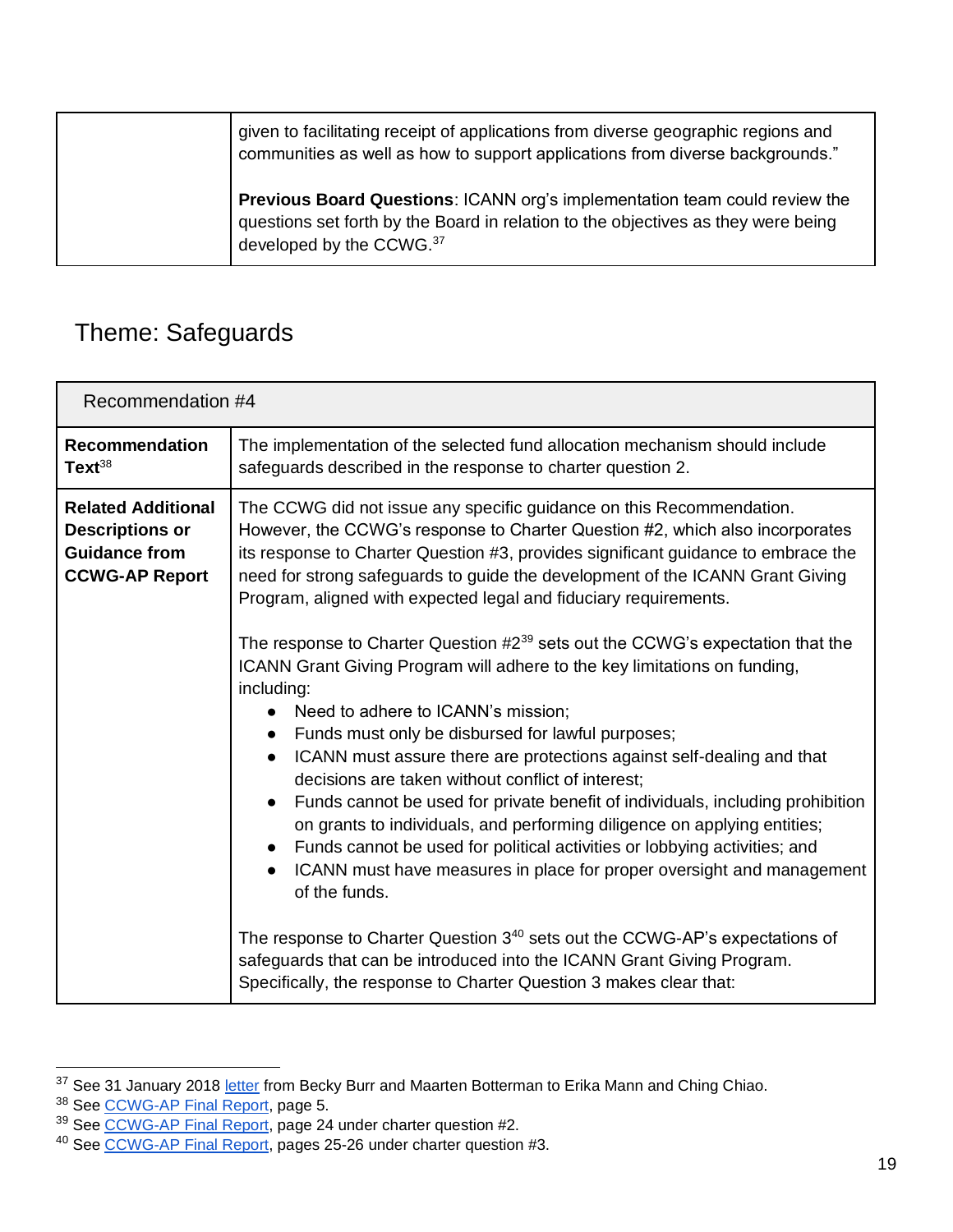|                                                                | ICANN will need to put in place processes to make sure the legal and<br>$\bullet$<br>fiduciary requirements (as affirmed in the response to Charter Question 2)<br>are met; and<br>The ICANN Board has the ultimate responsibility to make sure funds are<br>$\bullet$<br>used in alignment with ICANN's mission.<br>The CCWG-AP also identifies some of the operational insights for development of<br>grant-making programs, recognizing that ICANN has internal safeguards that<br>already exist that might support the development of the portions of the ICANN<br>Grant Giving Program that are developed in-house, and cautioning that ICANN will<br>have to make sure that partnering entities also have (or implement) appropriate<br>safeguards.<br>The response to Charter Question 3 also confirms that as ICANN builds out<br>internal capacity to support the ICANN Grant Giving Program, that ICANN will<br>need to ensure proper definition of roles and responsibilities as appropriate to<br>implement internal safeguards for the operation of that Program.                                                                                                                                                                                                                                                                                                                                                           |
|----------------------------------------------------------------|------------------------------------------------------------------------------------------------------------------------------------------------------------------------------------------------------------------------------------------------------------------------------------------------------------------------------------------------------------------------------------------------------------------------------------------------------------------------------------------------------------------------------------------------------------------------------------------------------------------------------------------------------------------------------------------------------------------------------------------------------------------------------------------------------------------------------------------------------------------------------------------------------------------------------------------------------------------------------------------------------------------------------------------------------------------------------------------------------------------------------------------------------------------------------------------------------------------------------------------------------------------------------------------------------------------------------------------------------------------------------------------------------------------------------------------|
| <b>ICANN Org Assessment</b>                                    |                                                                                                                                                                                                                                                                                                                                                                                                                                                                                                                                                                                                                                                                                                                                                                                                                                                                                                                                                                                                                                                                                                                                                                                                                                                                                                                                                                                                                                          |
| <b>Dependencies</b>                                            | Recommendations #1, #5, #6, #7                                                                                                                                                                                                                                                                                                                                                                                                                                                                                                                                                                                                                                                                                                                                                                                                                                                                                                                                                                                                                                                                                                                                                                                                                                                                                                                                                                                                           |
| <b>Proposed</b><br><b>Recommended</b><br><b>Board Action</b>   | Approve recommendation and direct the ICANN President and CEO, or his<br>designees, to confirm that the ICANN Grant Giving Program is designed with<br>appropriate safeguards to support appropriate legal and fiduciary constraints.                                                                                                                                                                                                                                                                                                                                                                                                                                                                                                                                                                                                                                                                                                                                                                                                                                                                                                                                                                                                                                                                                                                                                                                                    |
| <b>Proposed</b><br><b>Rationale for</b><br><b>Board Action</b> | The Board thanks the CCWG-AP for its diligence in specifying the full scope of<br>legal and fiduciary constraints that it understood would be necessary within an<br>ICANN Grant Giving Program, and for further specifying that safeguards must be<br>developed to assure proper implementation. This supports the intended legitimacy<br>of the process, and aligns with anticipated requirements for a program of this type.<br>The Board notes that as specified, the CCWG-AP incorporated language that<br>supports key program goals, including being drafted in a way that enables ICANN<br>to develop diligence and criteria to support grant applicants from outside of the<br>U.S. The CCWG-AP's strong focus on all aspects of conflicts of interest - including<br>limitations imposed on applications that may be from entities related to CCWG-AP<br>members or entities related to ICANN Board and executives and staff - are key<br>and appropriate limitations to incorporate.<br>The Board appreciates the CCWG-AP's focus on strong and efficient oversight and<br>management of the funds, from reminders about segregation of duties and<br>responsibilities to setting expectations on the importance of safeguards at all<br>points in the process.<br>While not specified in the CCWG-AP's recommended safeguards, the Board notes<br>the importance of transparency as an additional safeguard and expects that |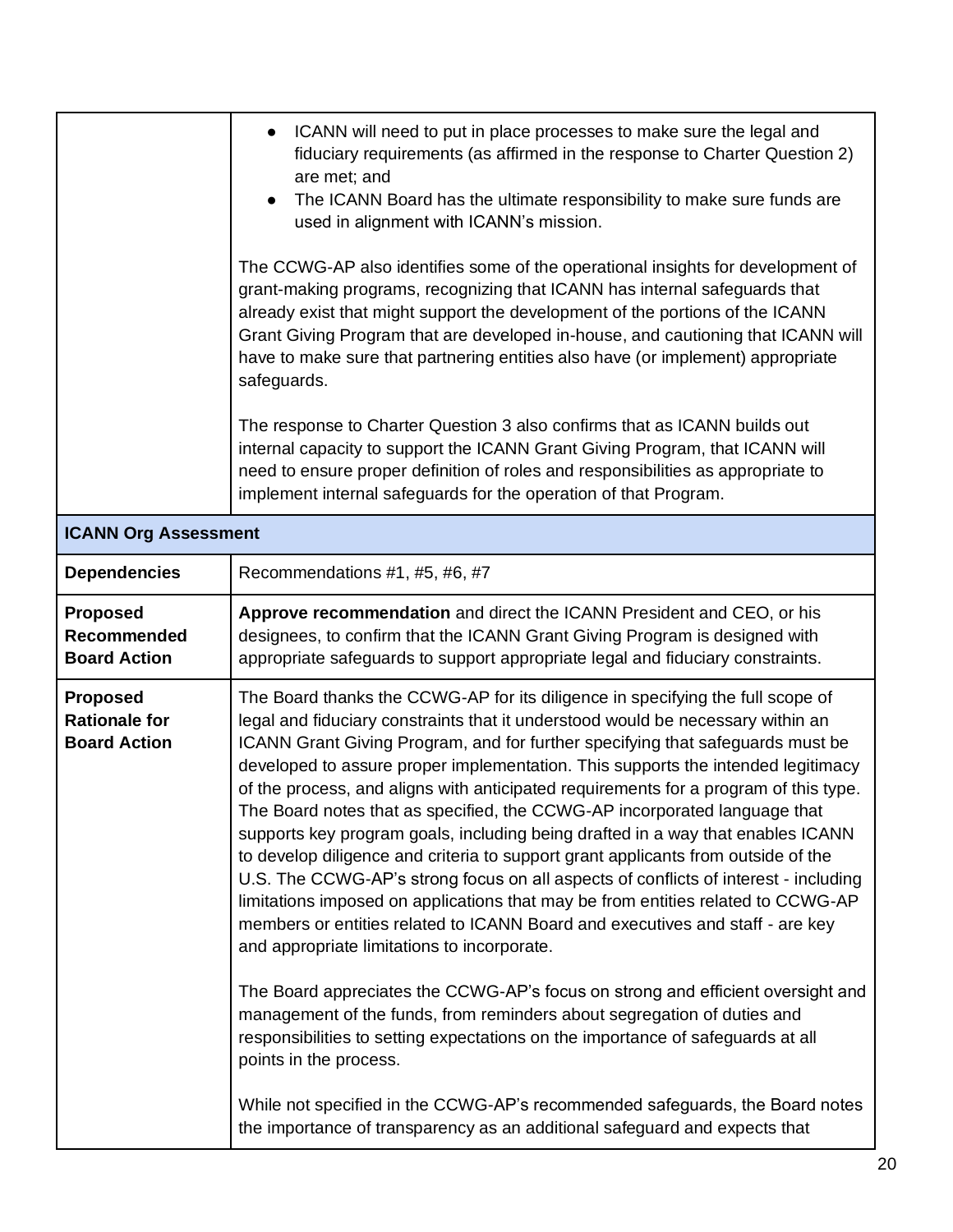|                                                         | ICANN org will design the ICANN Grant Giving Program that is as transparent in<br>its processes as possible.                                                                                                                                                                                                                                                                                                                                                                                                                                                                     |
|---------------------------------------------------------|----------------------------------------------------------------------------------------------------------------------------------------------------------------------------------------------------------------------------------------------------------------------------------------------------------------------------------------------------------------------------------------------------------------------------------------------------------------------------------------------------------------------------------------------------------------------------------|
| <b>Assessment</b><br>against Board<br><b>Principles</b> | While implementation planning will determine additional specificity regarding this<br>topic, the intention of the recommendation surround safeguarding can lend support<br>to the Board Principles of: Overarching Fiduciary Obligation and Responsibility for<br>Funds; Board Due Diligence; ICANN's Mission; Preservation of Resources and<br>Use of Existing Expertise; Accountability; ICANN Monitoring and Evaluation; and<br>Transparency.                                                                                                                                 |
| <b>Additional Notes</b>                                 | The recommendation contains a range of implementation considerations for<br>implementation planning. Some of the items covered in this recommendation<br>include:                                                                                                                                                                                                                                                                                                                                                                                                                |
|                                                         | Risk: Implementation will need to examine the risks for the organization and Board<br>in holding, using, managing, and operating the Auction Proceeds (reputational,<br>operational, legal, related to mission) and the risks and reputational impact for<br>the organization and the Board once the proceeds are distributed in the case of<br>misuse. Implementation should outline how ICANN could mitigate or manage any<br>identified risk(s).                                                                                                                              |
|                                                         | <b>Panel:</b> The CCWG noted that "due care will need to be given during the<br>implementation phase that safeguards are in place to ensure the independence of<br>the members of the Independent Project Applications Evaluation Panel."41                                                                                                                                                                                                                                                                                                                                      |
|                                                         | Roles and Responsibilities: The Board may wish to review the division and<br>recognition of responsibilities between the department responsible for the grants<br>program and ICANN org overall. The CCWG recommends that "measures will be<br>needed to ensure division and recognition of responsibilities between the<br>department handling funds and the rest of the organization. This division and<br>recognition of responsibilities will be particularly important under mechanism A,<br>where ICANN org is handling many aspects of the granting cycle." <sup>42</sup> |
|                                                         | Service Providers: The implementation of Mechanism A should develop<br>safeguards, including fiduciary and audit requirements, for service providers<br>involved in the implementation and operations of the grant program, aligned with<br>CCWG guidance provided for Mechanism B.                                                                                                                                                                                                                                                                                              |

<span id="page-21-0"></span><sup>&</sup>lt;sup>41</sup> See [CCWG-AP Final Report,](https://community.icann.org/download/attachments/63149512/New%20gTLD%20AP%20CCWG%20Final%20Report_29%20May%202020.pdf?version=1&modificationDate=1590774896000&api=v2) Guidance for Implementation Phase in relation to the Independent (Project) Applications Evaluation Panel: charter questio, pages 6 and 7.

<sup>&</sup>lt;sup>42</sup> See [CCWG-AP Final Report,](https://community.icann.org/download/attachments/63149512/New%20gTLD%20AP%20CCWG%20Final%20Report_29%20May%202020.pdf?version=1&modificationDate=1590774896000&api=v2) pages 25-26, under Charter Question #3.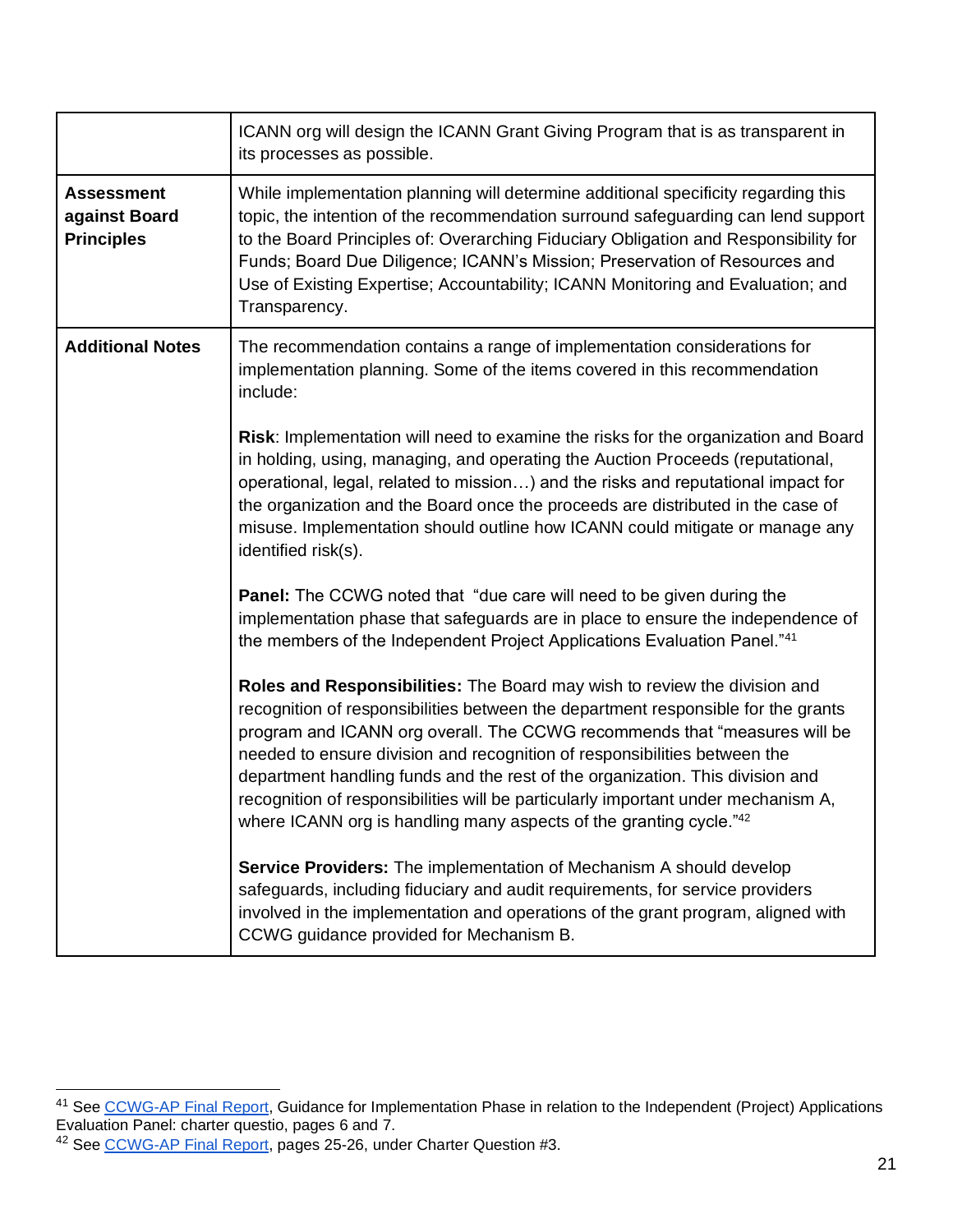#### Theme: Conflict of Interest Provisions

<span id="page-22-0"></span>

|                                                                                                       | Recommendation #5                                                                                                                                                                                                                                                                                                                                                                                                                                                                                                                                                                                                                                                                                                                                                                                                                                                                                                                                                                                                                                                                                                                                                     |  |
|-------------------------------------------------------------------------------------------------------|-----------------------------------------------------------------------------------------------------------------------------------------------------------------------------------------------------------------------------------------------------------------------------------------------------------------------------------------------------------------------------------------------------------------------------------------------------------------------------------------------------------------------------------------------------------------------------------------------------------------------------------------------------------------------------------------------------------------------------------------------------------------------------------------------------------------------------------------------------------------------------------------------------------------------------------------------------------------------------------------------------------------------------------------------------------------------------------------------------------------------------------------------------------------------|--|
| <b>Recommendation</b><br>Text <sup>43</sup>                                                           | Robust conflict of interest provisions must be developed and put in place at every<br>phase of the process, regardless of which mechanism is ultimately selected.                                                                                                                                                                                                                                                                                                                                                                                                                                                                                                                                                                                                                                                                                                                                                                                                                                                                                                                                                                                                     |  |
| <b>Related Additional</b><br><b>Descriptions or</b><br><b>Guidance from</b><br><b>CCWG-AP Report:</b> | Process of Controls <sup>44</sup><br>CCWG states that "there must be a process of controls on conflict of<br>interests that should be viewed in the broader context of safeguards<br>designed to address ICANN's legal and fiduciary obligations and<br>considerations. Each phase should include mechanisms supporting<br>fiduciary and auditing requirements."                                                                                                                                                                                                                                                                                                                                                                                                                                                                                                                                                                                                                                                                                                                                                                                                      |  |
|                                                                                                       | Conflict of Interest policies <sup>45</sup><br>CCWG notes that "a conflicts of interest policy should require those with a<br>conflict to disclose the conflict or potential conflict. The policy should<br>provide clear guidance on what the organization does when a member is in<br>conflict and how conflicts are managed."                                                                                                                                                                                                                                                                                                                                                                                                                                                                                                                                                                                                                                                                                                                                                                                                                                      |  |
|                                                                                                       | Self-Dealing<br>The CCWG states the mechanism must protect against self-dealing and to ensure<br>that decisions are taken without conflict of interest. The CCWG states that<br>implementation should consider:46<br>"Prohibition on auction proceeds being awarded to businesses that are<br>owned in whole or in part by ICANN Board members, executives or staff or<br>their family members and awards that may be used to pay compensation to<br>ICANN Board members, executives or staff or their family members."<br>"Segregation of duties amongst those who develop the requirements and<br>$\bullet$<br>those who assist in the identification of potential recipients."<br>"Prohibition on awards of assistance to businesses owned in whole or in<br>$\bullet$<br>part by the CCWG members (participating in any phase of the CCWG<br>process), their family members, and awards that would be used to pay<br>compensation to CCWG members or their family members."<br>Transparency and Ethics <sup>47</sup><br>The CCWG notes that:<br>"Individuals and groups supporting fund allocation should commit to<br>transparency and high standards of ethics. |  |

<sup>43</sup> See [CCWG-AP Final Report,](https://community.icann.org/download/attachments/63149512/New%20gTLD%20AP%20CCWG%20Final%20Report_29%20May%202020.pdf?version=1&modificationDate=1590774896000&api=v2) page 5.

<sup>44</sup> See [CCWG-AP Final Report,](https://community.icann.org/download/attachments/63149512/New%20gTLD%20AP%20CCWG%20Final%20Report_29%20May%202020.pdf?version=1&modificationDate=1590774896000&api=v2) page 26 under Charter Question #5.

<sup>45</sup> See [CCWG-AP Final Report,](https://community.icann.org/download/attachments/63149512/New%20gTLD%20AP%20CCWG%20Final%20Report_29%20May%202020.pdf?version=1&modificationDate=1590774896000&api=v2) page 26 under Charter Question #5.

<sup>&</sup>lt;sup>46</sup> See [CCWG-AP Final Report,](https://community.icann.org/download/attachments/63149512/New%20gTLD%20AP%20CCWG%20Final%20Report_29%20May%202020.pdf?version=1&modificationDate=1590774896000&api=v2) page 24 under Charter Question #2 and page 26 under Charter Question #5.

<sup>&</sup>lt;sup>47</sup> See [CCWG-AP Final Report,](https://community.icann.org/download/attachments/63149512/New%20gTLD%20AP%20CCWG%20Final%20Report_29%20May%202020.pdf?version=1&modificationDate=1590774896000&api=v2) page 26 under Charter Question #5.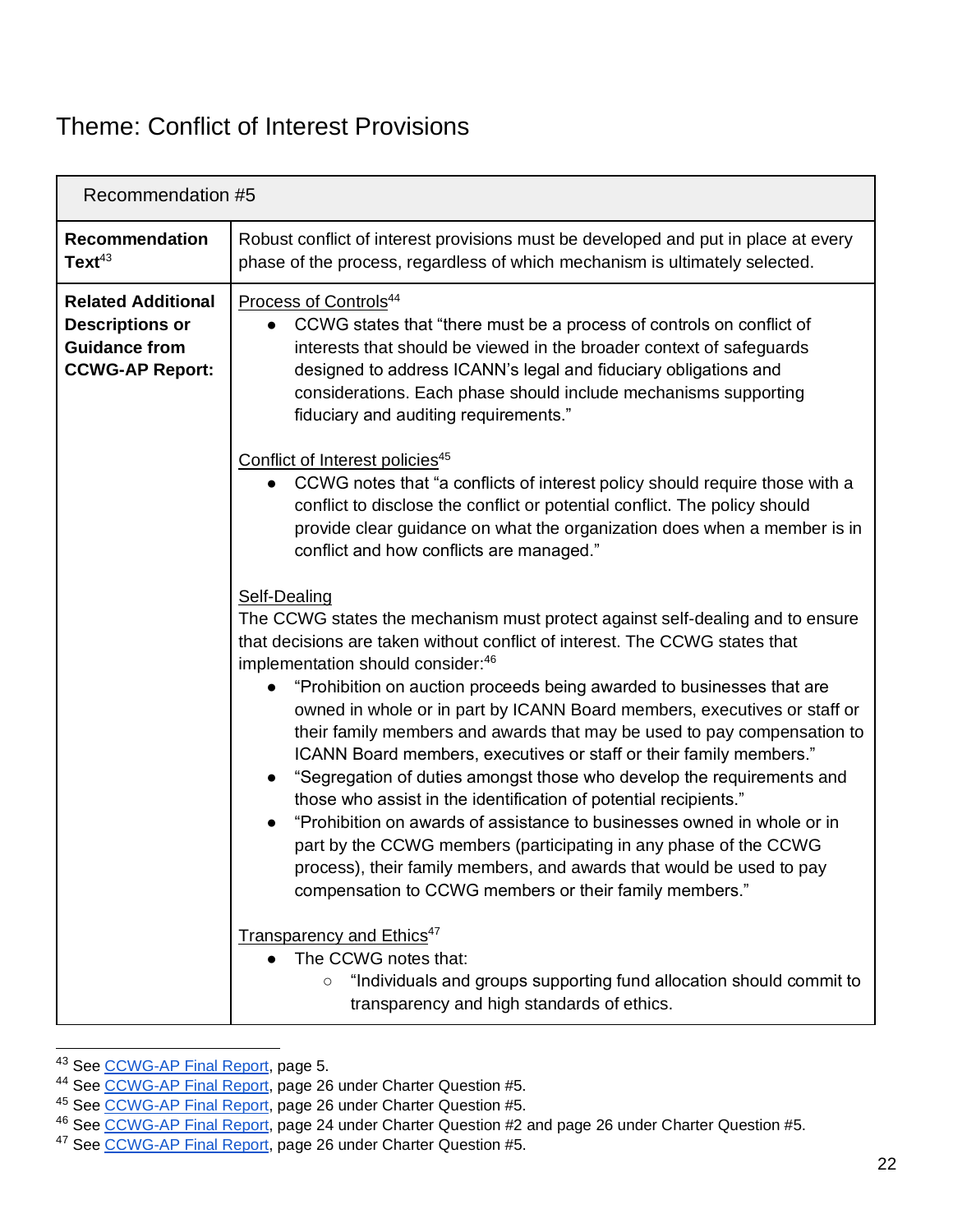|                     | Transparency could be supported by making publicly available<br>$\circ$<br>conflict of interest statements and by making application selection<br>criteria objective and publicly available."                                                                                                                                                                                                                                                                                                                                                                                                                                                                                                                                                                                                                                                                                                  |  |
|---------------------|------------------------------------------------------------------------------------------------------------------------------------------------------------------------------------------------------------------------------------------------------------------------------------------------------------------------------------------------------------------------------------------------------------------------------------------------------------------------------------------------------------------------------------------------------------------------------------------------------------------------------------------------------------------------------------------------------------------------------------------------------------------------------------------------------------------------------------------------------------------------------------------------|--|
|                     | <b>Existing ICANN org Measures</b> <sup>48</sup><br>CCWG Report outlines a number of measures already in place to support<br>$\bullet$<br>controls on conflicts of interest and that these should be leveraged where<br>possible<br>"ICANN org has experience in segregating funds.<br>$\circ$<br>ICANN org has the experience and internal controls to maintain<br>$\circ$<br>appropriate financial accounting practices as contemplated, but<br>would likely need to add new project-related accounting processes.<br>ICANN org also has related practices, such as its procurement<br>$\circ$<br>policy and disbursement policy, which introduce controls over<br>proper procurement and budgetary commitments.<br>ICANN org is able to capture financial information by project, which<br>$\circ$<br>is expected to also contribute to transparency and accountability on<br>the program." |  |
|                     | Mechanism B Considerations (may still apply in relation to the use of experts and<br>service providers)<br>The CCWG notes <sup>49</sup> that "in the case of Mechanism B, there needs to be<br>$\bullet$<br>clearly defined roles and responsibilities incumbent upon both ICANN org<br>and the other organization, and an agreement in place about how these<br>roles are carried out operationally. The non-profit would need to have<br>appropriate conflict of interest policies and practices in place for the<br>elements of the program it manages. In addition, ICANN org will maintain<br>oversight to ensure that legal and fiduciary obligations are met."                                                                                                                                                                                                                          |  |
|                     | "Processes and procedures will need to be put into place to ensure that legal and<br>fiduciary requirements are met. There will need to be clear and state of the art<br>processes of controls on conflict of interest, on ensuring consistency with ICANN's<br>mission, on evaluating projects/proposals and communicating evaluation results,<br>on decision/approval, on disbursement procedures and requirements, and on<br>monitoring after disbursement (including reporting from the recipients on the use of<br>funds and mechanisms to guard against misuse)."50                                                                                                                                                                                                                                                                                                                      |  |
|                     | <b>ICANN Org Assessment</b>                                                                                                                                                                                                                                                                                                                                                                                                                                                                                                                                                                                                                                                                                                                                                                                                                                                                    |  |
| <b>Dependencies</b> | Recommendations #1, #2, #3, #4, #6, #7, #8, #9, #10, #11, #12                                                                                                                                                                                                                                                                                                                                                                                                                                                                                                                                                                                                                                                                                                                                                                                                                                  |  |

<sup>&</sup>lt;sup>48</sup> See [CCWG-AP Final Report,](https://community.icann.org/download/attachments/63149512/New%20gTLD%20AP%20CCWG%20Final%20Report_29%20May%202020.pdf?version=1&modificationDate=1590774896000&api=v2) page 26 under Charter Question #5.

<sup>&</sup>lt;sup>49</sup> See [CCWG-AP Final Report,](https://community.icann.org/download/attachments/63149512/New%20gTLD%20AP%20CCWG%20Final%20Report_29%20May%202020.pdf?version=1&modificationDate=1590774896000&api=v2) page 26 under Charter Question #5

<sup>&</sup>lt;sup>50</sup> See [CCWG-AP Final Report,](https://community.icann.org/download/attachments/63149512/New%20gTLD%20AP%20CCWG%20Final%20Report_29%20May%202020.pdf?version=1&modificationDate=1590774896000&api=v2) page 25 under Charter Question #3.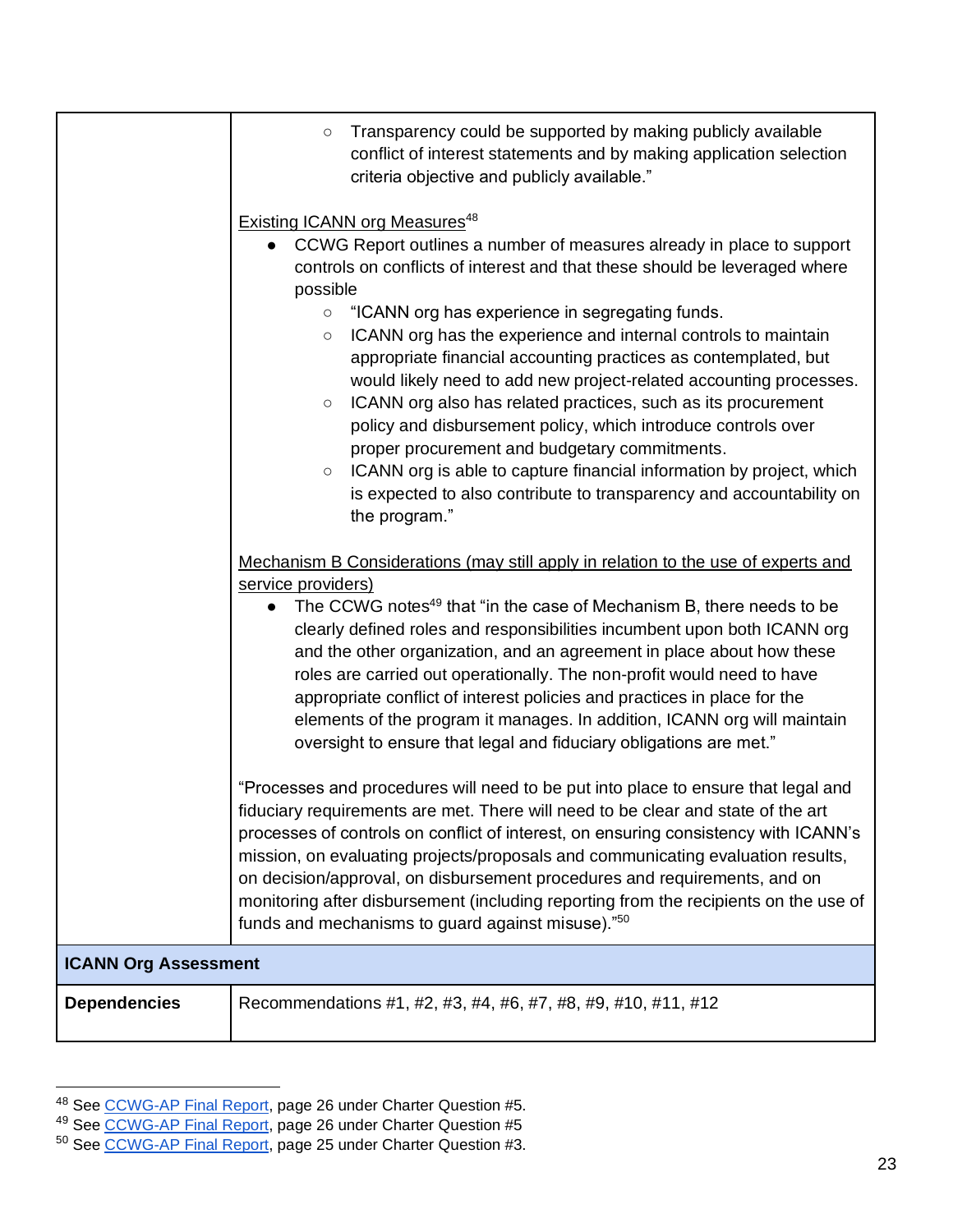| <b>Proposed</b><br><b>Recommended</b><br><b>Board Action</b>   | Approve recommendation, and direct the ICANN President and CEO, or his<br>designees, to confirm that appropriate conflict of interest procedures are built into<br>every stage of the ICANN Grant Giving Program.                                                                                                                                                                                                                                                                                                                                                                                                                                                                            |
|----------------------------------------------------------------|----------------------------------------------------------------------------------------------------------------------------------------------------------------------------------------------------------------------------------------------------------------------------------------------------------------------------------------------------------------------------------------------------------------------------------------------------------------------------------------------------------------------------------------------------------------------------------------------------------------------------------------------------------------------------------------------|
| <b>Proposed</b><br><b>Rationale for</b><br><b>Board Action</b> | As with Recommendation 4, the Board thanks the CCWG-AP for its diligence and<br>focus on the area of conflict of interest. This is a key concern for the legitimacy of<br>the ICANN Grant Giving Program, and is also a unique concern for the Board<br>covered by the Board Principles. As the Board works to uphold the highest ethical<br>standards in its conduct, it is aware of the potential of conflicts of interest entering<br>into decision making when ICANN starts its Grant Giving Program. There is a<br>significant amount of money at stake, and the Board reiterated at all stages of the<br>CCWG-AP's process the need for conflict of interest considerations.           |
|                                                                | From the outset, the CCWG-AP designed a detailed Declaration of Interest<br>process for members to support some aspects of conflict of interest inquiries as<br>the ICANN Grant Giving Program is in operation. Related issues of independence<br>and procedural safeguards are set out across multiple areas of the Final Report, all<br>supporting the same premise - that the ICANN Community wants to see an ICANN<br>Grant Giving Program that is above reproach and developed to the highest<br>standards of ethics. The Board recognizes that as external consultants and<br>partners are brought in, they too must implement, uphold and respect conflict of<br>interest procedures. |
| <b>Assessment</b><br>against Board<br><b>Principles</b>        | The recommendation supports the Principles of Board Due Diligence and<br>Transparency.                                                                                                                                                                                                                                                                                                                                                                                                                                                                                                                                                                                                       |
|                                                                | In its guidance regarding Recommendation 5, the CCWG outlined "a number of<br>measures already in place to support controls on conflicts of interest and that<br>these should be leveraged where possible." <sup>51</sup> This guidance aligns with Board<br>Principle on "Preservation of Resources and Use of Existing Expertise."                                                                                                                                                                                                                                                                                                                                                         |
| <b>Additional Notes</b>                                        | Vetting: Additional considerations may need to be made on how to maintain a<br>register of those involved and how potential relationships are vetted.                                                                                                                                                                                                                                                                                                                                                                                                                                                                                                                                        |
|                                                                | Coaching and Consulting: Additional considerations may need to be made<br>regarding coaching and consulting by previously involved individuals to applicants.                                                                                                                                                                                                                                                                                                                                                                                                                                                                                                                                |
|                                                                | CCWG Guidance for the Implementation Phase in relation to charter question<br>#5: "The provisions outlined in response to this charter question should at a<br>minimum be considered for inclusion in the conflict of interest requirements that<br>will apply to all the parties involved (e.g. the Independent Project Applications<br>Evaluation Panel, the Auction Proceeds Program Review Panel as well as staff<br>supporting the mechanism). These requirements are expected to be developed<br>during the implementation phase. In the case of mechanism B, there will need to                                                                                                       |

<sup>51</sup> See [CCWG-AP Final Report,](https://community.icann.org/download/attachments/63149512/New%20gTLD%20AP%20CCWG%20Final%20Report_29%20May%202020.pdf?version=1&modificationDate=1590774896000&api=v2) page 26 under Charter Question #5.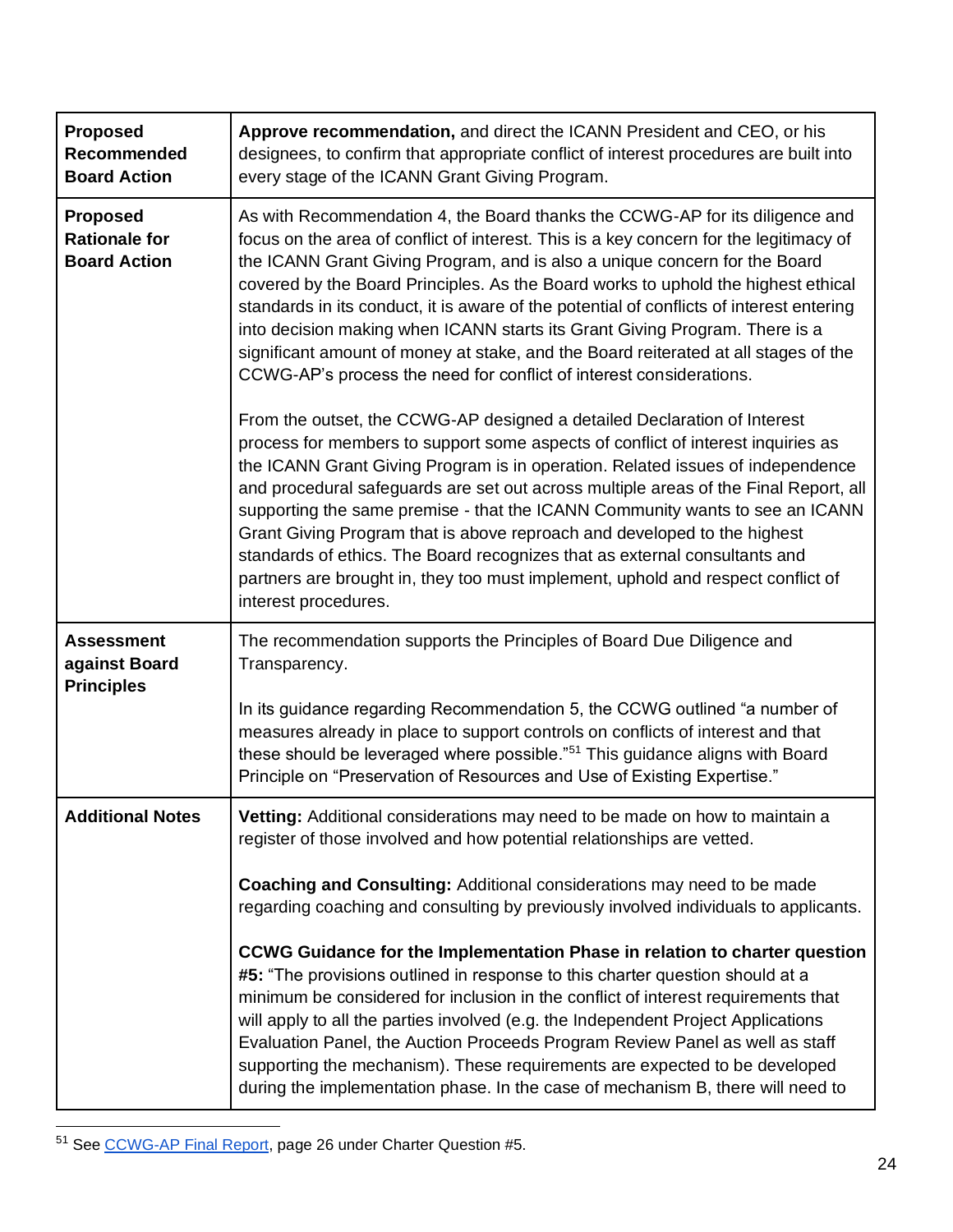|  | be clearly defined roles and responsibilities incumbent upon both ICANN org and<br>the other organization, and an agreement in place about how these roles are<br>carried out operationally. The non-profit organization would need to have<br>appropriate conflict of interest policies and practices in place for the elements of<br>the program it manages. In addition, ICANN org will maintain oversight to ensure<br>that legal and fiduciary obligations are met."52                                                                                                                                                                                         |
|--|---------------------------------------------------------------------------------------------------------------------------------------------------------------------------------------------------------------------------------------------------------------------------------------------------------------------------------------------------------------------------------------------------------------------------------------------------------------------------------------------------------------------------------------------------------------------------------------------------------------------------------------------------------------------|
|  | Recusal System for Panel: Regarding conflict of interest and independence of<br>the evaluation panel, "The Board does not believe that reliance on a recusal<br>system is workable or appropriate, as this would undermine the panel's ability to<br>provide a consistent view across all applications. Rather, each panelist should, to<br>the maximum extent possible, be free of any potential conflict, however remote. In<br>line with best practices for grant-making, recusal can be available, but the program<br>should be designed, and panelists chosen, to eliminate the need to use this tool<br>except in extraordinary and unforeseen situations."53 |
|  | <b>Simplicity:</b> Program design should be simple to reduce the potential for conflict of<br>interest. <sup>54</sup>                                                                                                                                                                                                                                                                                                                                                                                                                                                                                                                                               |

### <span id="page-25-0"></span>Theme: Governance Framework and Audit Requirements

<span id="page-25-1"></span>

| Recommendation #6                                                                                    |                                                                                                                                                                                                                                                                                                                                                                                 |
|------------------------------------------------------------------------------------------------------|---------------------------------------------------------------------------------------------------------------------------------------------------------------------------------------------------------------------------------------------------------------------------------------------------------------------------------------------------------------------------------|
| <b>Recommendation</b><br>Text <sup>55</sup>                                                          | Audit requirements as described [in response to Charter Question 9] do not only<br>apply to the disbursement of auction proceeds on a standalone basis but must be<br>applied to all of ICANN's activities in relation to auction proceeds, including the<br>disbursement of auction proceeds if and when this occurs.                                                          |
| <b>Related Additional</b><br><b>Descriptions or</b><br><b>Guidance from</b><br><b>CCWG-AP Report</b> | In response to Charter Question #9 on the governance framework to be followed to<br>guide distribution of the proceeds, the CCWG-AP identified requirements that are<br>incorporated into Recommendation #6:                                                                                                                                                                    |
|                                                                                                      | Measures of success should be developed for : 56<br>• Grant impact (to "evaluate and quantify the result of each grant allocated<br>using state of the art processes and evidence-based evaluation<br>methodology")<br>• Ensuring that policies and procedures exist and are effective to manage the<br>applications for funding including: receiving applications for funding, |

<sup>&</sup>lt;sup>52</sup> See [CCWG-AP Final Report,](https://community.icann.org/download/attachments/63149512/New%20gTLD%20AP%20CCWG%20Final%20Report_29%20May%202020.pdf?version=1&modificationDate=1590774896000&api=v2) Guidance for the Implementation Phase in relation to charter question #5, page 7.

<sup>53</sup> See 29 September 2019 [letter](https://www.icann.org/en/system/files/correspondence/burr-botterman-to-mann-chiao-29sep19-en.pdf) from Becky Burr and Maarten Botterman to Erika Mann and Ching Chiao.

<sup>54</sup> See [CCWG-AP Final Report,](https://community.icann.org/download/attachments/63149512/New%20gTLD%20AP%20CCWG%20Final%20Report_29%20May%202020.pdf?version=1&modificationDate=1590774896000&api=v2) page 29 under Charter Question #9.

<sup>55</sup> See [CCWG-AP Final Report,](https://community.icann.org/download/attachments/63149512/New%20gTLD%20AP%20CCWG%20Final%20Report_29%20May%202020.pdf?version=1&modificationDate=1590774896000&api=v2) page 5.

<sup>56</sup> See [CCWG-AP Final Report,](https://community.icann.org/download/attachments/63149512/New%20gTLD%20AP%20CCWG%20Final%20Report_29%20May%202020.pdf?version=1&modificationDate=1590774896000&api=v2) page 27 under Charter Question #9.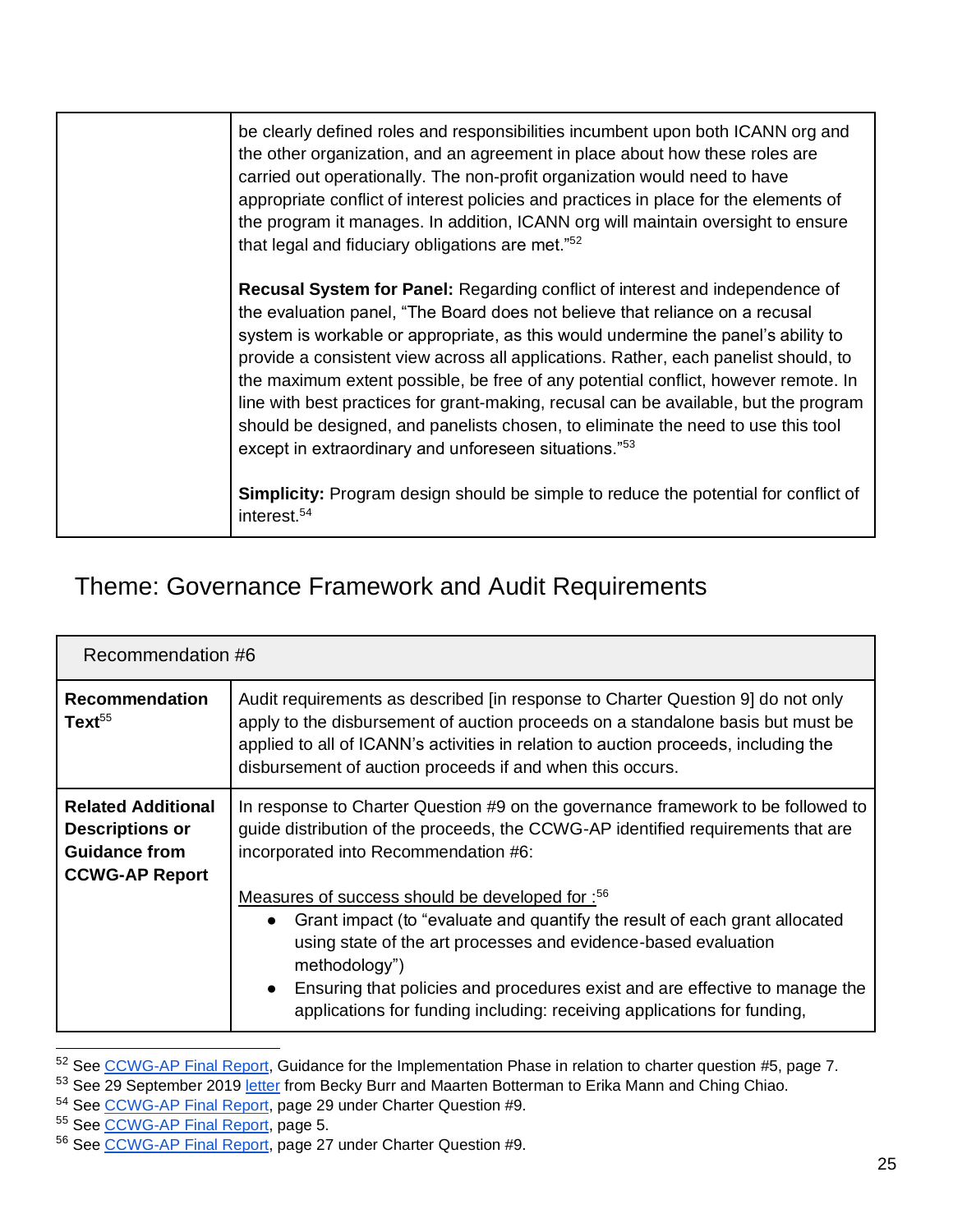| evaluating applications for funding; and organizing quality control and/or<br>audit of applications evaluations<br>"Risk assessments of projects receiving grants must be conducted as part<br>$\bullet$<br>of the due diligence carried out when assessing applicants."                                                                                                                |
|-----------------------------------------------------------------------------------------------------------------------------------------------------------------------------------------------------------------------------------------------------------------------------------------------------------------------------------------------------------------------------------------|
| Verification and compliance <sup>57</sup>                                                                                                                                                                                                                                                                                                                                               |
| "ICANN org must be able to design and implement verification procedures<br>to ensure compliance of the funds disbursements with the approved<br>objective"<br>"Organize disbursement process and monitor disbursements,<br>$\circ$<br>Monitor the compliance of the recipient's use of the funds with the<br>$\bigcirc$<br>intended purpose of the grant (which justified approving the |
| application) and establish accountability for use/misuse of                                                                                                                                                                                                                                                                                                                             |
| resources by grant recipients,<br>Internal audits of projects receiving grants may be conducted. The<br>$\bigcirc$<br>due diligence, audit, and reporting requirements could vary<br>depending on the nature, size and length of projects funded as well<br>as country of origin."                                                                                                      |
| Reporting and transparency publications <sup>58</sup>                                                                                                                                                                                                                                                                                                                                   |
| "ICANN org must put in place reporting and publication processes to<br>ensure transparency on application evaluation procedures, results, and<br>usage of funds"<br>"Explain/report on/publish application evaluation methodology,<br>$\circ$<br>Explain/report on/publish results of application evaluations,<br>$\circ$                                                               |
| Explain/report on/publish analyses of the effective use of the funds."<br>$\circ$                                                                                                                                                                                                                                                                                                       |
|                                                                                                                                                                                                                                                                                                                                                                                         |
| Governance framework <sup>59</sup><br>There may be required elements for the framework to meet the legal and<br>fiduciary requirements as affirmed within Recommendation 2.<br>Additional elements must include:                                                                                                                                                                        |
| Annual independent audit such as the audit that "ICANN is<br>$\circ$<br>already subject to as a nonprofit public benefit corporation under<br>California law."                                                                                                                                                                                                                          |
| "Existing requirements resulting from ICANN's obligations<br>$\circ$<br>regarding accountability and transparency to the public, as<br>defined in the Bylaws:                                                                                                                                                                                                                           |
| Engage with the community on planning, performance and<br>$\blacksquare$<br>reporting of activities carried out.<br>Be available and ready to respond to inquiries, publish                                                                                                                                                                                                             |
| documents and information."                                                                                                                                                                                                                                                                                                                                                             |

<sup>&</sup>lt;sup>57</sup> See [CCWG-AP Final Report,](https://community.icann.org/download/attachments/63149512/New%20gTLD%20AP%20CCWG%20Final%20Report_29%20May%202020.pdf?version=1&modificationDate=1590774896000&api=v2) page 27-28 under Charter Question #9.

<sup>&</sup>lt;sup>58</sup> See [CCWG-AP Final Report,](https://community.icann.org/download/attachments/63149512/New%20gTLD%20AP%20CCWG%20Final%20Report_29%20May%202020.pdf?version=1&modificationDate=1590774896000&api=v2) page 28 under Charter Question #9.

<sup>&</sup>lt;sup>59</sup> See [CCWG-AP Final Report,](https://community.icann.org/download/attachments/63149512/New%20gTLD%20AP%20CCWG%20Final%20Report_29%20May%202020.pdf?version=1&modificationDate=1590774896000&api=v2) page 28-29 under Charter Question #9.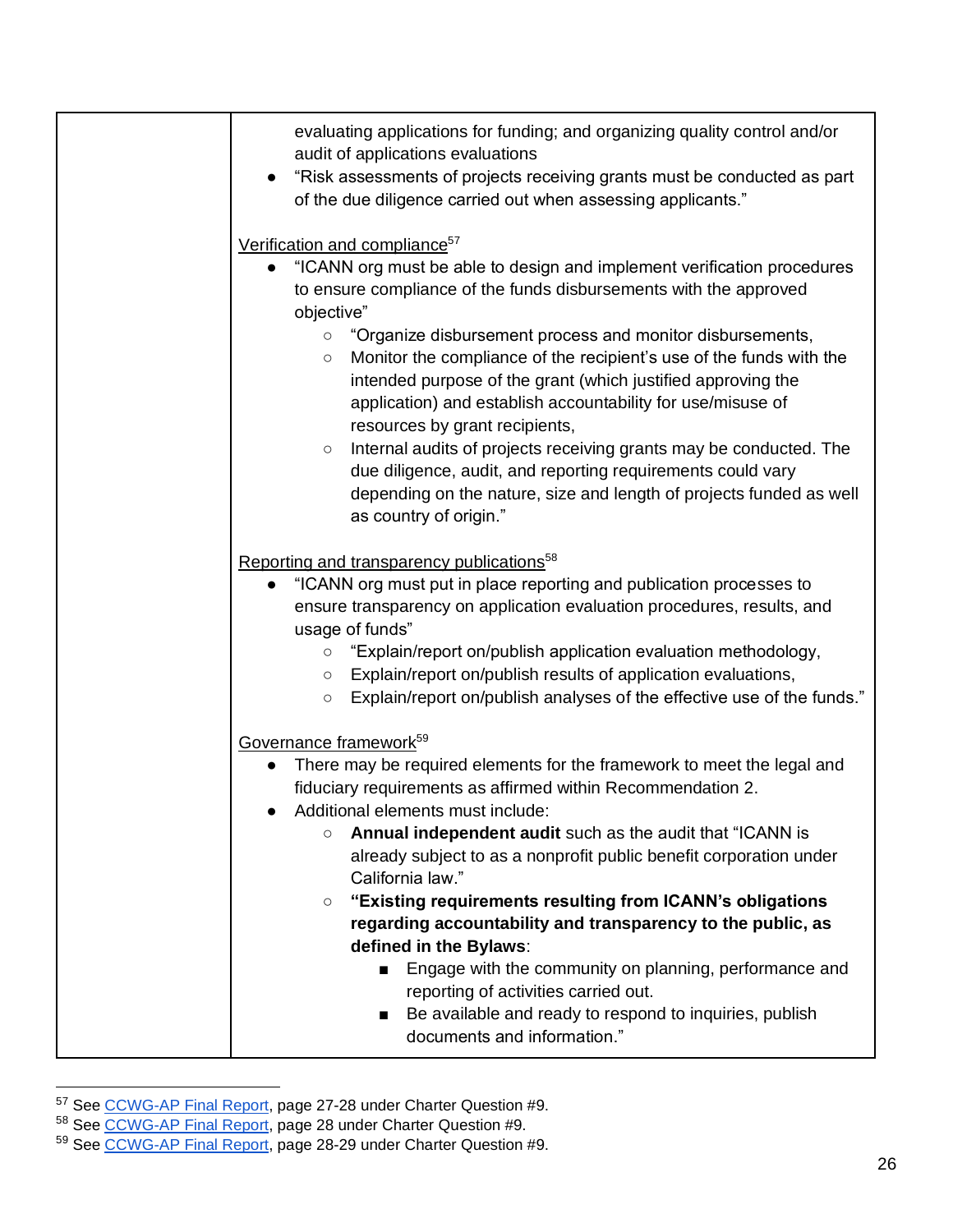|                                                                | <b>Roles &amp; responsibilities</b><br>$\bigcirc$<br>Maintaining appropriate legal agreements with partners<br>outlining the respective roles and responsibilities of each<br>entity<br><b>Decision making</b><br>$\circ$<br>"Decisions should be driven by fiduciary duties of the entities<br>involved and strategic goals of the program.<br>By observing the principle of simplicity, the program reduces<br>potential for conflict of interest, streamlines the path to<br>making distributions, and reduces overhead costs<br>associated with running the program."<br>"State of art best practices should be followed:<br>require measurable uses and outcomes of grants<br>$\circ$<br>transparency on the use of grants<br>$\circ$<br>progressive disbursements<br>$\circ$<br>reporting, which could include different reporting requirements<br>$\circ$<br>depending on the type of project and/or type of support provided, as<br>well as the amount of the grant" |
|----------------------------------------------------------------|------------------------------------------------------------------------------------------------------------------------------------------------------------------------------------------------------------------------------------------------------------------------------------------------------------------------------------------------------------------------------------------------------------------------------------------------------------------------------------------------------------------------------------------------------------------------------------------------------------------------------------------------------------------------------------------------------------------------------------------------------------------------------------------------------------------------------------------------------------------------------------------------------------------------------------------------------------------------------|
| <b>ICANN Org Assessment</b>                                    |                                                                                                                                                                                                                                                                                                                                                                                                                                                                                                                                                                                                                                                                                                                                                                                                                                                                                                                                                                              |
| <b>Dependencies</b>                                            | Recommendation #1                                                                                                                                                                                                                                                                                                                                                                                                                                                                                                                                                                                                                                                                                                                                                                                                                                                                                                                                                            |
| <b>Proposed</b><br><b>Recommended</b><br><b>Board Action</b>   | Approve recommendation and direct the ICANN President and CEO, or his<br>designees, to incorporate appropriate controls, verification methods and reporting<br>requirements to meet responsible program governance.                                                                                                                                                                                                                                                                                                                                                                                                                                                                                                                                                                                                                                                                                                                                                          |
| <b>Proposed</b><br><b>Rationale for</b><br><b>Board Action</b> | The Board thanks the CCWG for the recommendation making explicit that<br>appropriate controls and verification are an essential part of a responsible and<br>successful ICANN Grant Giving Program. The Board encourages ICANN org to<br>consider the importance of transparency to the ICANN community in documenting<br>methodology, application results, and demonstrating effective use of funds. Well-<br>designed controls will also support future reviews of the ICANN Grant Giving<br>Program.<br>Instituting controls within the program is an essential safeguard to ensure that<br>ICANN's commitments to the ICANN community and applicants are being upheld,<br>and that ICANN's fiduciary and legal obligations are met as the ICANN Grant<br>Giving Program proceeds through implementation.                                                                                                                                                                 |
| <b>Assessment</b><br>against Board<br><b>Principles</b>        | While additional implementation planning will propose the specific regarding the<br>auditing elements, this recommendation and related guidance can lend support to<br>the Principles of: Overarching Fiduciary Obligations and Responsibility for Funds;<br>Board Due Diligence; ICANN's Mission; Preservation of Resources and Use of<br>Existing Expertise; Evidence-Based Processes and Procedures for Evaluation;<br>Accountability; ICANN Monitoring and Evaluation; Transparency.                                                                                                                                                                                                                                                                                                                                                                                                                                                                                     |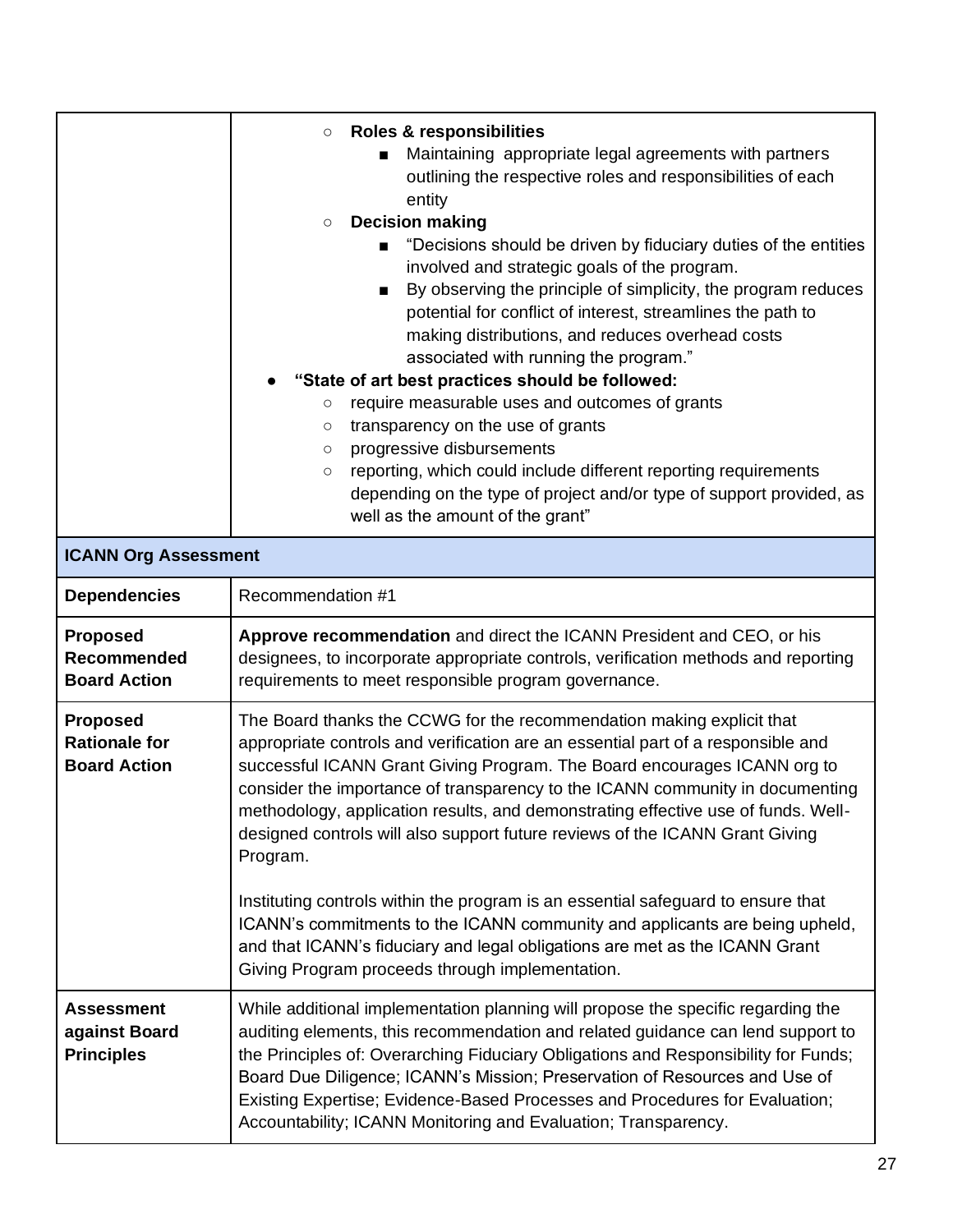| <b>Additional Notes</b> | Regulatory Audit Requirements and Procedures: ICANN org will ensure that<br>the program meets any regulatory audit requirements for grants, or audit<br>procedures operationally considered necessary for this program. Additional<br>consideration may be needed to determine how the audit requirements outlined in<br>the CCWG-AP report will be applied to the ICANN Grant Giving Program. |
|-------------------------|------------------------------------------------------------------------------------------------------------------------------------------------------------------------------------------------------------------------------------------------------------------------------------------------------------------------------------------------------------------------------------------------|
|                         | <b>Misuse and Fraud:</b> Additionally, org could develop and build mechanisms,<br>monitoring processes, and procedures to mitigate the risks of fraud, or misuse and<br>corrective actions to be taken.                                                                                                                                                                                        |
|                         | Transparency and Accountability: ICANN org's implementation should also<br>determine how transparency and accountability to the community will be ensured<br>on aspects of the Grant Giving Program.                                                                                                                                                                                           |

## <span id="page-28-0"></span>Theme: ICANN Accountability Mechanisms, Appeals, and ICANN Bylaw Change

<span id="page-28-1"></span>

| Recommendation #7                                                                                    |                                                                                                                                                                                                                                                                                                                                                                                                                                                                                                                                                                                                                                                                                                                                                                                                                                                                                                                                                                                                                         |
|------------------------------------------------------------------------------------------------------|-------------------------------------------------------------------------------------------------------------------------------------------------------------------------------------------------------------------------------------------------------------------------------------------------------------------------------------------------------------------------------------------------------------------------------------------------------------------------------------------------------------------------------------------------------------------------------------------------------------------------------------------------------------------------------------------------------------------------------------------------------------------------------------------------------------------------------------------------------------------------------------------------------------------------------------------------------------------------------------------------------------------------|
| <b>Recommendation</b><br>$Text^{60}$                                                                 | Existing ICANN accountability mechanisms such as IRP or other appeal<br>mechanisms cannot be used to challenge a decision from the Independent Project<br>Applications Evaluation Panel to approve or not approve an application. Applicants<br>not selected should receive further details about where information can be found<br>about the next round of applications as well as any educational materials that may<br>be available to assist applicants. The CCWG recognizes that there will need to be<br>an amendment to the Fundamental Bylaws to eliminate the opportunity to use the<br>Request for Reconsideration and Independent Review Panel to challenge grant<br>decisions. For the sake of clarity, the recommended Bylaws amendment is not<br>intended to affect the existing powers of the Empowered Community specified<br>under the ICANN Bylaws, including rejection powers on the five-year strategic<br>plan, the five-year operating plan, the annual operating plan, and the annual<br>budget. |
| <b>Related Additional</b><br><b>Descriptions or</b><br><b>Guidance from</b><br><b>CCWG-AP Report</b> | As part of its response to Charter Question #9, the CCWG-AP stated that the use<br>of ICANN's accountability mechanisms such as the IRP or other appeal<br>mechanisms to challenge a decision from the Independent Project Evaluations<br>Panel to approve or not approve an application [for inclusion in a tranche] "would<br>create a level of complexity that was deemed not desirable or necessary, after<br>having reviewed how other organizations deal with appeals. Instead, it is the<br>expectation that applicants not selected should receive further details about where<br>information can be found about the next round of applications as well as any                                                                                                                                                                                                                                                                                                                                                  |

<sup>60</sup> See [CCWG-AP Final Report,](https://community.icann.org/download/attachments/63149512/New%20gTLD%20AP%20CCWG%20Final%20Report_29%20May%202020.pdf?version=1&modificationDate=1590774896000&api=v2) page 5.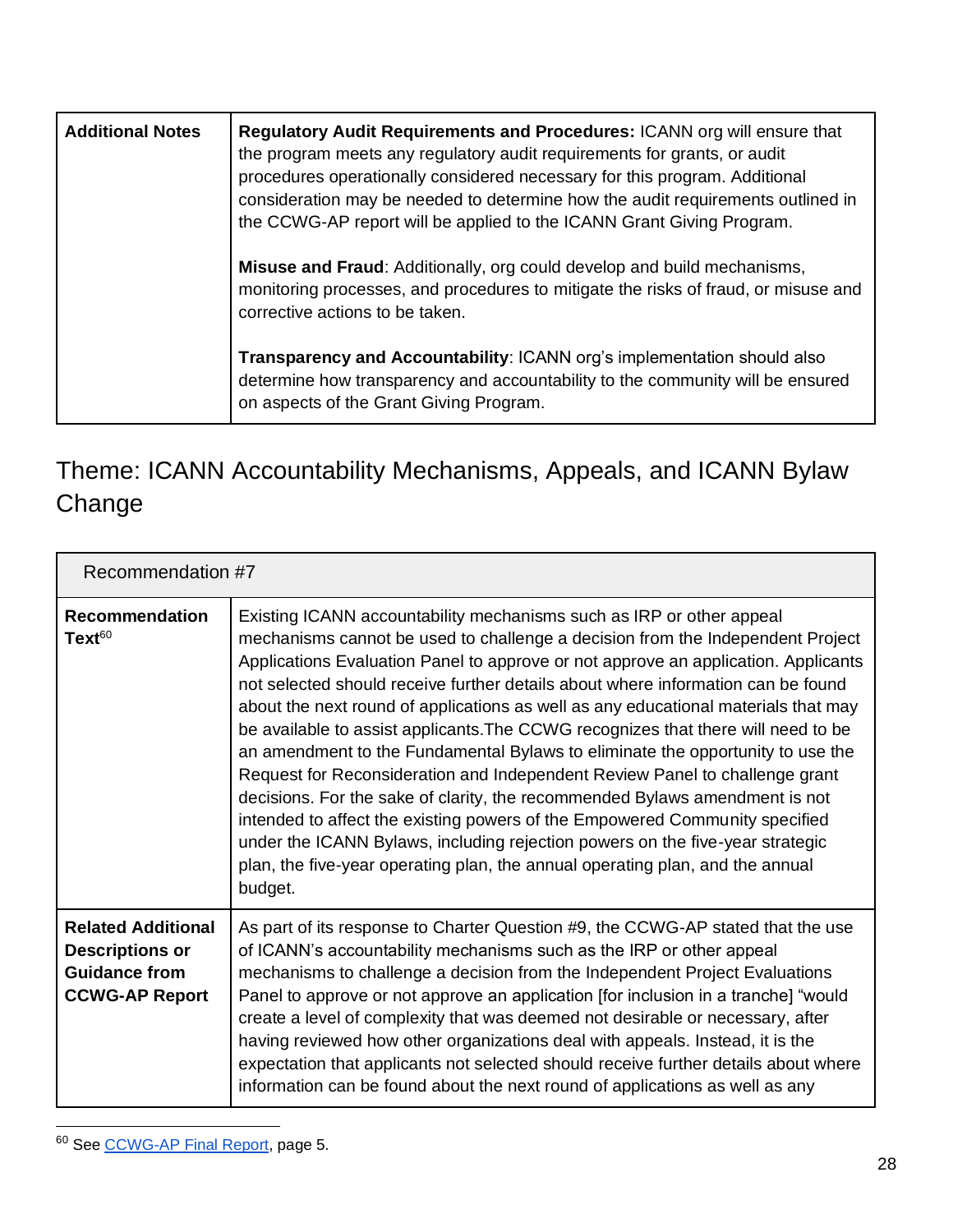|                                                                | educational materials that may be available to assist applicants. Also, in the<br>context of the foreseen regular reviews, selected applicants and non-selected<br>applicants may be invited to provide feedback that may help to improve the<br>program further. The CCWG agreed that currently existing ICANN accountability<br>measures such as IRP may not be used to challenge decisions on individual<br>applications. The reason for this recommendation is that the Board will not assess<br>individual applications. The Board will only make decisions related to the overall<br>disbursement of funds based on recommendations from the Independent Project<br>Applications Evaluation Panel." <sup>61</sup>                                                                                                                                                                                                                                                                                                                                                                                                                                                                                                                                                                                                                                                                                         |
|----------------------------------------------------------------|-----------------------------------------------------------------------------------------------------------------------------------------------------------------------------------------------------------------------------------------------------------------------------------------------------------------------------------------------------------------------------------------------------------------------------------------------------------------------------------------------------------------------------------------------------------------------------------------------------------------------------------------------------------------------------------------------------------------------------------------------------------------------------------------------------------------------------------------------------------------------------------------------------------------------------------------------------------------------------------------------------------------------------------------------------------------------------------------------------------------------------------------------------------------------------------------------------------------------------------------------------------------------------------------------------------------------------------------------------------------------------------------------------------------|
| <b>ICANN Org Assessment</b>                                    |                                                                                                                                                                                                                                                                                                                                                                                                                                                                                                                                                                                                                                                                                                                                                                                                                                                                                                                                                                                                                                                                                                                                                                                                                                                                                                                                                                                                                 |
| <b>Dependencies</b>                                            | Recommendation #1; Empowered Community approval of the Fundamental<br>Bylaws change                                                                                                                                                                                                                                                                                                                                                                                                                                                                                                                                                                                                                                                                                                                                                                                                                                                                                                                                                                                                                                                                                                                                                                                                                                                                                                                             |
| <b>Proposed</b><br>Recommended<br><b>Board Action</b>          | Approve recommendation and direct the ICANN President and CEO to prepare a<br>Fundamental Bylaws amendment proposal that addresses the specific scope of<br>the recommended change to ICANN's accountability mechanisms. The<br>Fundamental Bylaws amendment process shall be initiated in sufficient time to<br>allow for Empowered Community approval of the Fundamental Bylaws amendment<br>prior to the launch of the ICANN Grant Giving Program. In the event the<br>Empowered Community rejects the proposed Fundamental Bylaws change, the<br>ICANN President and CEO is directed to seek further guidance from the Board<br>regarding the impact of such rejection on the anticipated launch and operation of<br>the ICANN Grant Giving Program.                                                                                                                                                                                                                                                                                                                                                                                                                                                                                                                                                                                                                                                        |
| <b>Proposed</b><br><b>Rationale for</b><br><b>Board Action</b> | The Board supports the balance the CCWG-AP reached in carving out the ability<br>to challenge decisions on specific applications from the broader issue of whether<br>ICANN could be held accountable in the event that its conduct in the operation of<br>the ICANN Grant Giving Program is appropriately challenged through one of<br>ICANN's accountability mechanisms, such as the IRP or the Reconsideration<br>Process. During the CCWG-AP's deliberations, the Board was supportive of<br>exploring alternative mechanisms for individual applicants to appeal an<br>Independent Panel's decision, however the Board recognizes that the CCWG-AP<br>did not wish to explore that potential further "after having reviewed how other<br>organizations deal with appeals." <sup>62</sup> Instead, the CCWG-AP recommends<br>"[a]pplicants not selected should receive further details about where information<br>can be found about the next round of applications as well as any educational<br>materials that may be available to assist applicants." The Board accepts this<br>outcome of the CCWG-AP report, while acknowledging that the CCWG-AP's<br>recommendation necessitates that applicants will not have an opportunity to<br>challenge the Independent Evaluation Panel's assessment of their application. The<br>Board encourages ICANN org to, during implementation, develop documentation |

<sup>&</sup>lt;sup>61</sup> See [CCWG-AP Final Report,](https://community.icann.org/download/attachments/63149512/New%20gTLD%20AP%20CCWG%20Final%20Report_29%20May%202020.pdf?version=1&modificationDate=1590774896000&api=v2) page 29 under Charter Question #9.

<sup>&</sup>lt;sup>62</sup> See [CCWG-AP Final Report,](https://community.icann.org/download/attachments/63149512/New%20gTLD%20AP%20CCWG%20Final%20Report_29%20May%202020.pdf?version=1&modificationDate=1590774896000&api=v2) page 29 under Charter Question #9.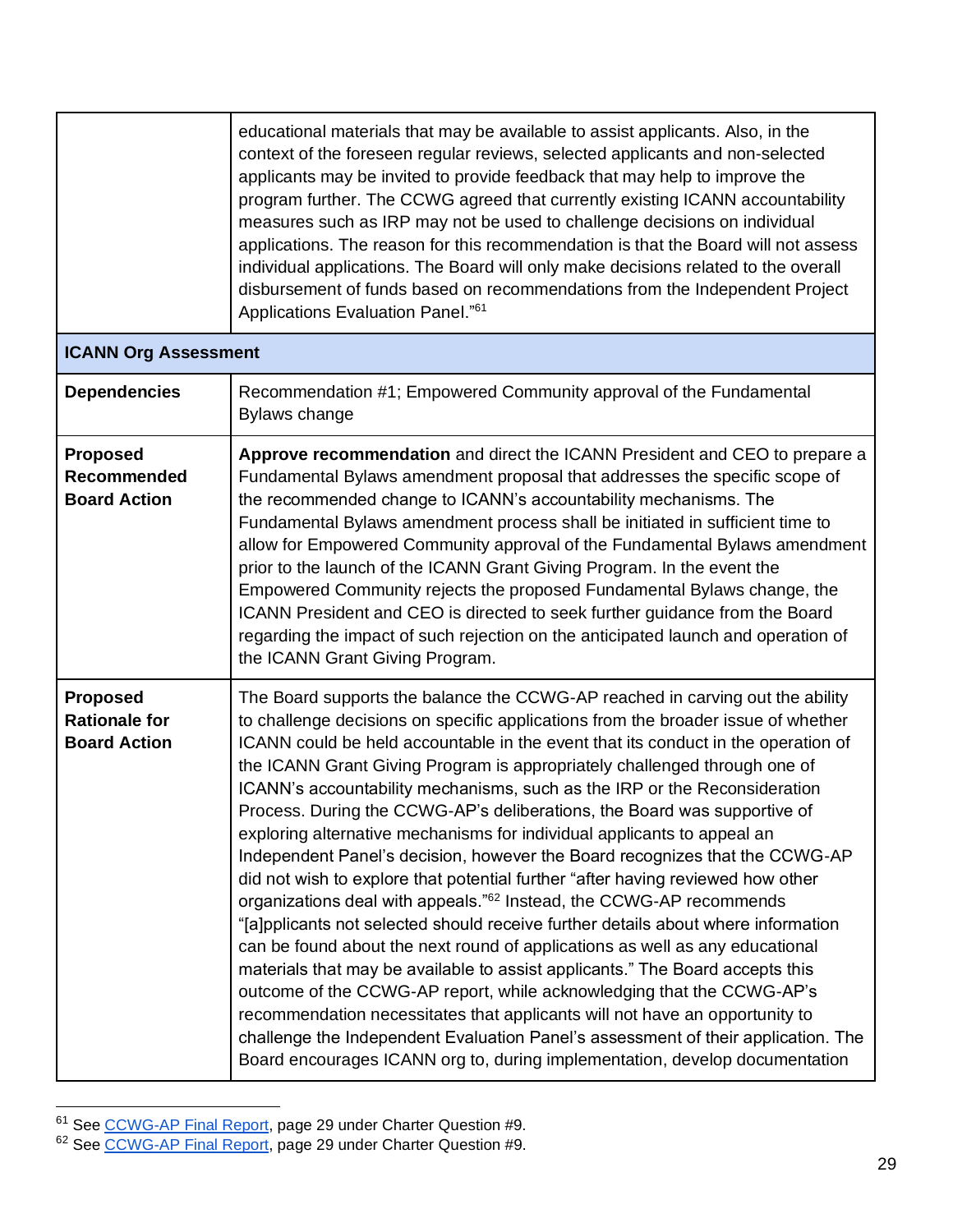|                                                         | to make clear to applicants the limitations on available avenues of recourse.                                                                                                                                                                                                                                                                                                                                                                                                                                                                                                                                                                                                                                           |
|---------------------------------------------------------|-------------------------------------------------------------------------------------------------------------------------------------------------------------------------------------------------------------------------------------------------------------------------------------------------------------------------------------------------------------------------------------------------------------------------------------------------------------------------------------------------------------------------------------------------------------------------------------------------------------------------------------------------------------------------------------------------------------------------|
|                                                         | The CCWG-AP's recommendation creates a large dependency on the success of<br>the Fundamental Bylaws Amendment Process. In the event the Empowered<br>Community rejects an amendment drafted to meet this recommendation, the<br>ICANN Board will need an opportunity to evaluate the impact of such a rejection on<br>the launch of the ICANN Grant Giving Program. As a result, the Board directs that<br>the Fundamental Bylaws Amendment Process be initiated so that it will conclude<br>prior to the launch of the ICANN Grant Giving Program, with an effective date of<br>any approved amendment commensurate with the launch of the Program, to give<br>the opportunity for such evaluation to occur if needed. |
| <b>Assessment</b><br>against Board<br><b>Principles</b> | A dedicated appeal system in place for the ICANN Grants Giving Program can<br>support the Principles of: Effective and Efficient Process of Selection and<br>Proposed Mechanism; Accountability; and Transparency.                                                                                                                                                                                                                                                                                                                                                                                                                                                                                                      |
| <b>Additional Notes</b>                                 | Bylaws Change: Future considerations and community input will be needed to<br>change the existing ICANN Bylaws or other related ICANN governance aspects.                                                                                                                                                                                                                                                                                                                                                                                                                                                                                                                                                               |
|                                                         | Transparency and Accountability: Additional considerations may be needed to<br>determine how transparency and accountability will be addressed in relation to the<br>limited process of challenges and appeals for individual applications as proposed<br>by the CCWG.                                                                                                                                                                                                                                                                                                                                                                                                                                                  |

### <span id="page-30-0"></span>Theme: Reviews (of Mechanism and of the Overall Program)

<span id="page-30-1"></span>

| Recommendation #12                          |                                                                                                                                                                                                                                                                                                                                                                                                                                                                                                                                                                                                        |
|---------------------------------------------|--------------------------------------------------------------------------------------------------------------------------------------------------------------------------------------------------------------------------------------------------------------------------------------------------------------------------------------------------------------------------------------------------------------------------------------------------------------------------------------------------------------------------------------------------------------------------------------------------------|
| <b>Recommendation</b><br>Text <sup>63</sup> | The CCWG recommends that two types of review are implemented. <sup>64</sup> First, an<br>internal review step will be part of the standard operation of the program. This<br>review may take place at the end of each granting cycle or at another logical<br>interval, such as on an annual basis. The purpose of this review is to have a lean<br>"check-in" to ensure that the program is operating as expected in terms of<br>processes, procedures, and usage of funds. The review may identify areas for<br>improvement and allow for minor adjustments in program management and<br>operations. |
|                                             | Second, a broader, strategic review may be an appropriate element of program<br>implementation. This broader review could be used to examine whether the<br>mechanism is effectively serving overall goals of the program and whether                                                                                                                                                                                                                                                                                                                                                                  |

<sup>63</sup> See [CCWG-AP Final Report,](https://community.icann.org/download/attachments/63149512/New%20gTLD%20AP%20CCWG%20Final%20Report_29%20May%202020.pdf?version=1&modificationDate=1590774896000&api=v2) page 6.

<sup>&</sup>lt;sup>64</sup> Note: These reviews are in addition to the regular review and reporting of grant progress and metrics which are topics outlined for implementation consideration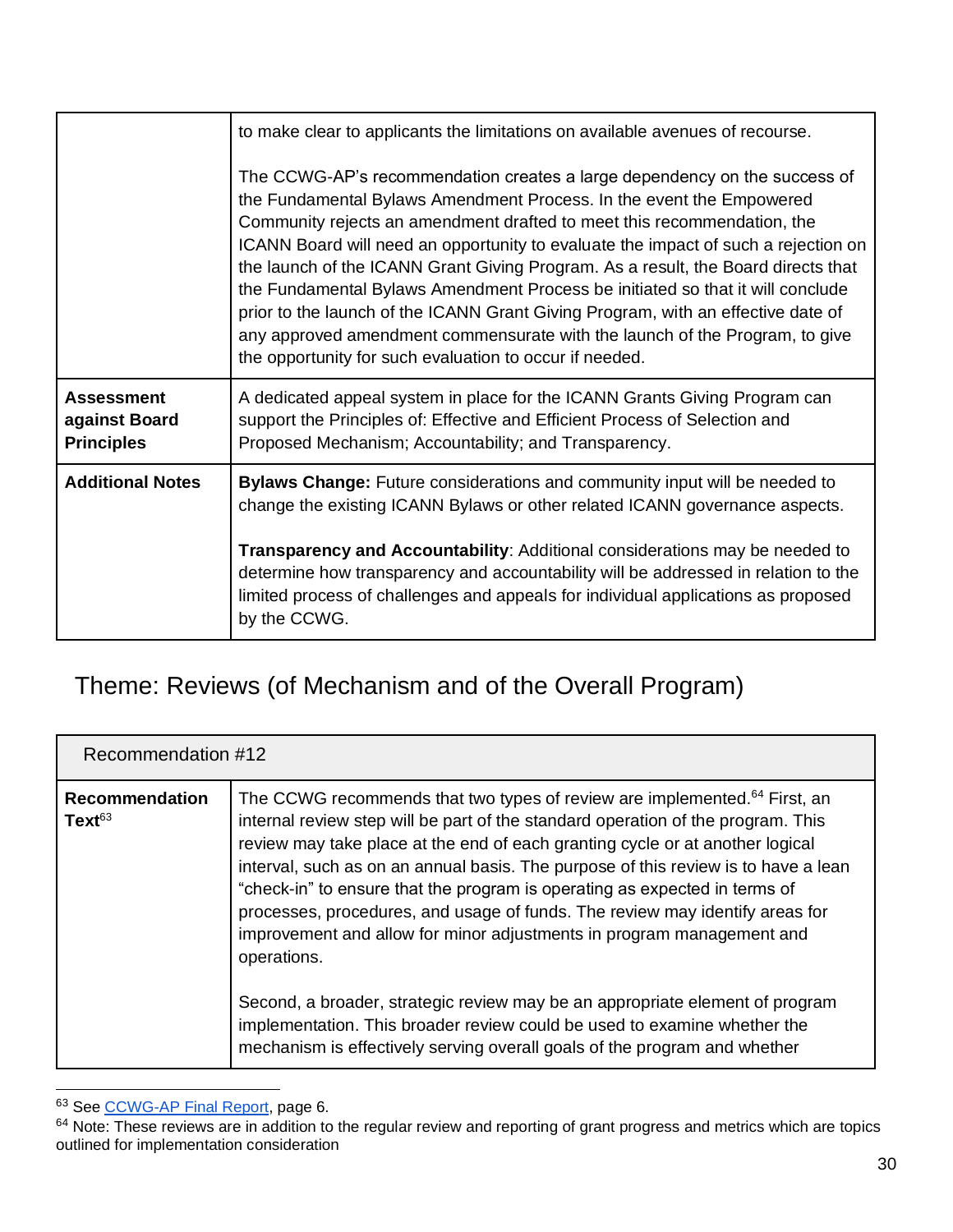|                                                                                                      | allocation of funds is having the intended impact. This strategic review is expected<br>to occur less frequently and may involve an external evaluator.                                                                                                                                                                                                                                                                                                                                                                                                                                                                                                                                                                                                                                               |
|------------------------------------------------------------------------------------------------------|-------------------------------------------------------------------------------------------------------------------------------------------------------------------------------------------------------------------------------------------------------------------------------------------------------------------------------------------------------------------------------------------------------------------------------------------------------------------------------------------------------------------------------------------------------------------------------------------------------------------------------------------------------------------------------------------------------------------------------------------------------------------------------------------------------|
| <b>Related Additional</b><br><b>Descriptions or</b><br><b>Guidance from</b><br><b>CCWG-AP Report</b> | The CCWG provided guidance for the implementation phase in relation to<br>Reviews: "The CCWG recommends that as part of the implementation, it should be<br>determined whether these reviews are to be carried out by one panel or two<br>different panels recognizing the importance of the opportunity for the community to<br>participate, factoring in required expertise skills and commitments required. The<br>CCWG understands that the ICANN Board expects eventual processes to support<br>all Board principles, in particular those related to 'Board Due Diligence,'<br>'Preservation of Resources and Use of Existing Expertise,' 'Evidence-Based<br>Processes and Procedures for Evaluation,' 'ICANN Monitoring and Evaluation,'<br>'Accountability,' and 'Transparency." <sup>65</sup> |
|                                                                                                      | The CCWG provided additional information regarding review mechanisms in<br>response to Charter Question 11, where it specified its view of purpose of<br>reviewing the ICANN Grant Giving Program: "It is important to review the<br>functioning of the mechanism in order to to improve, to be transparent and to plan<br>for future development. These reviews offer opportunities to innovate, steer<br>direction, and fine-tune strategy. A combination of internal and external reviews is<br>desirable to capture a multi-faceted process. Review processes should not,<br>however, be used to change purpose without the support of the same community<br>that provided the original mandate." <sup>66</sup>                                                                                   |
|                                                                                                      | The CCWG explored whether the two types of reviews recommended should be<br>performed by separate groups:<br>"An Auction Proceeds Program Review Panel (APPRP), which would<br>include ICANN community volunteers and invited external experts with<br>expertise in evaluating grant processes.<br>An Auction Proceeds Program Assessment Panel (APPAP) that would be<br>chartered by the ICANN Board to allow for an assessment of the entire<br>Auction Proceeds program." <sup>67</sup>                                                                                                                                                                                                                                                                                                            |
|                                                                                                      | However, after CCWG review of input received from the ICANN Board on the<br>proposal to establish these two panels, in which the Board noted the importance of<br>avoiding duplicative and excessively complex structures to conduct these reviews,<br>the CCWG deferred the consideration of whether these reviews are to be carried<br>out by one panel or two different panels to implementation. The CCWG<br>highlighted its focus on the importance of the opportunity for the community to<br>participate, factoring in required expertise skills and commitments required. <sup>68</sup>                                                                                                                                                                                                       |

<sup>&</sup>lt;sup>65</sup> See [CCWG-AP Final Report,](https://community.icann.org/download/attachments/63149512/New%20gTLD%20AP%20CCWG%20Final%20Report_29%20May%202020.pdf?version=1&modificationDate=1590774896000&api=v2) page 34 under Charter Question #11.

<sup>&</sup>lt;sup>66</sup> See [CCWG-AP Final Report,](https://community.icann.org/download/attachments/63149512/New%20gTLD%20AP%20CCWG%20Final%20Report_29%20May%202020.pdf?version=1&modificationDate=1590774896000&api=v2) page 34 under Charter Question #11.

<sup>&</sup>lt;sup>67</sup> See [CCWG-AP Final Report,](https://community.icann.org/download/attachments/63149512/New%20gTLD%20AP%20CCWG%20Final%20Report_29%20May%202020.pdf?version=1&modificationDate=1590774896000&api=v2) page 34 under Charter Question #11.

<sup>&</sup>lt;sup>68</sup> See [CCWG-AP Final Report,](https://community.icann.org/download/attachments/63149512/New%20gTLD%20AP%20CCWG%20Final%20Report_29%20May%202020.pdf?version=1&modificationDate=1590774896000&api=v2) page 34 under Charter Question #11.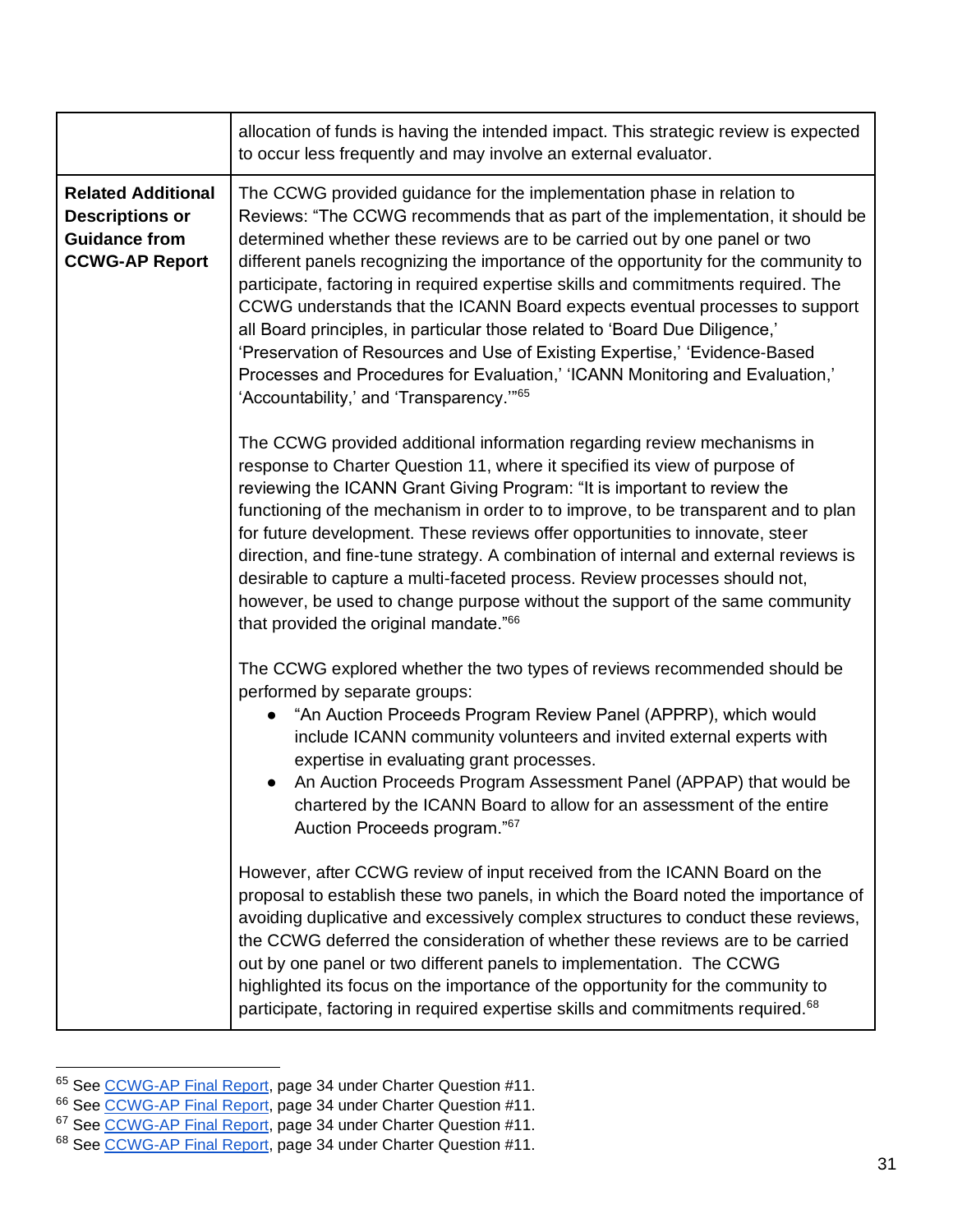| <b>ICANN Org Assessment</b>                                    |                                                                                                                                                                                                                                                                                                                                                                                                                                                                                                                                                                                                                                                                                                                                                                                                                                                                                                                                                                                                                                                                                                 |
|----------------------------------------------------------------|-------------------------------------------------------------------------------------------------------------------------------------------------------------------------------------------------------------------------------------------------------------------------------------------------------------------------------------------------------------------------------------------------------------------------------------------------------------------------------------------------------------------------------------------------------------------------------------------------------------------------------------------------------------------------------------------------------------------------------------------------------------------------------------------------------------------------------------------------------------------------------------------------------------------------------------------------------------------------------------------------------------------------------------------------------------------------------------------------|
| <b>Dependencies</b>                                            | Recommendations #1, #2, #3, #4, #5, #6, #7, #8, #9, #10 and #11                                                                                                                                                                                                                                                                                                                                                                                                                                                                                                                                                                                                                                                                                                                                                                                                                                                                                                                                                                                                                                 |
| <b>Proposed</b><br>Recommended<br><b>Board Action</b>          | Approve recommendation and direct the ICANN President and CEO, or his<br>designees, to implement appropriate program review mechanisms into the ICANN<br>Grant Giving Program.                                                                                                                                                                                                                                                                                                                                                                                                                                                                                                                                                                                                                                                                                                                                                                                                                                                                                                                  |
| <b>Proposed</b><br><b>Rationale for</b><br><b>Board Action</b> | The ICANN Board agrees with the CCWG that reviews of the ICANN Grant Giving<br>Program will be important in making sure that the Program is meeting its objectives<br>and operating as intended.                                                                                                                                                                                                                                                                                                                                                                                                                                                                                                                                                                                                                                                                                                                                                                                                                                                                                                |
|                                                                | The Board notes that there are two types of review proposed: one that reviews<br>each granting cycle to ensure the Program is functioning as intended; and a less<br>frequent strategic review to ensure that the goals and impact of the program are<br>being met. The timing of the reviews will be conducted based on the needs of the<br>program and are distinct and separate from ICANN's Bylaws-mandated reviews.<br>The Board encourages implementation design to focus on ensuring that these<br>reviews are clearly distinguished from any existing established ICANN review<br>processes and are appropriately designed to the needs of the program.<br>The Board thanks the CCWG for leaving flexibility for review design to<br>implementation, and urges ICANN org to focus on simplicity and best practices in<br>designing reviews. If a review results in an indication that there is a need for<br>fundamental changes to the mechanism or the purposes of the use of funds, those<br>would be significant changes for which additional community input would be<br>required. |
| <b>Assessment</b><br>against Board<br><b>Principles</b>        | The purposes of the reviews proposed could lend support to the Board Principles<br>of: Overarching Fiduciary Obligations and Responsibility for Funds; Board Due<br>Diligence; ICANN's Mission; Global and Diversity Values; Accountability; ICANN<br>Monitoring and Evaluation; and Transparency.                                                                                                                                                                                                                                                                                                                                                                                                                                                                                                                                                                                                                                                                                                                                                                                              |
|                                                                | Implementation planning must take care to ensure that the reviews recommended<br>will support the Board Principles of: Effective and Efficient Process of Selection<br>and Proposed Mechanism; Preservation of Resources and Use of Existing<br>Expertise; and Evidenced-Based Processes and Procedures for Evaluation.                                                                                                                                                                                                                                                                                                                                                                                                                                                                                                                                                                                                                                                                                                                                                                         |
| <b>Additional Notes</b>                                        | Review Operation, Structure, and Outcomes: Operations and structure of<br>reviews of the Grant Giving Program will need to be determined during<br>implementation. Additional considerations may be needed to identify what type of<br>review outcomes are anticipated and what is the Board's role in approving these<br>recommendations.                                                                                                                                                                                                                                                                                                                                                                                                                                                                                                                                                                                                                                                                                                                                                      |
|                                                                | Review Recommendations and Outputs: In instances where reviews<br>recommend substantial changes to the program, additional consideration may be                                                                                                                                                                                                                                                                                                                                                                                                                                                                                                                                                                                                                                                                                                                                                                                                                                                                                                                                                 |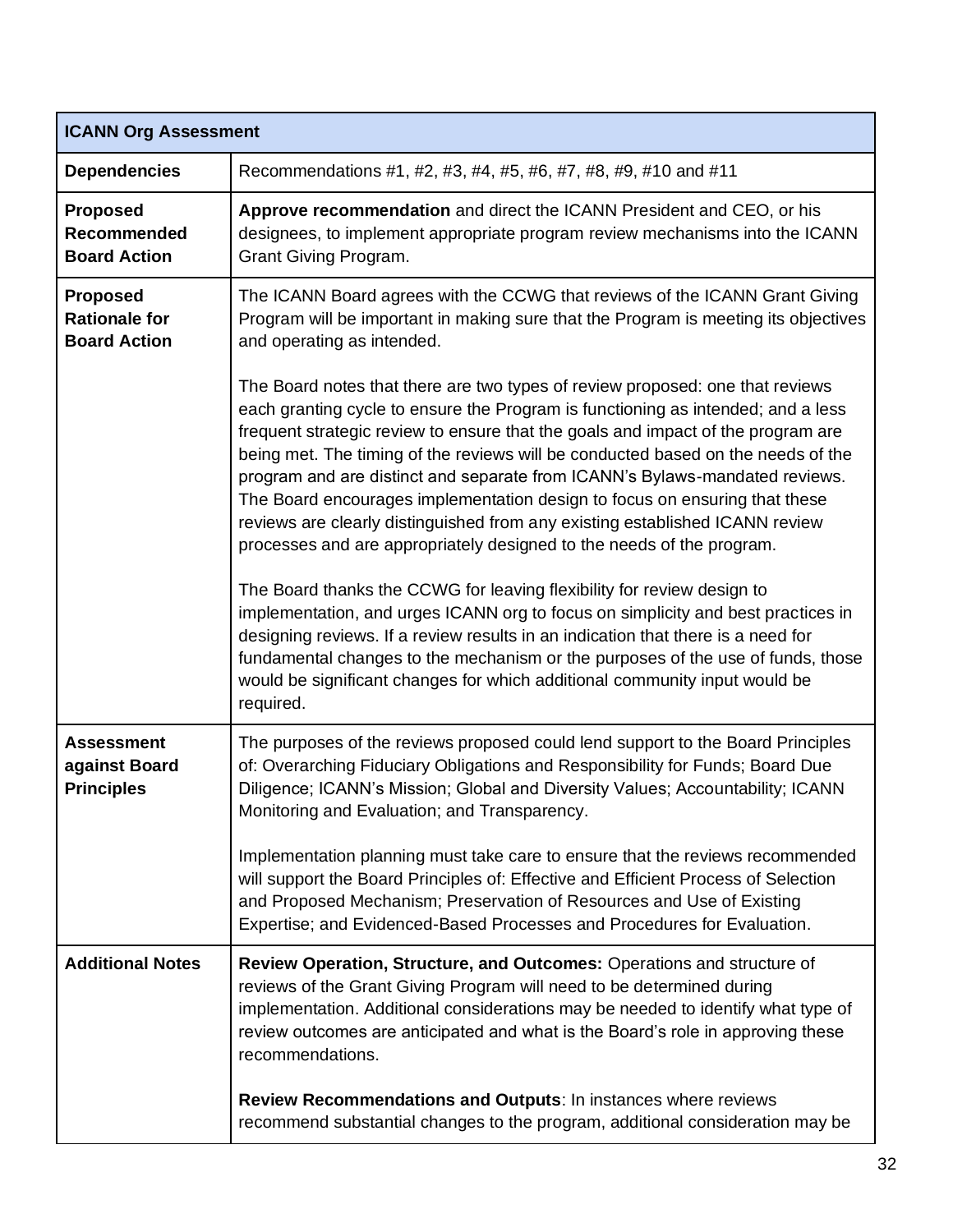| needed on how review recommendations may be addressed in relation to the<br>original intentions of the CCWG's report.                                                                                                                                                                                                                                                                                                                                                                                                                                                                                                                                                                                                                                                                                                                                                                                                                                                                                                                                                                                                                                                                                                                                                                                                                           |
|-------------------------------------------------------------------------------------------------------------------------------------------------------------------------------------------------------------------------------------------------------------------------------------------------------------------------------------------------------------------------------------------------------------------------------------------------------------------------------------------------------------------------------------------------------------------------------------------------------------------------------------------------------------------------------------------------------------------------------------------------------------------------------------------------------------------------------------------------------------------------------------------------------------------------------------------------------------------------------------------------------------------------------------------------------------------------------------------------------------------------------------------------------------------------------------------------------------------------------------------------------------------------------------------------------------------------------------------------|
| Responsibility for Conducting Reviews: The CCWG recommends that as part<br>of the implementation, it should be determined whether these reviews are to be<br>carried out by one panel or two different panels recognizing the importance of the<br>opportunity for the community to participate, factoring in required expertise skills<br>and commitments required. These reviews should not be confused with ICANN<br>periodic or specific reviews. <sup>69</sup>                                                                                                                                                                                                                                                                                                                                                                                                                                                                                                                                                                                                                                                                                                                                                                                                                                                                             |
| Basketing as a Future Approach: Related to Recommendations #3 and #11, the<br>CCWG noted that, "The implementation team is expected to consider the input<br>provided by the ICANN Board on this topic ('The CCWG requested the Board's<br>input on 'whether it would be beneficial to recommend that auction proceeds are<br>divided into segments and distributed to grant recipients in a series of 'baskets,'<br>each 'with a different programmatic focus' and if the Board sees any risks or has<br>suggestions related to this approach. The Board believes that the concept of<br>'basketing' should be deferred. While 'basketing' could be worthwhile as a tool to<br>achieve specific goals and objectives that appear to be underrepresented within<br>the program, this should be considered in a review of the program, rather than as a<br>limiting factor upon the first launch of applications. Seeing the initial range of<br>applications and interest that comes in without the limitations of basketing will help<br>identify and refine communications and outreach needs for future tranches. The<br>Board also reiterates its recommendation, contained in its submission to the Draft<br>Report Public Comment Period, that the CCWG continue to refine the Goal and<br>Objectives in relation to ICANN's Mission)."70 |
| Interrelation with other recommendations including that review implementation<br>planning should consider:<br>Building in conflict of interest practices <sup>71</sup><br>$\bullet$<br>• How Recommendation #7 (appeals) could evolve the program through<br>applicant feedback <sup>72</sup><br>• How recommendation #11 might be addressed through review to confirm<br>the program is reaching target audiences <sup>73</sup>                                                                                                                                                                                                                                                                                                                                                                                                                                                                                                                                                                                                                                                                                                                                                                                                                                                                                                                |

<sup>&</sup>lt;sup>69</sup> See [CCWG-AP Final Report,](https://community.icann.org/download/attachments/63149512/New%20gTLD%20AP%20CCWG%20Final%20Report_29%20May%202020.pdf?version=1&modificationDate=1590774896000&api=v2) page 6 and Guidance for the Implementation Phase in relation to Reviews, pages 8 and 35.

<sup>&</sup>lt;sup>70</sup> See [CCWG-AP Final Report,](https://community.icann.org/download/attachments/63149512/New%20gTLD%20AP%20CCWG%20Final%20Report_29%20May%202020.pdf?version=1&modificationDate=1590774896000&api=v2) Guidance for the Implementation Phase in relation to charter question #6, pages 33.

<sup>&</sup>lt;sup>71</sup> See [CCWG-AP Final Report,](https://community.icann.org/download/attachments/63149512/New%20gTLD%20AP%20CCWG%20Final%20Report_29%20May%202020.pdf?version=1&modificationDate=1590774896000&api=v2) page 27 under Charter Question #5.

<sup>&</sup>lt;sup>72</sup> See [CCWG-AP Final Report,](https://community.icann.org/download/attachments/63149512/New%20gTLD%20AP%20CCWG%20Final%20Report_29%20May%202020.pdf?version=1&modificationDate=1590774896000&api=v2) page 29 under Charter Question #9.

<sup>&</sup>lt;sup>73</sup> See [CCWG-AP Final Report,](https://community.icann.org/download/attachments/63149512/New%20gTLD%20AP%20CCWG%20Final%20Report_29%20May%202020.pdf?version=1&modificationDate=1590774896000&api=v2) page 32 under Charter Question #6.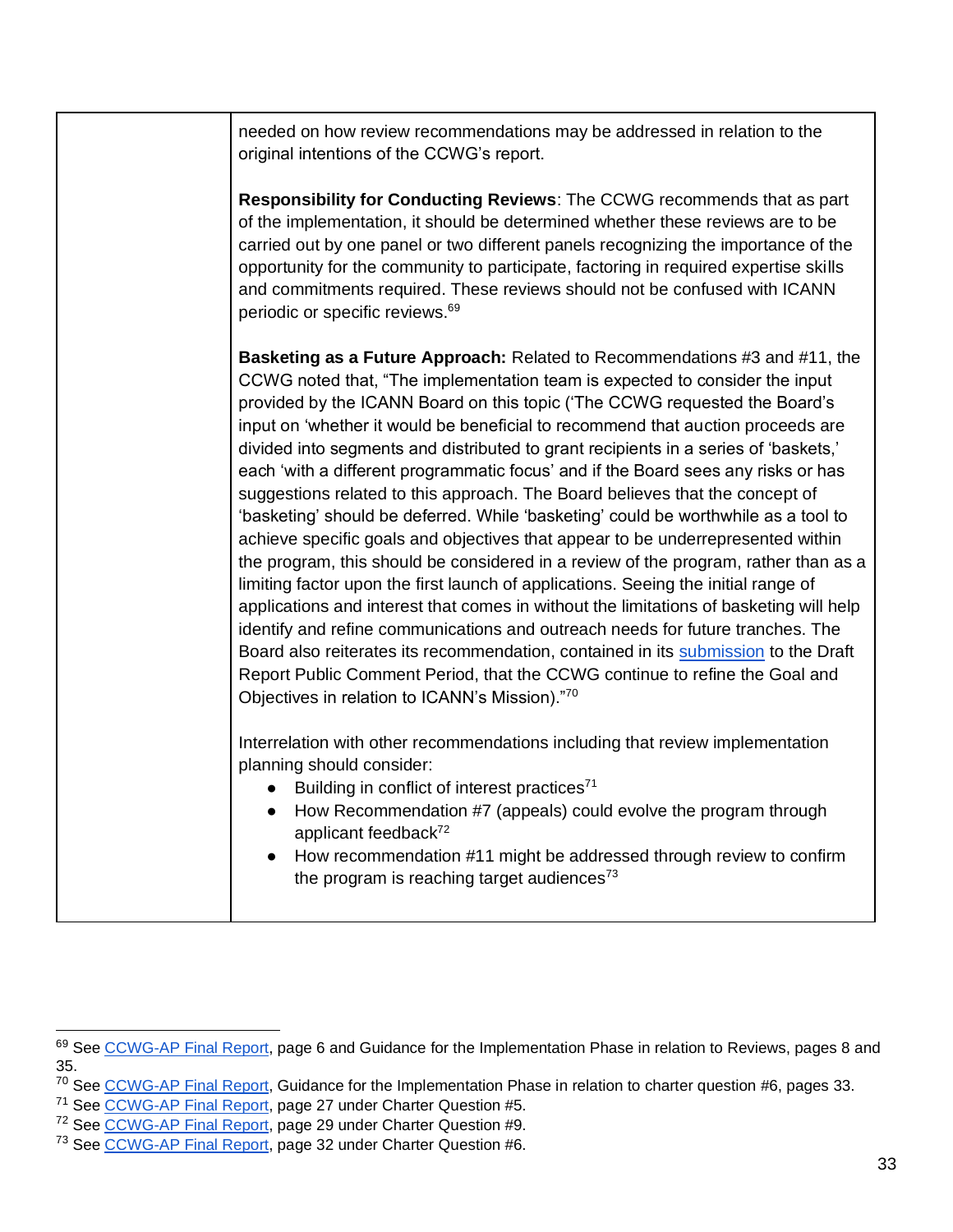### <span id="page-34-0"></span>Theme: ICANN org / Constituent Parts Applying for Proceeds

<span id="page-34-1"></span>

| Recommendation #8                                                                                    |                                                                                                                                                                                                                                                                                                                                                                                                                                                                                                                                                                                                                                                                                                                                                                                                                                                                                                                                                                                                                                                                                                                                                                                                                                                                                                                                                                                                                                                                                                                                                                                                                                                                                           |
|------------------------------------------------------------------------------------------------------|-------------------------------------------------------------------------------------------------------------------------------------------------------------------------------------------------------------------------------------------------------------------------------------------------------------------------------------------------------------------------------------------------------------------------------------------------------------------------------------------------------------------------------------------------------------------------------------------------------------------------------------------------------------------------------------------------------------------------------------------------------------------------------------------------------------------------------------------------------------------------------------------------------------------------------------------------------------------------------------------------------------------------------------------------------------------------------------------------------------------------------------------------------------------------------------------------------------------------------------------------------------------------------------------------------------------------------------------------------------------------------------------------------------------------------------------------------------------------------------------------------------------------------------------------------------------------------------------------------------------------------------------------------------------------------------------|
| <b>Recommendation</b><br>Text <sup>74</sup>                                                          | The CCWG did not reach consensus to provide any specific recommendation on<br>whether or not ICANN org or its constituent parts could be a beneficiary of auction<br>proceeds, but it does recommend that for all applications the stipulated conditions<br>and requirements, including legal and fiduciary requirements, need to be met.                                                                                                                                                                                                                                                                                                                                                                                                                                                                                                                                                                                                                                                                                                                                                                                                                                                                                                                                                                                                                                                                                                                                                                                                                                                                                                                                                 |
| <b>Related Additional</b><br><b>Descriptions or</b><br><b>Guidance from</b><br><b>CCWG-AP Report</b> | The CCWG, in response to Charter Question #10, explored the question of<br>whether ICANN, either the org or a constituent part of the community, could be a<br>beneficiary of some of the auction funds. The CCWG offered two potential<br>scenarios:75<br>"Funds are used by ICANN org distinct from the granting process, for<br>$\bullet$<br>example to replenish the reserve fund.<br>Funds are allocated through the granting process. In order for a SO/AC (or<br>$\bullet$<br>subpart thereof) to be able to apply for auction proceeds, it would have to<br>meet all of the application criteria and basic due diligence requirements<br>used in the evaluation of any other applicant. Considerations of self-<br>dealing/private benefit as well as conflict of interest would need to be taken<br>into account in evaluating the application. The applicant would need to<br>demonstrate that the proposed use for funds is separate from work that is<br>already funded as part of ICANN's daily operations. The CCWG anticipates<br>that allocation of funds in this manner would be the exception rather than<br>the rule."<br>The CCWG continued that "if ICANN org were eligible to apply [], particular<br>attention would need to be paid to maintaining division and recognition of<br>responsibilities of staffing, budget, confidential information and operations between<br>the department responsible for proceeds allocation and other parts of the<br>organization that may apply for funds."76<br>The CCWG noted that conflict of interest provisions would be particularly important<br>here as this will relate to recommendation #5 and recommendation #6." |
| <b>ICANN Org Assessment</b>                                                                          |                                                                                                                                                                                                                                                                                                                                                                                                                                                                                                                                                                                                                                                                                                                                                                                                                                                                                                                                                                                                                                                                                                                                                                                                                                                                                                                                                                                                                                                                                                                                                                                                                                                                                           |
| <b>Dependencies</b>                                                                                  | Recommendations #1, #4, #5, #6                                                                                                                                                                                                                                                                                                                                                                                                                                                                                                                                                                                                                                                                                                                                                                                                                                                                                                                                                                                                                                                                                                                                                                                                                                                                                                                                                                                                                                                                                                                                                                                                                                                            |

<sup>&</sup>lt;sup>74</sup> See [CCWG-AP Final Report,](https://community.icann.org/download/attachments/63149512/New%20gTLD%20AP%20CCWG%20Final%20Report_29%20May%202020.pdf?version=1&modificationDate=1590774896000&api=v2) page 5.

<sup>&</sup>lt;sup>75</sup> See [CCWG-AP Final Report,](https://community.icann.org/download/attachments/63149512/New%20gTLD%20AP%20CCWG%20Final%20Report_29%20May%202020.pdf?version=1&modificationDate=1590774896000&api=v2) page 30 under Charter Question #10.

<sup>&</sup>lt;sup>76</sup> See [CCWG-AP Final Report,](https://community.icann.org/download/attachments/63149512/New%20gTLD%20AP%20CCWG%20Final%20Report_29%20May%202020.pdf?version=1&modificationDate=1590774896000&api=v2) page 30 under Charter Question #10.